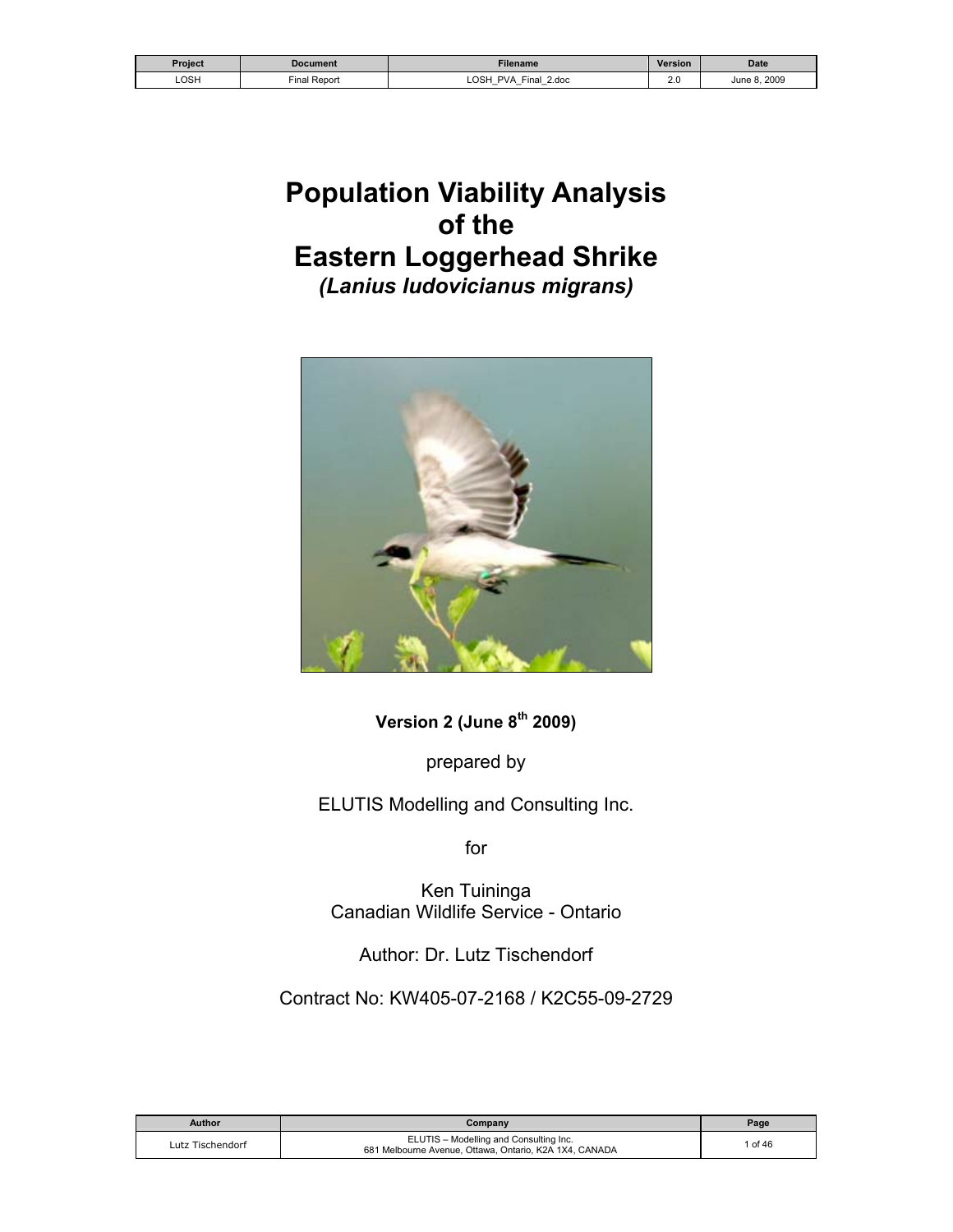| Project | Document            | Filename                               | <b>Version</b> | <b>Date</b>  |
|---------|---------------------|----------------------------------------|----------------|--------------|
| LOSH    | <b>Final Report</b> | OSH PVA<br>2.doc<br>Final.<br>_<br>$-$ | -<br>2.U       | 2009<br>June |

# **Table of contents**

| 1 |       |  |
|---|-------|--|
| 2 |       |  |
|   | 2.1   |  |
|   | 2.2   |  |
|   | 2.3   |  |
|   | 2.4   |  |
|   | 2.5   |  |
|   | 2.6   |  |
|   | 2.7   |  |
|   | 2.8   |  |
| 3 |       |  |
|   | 3.1   |  |
|   | 3.1.1 |  |
|   | 3.1.2 |  |
|   | 3.2   |  |
|   | 3.2.1 |  |
|   | 3.2.2 |  |
|   | 3.2.3 |  |
|   | 3.2.4 |  |
|   | 3.2.5 |  |
| 4 |       |  |
|   | 4.1   |  |
|   | 4.1.1 |  |
|   | 4.1.2 |  |
|   | 4.1.3 |  |
|   | 4.1.4 |  |
|   | 4.1.5 |  |
|   | 4.1.6 |  |
|   | 4.1.7 |  |
|   | 4.2   |  |
|   | 4.2.1 |  |
|   | 4.2.2 |  |
|   | 4.2.3 |  |
|   | 4.2.4 |  |
|   | 4.3   |  |
|   | 4.3.1 |  |
|   | 4.3.2 |  |
|   | 4.3.3 |  |
|   | 4.3.4 |  |
|   | 4.3.5 |  |
|   | 4.3.6 |  |
| 5 |       |  |
| 6 |       |  |
| 7 |       |  |
|   | 7.1   |  |
|   | 7.2   |  |
|   | 7.2.1 |  |
|   | 7.2.2 |  |

| Author           | Company                                                                                          | Page    |
|------------------|--------------------------------------------------------------------------------------------------|---------|
| Lutz Tischendorf | ELUTIS - Modelling and Consulting Inc.<br>681 Melbourne Avenue, Ottawa, Ontario, K2A 1X4, CANADA | 2 of 46 |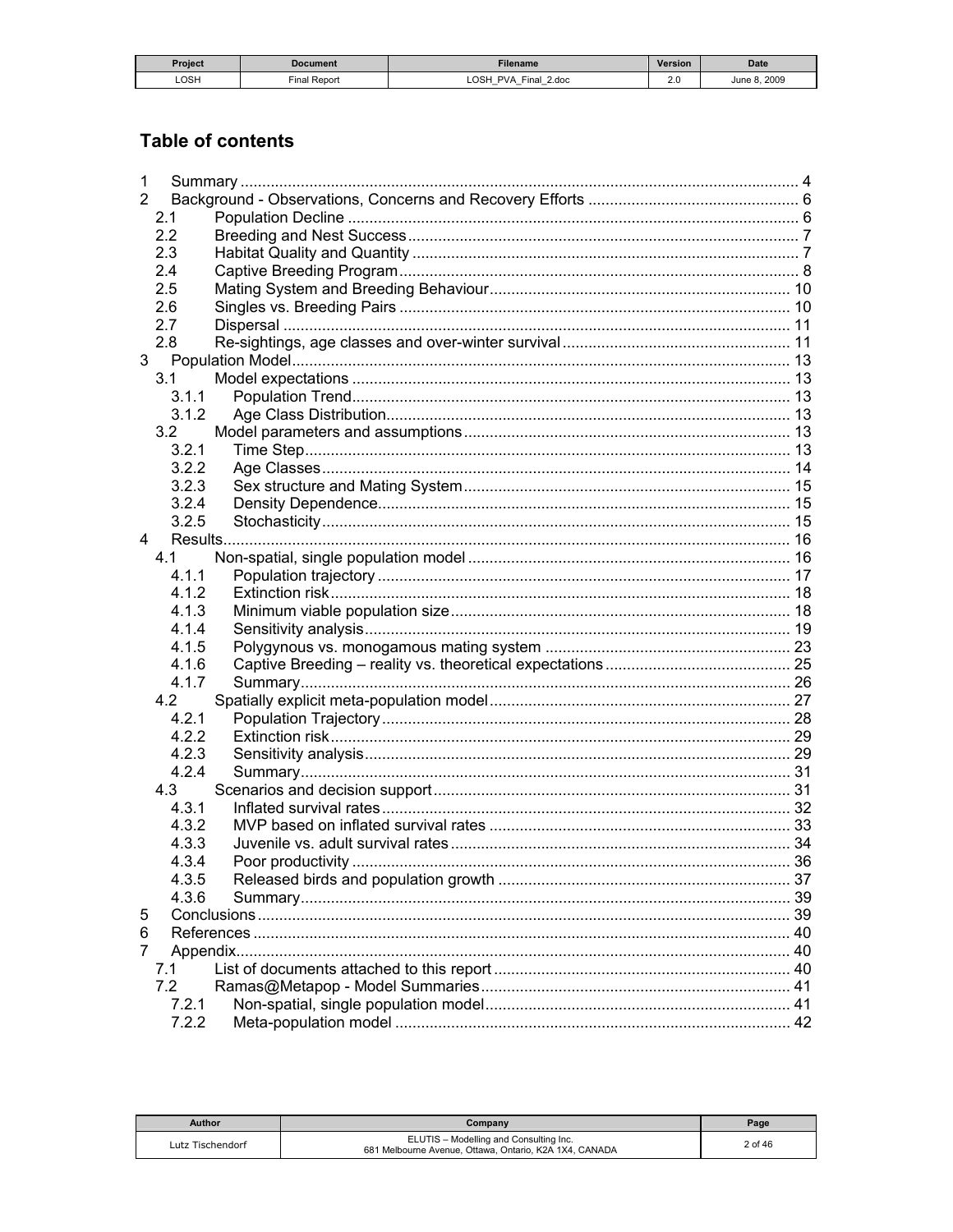| Project | Document       | Filename                                                                                            | Version              | <b>Date</b>      |
|---------|----------------|-----------------------------------------------------------------------------------------------------|----------------------|------------------|
| ∟OSH    | Repor<br>Final | <b>LOSH</b><br>Final<br><b>PVA</b><br>2.doc<br>$\overline{\phantom{0}}$<br>$\overline{\phantom{0}}$ | $\sim$ $\sim$<br>Z.V | 8.2009<br>June P |

#### **Notice**

**The results provided in this report are subject to an unknown degree of uncertainty. There is substantial uncertainty in the knowledge of demographic data, such as fecundity, survival and dispersal distances. This uncertainty and its propagation over time is partly considered in the demographic and environmental stochasticity of the population model. Due to the stochastic nature of the population model, simulation runs were replicated 1000 times and results are averages out of those replicate simulation runs. Absolute numbers should be interpreted with caution. Instead trends and differences between different simulation runs (scenarios) are generally more trustworthy. All information used in this work have been discussed with members of the recovery team and verified as well as substantiated from the scientific, peer-reviewed literature. The work therefore represents our best possible educated "guess" based on our current knowledge of the biology, life history and habitat requirements for this species.** 

| <b>Author</b>    | Company                                                                                          | Page    |
|------------------|--------------------------------------------------------------------------------------------------|---------|
| Lutz Tischendorf | ELUTIS - Modelling and Consulting Inc.<br>681 Melbourne Avenue, Ottawa, Ontario, K2A 1X4, CANADA | 3 of 46 |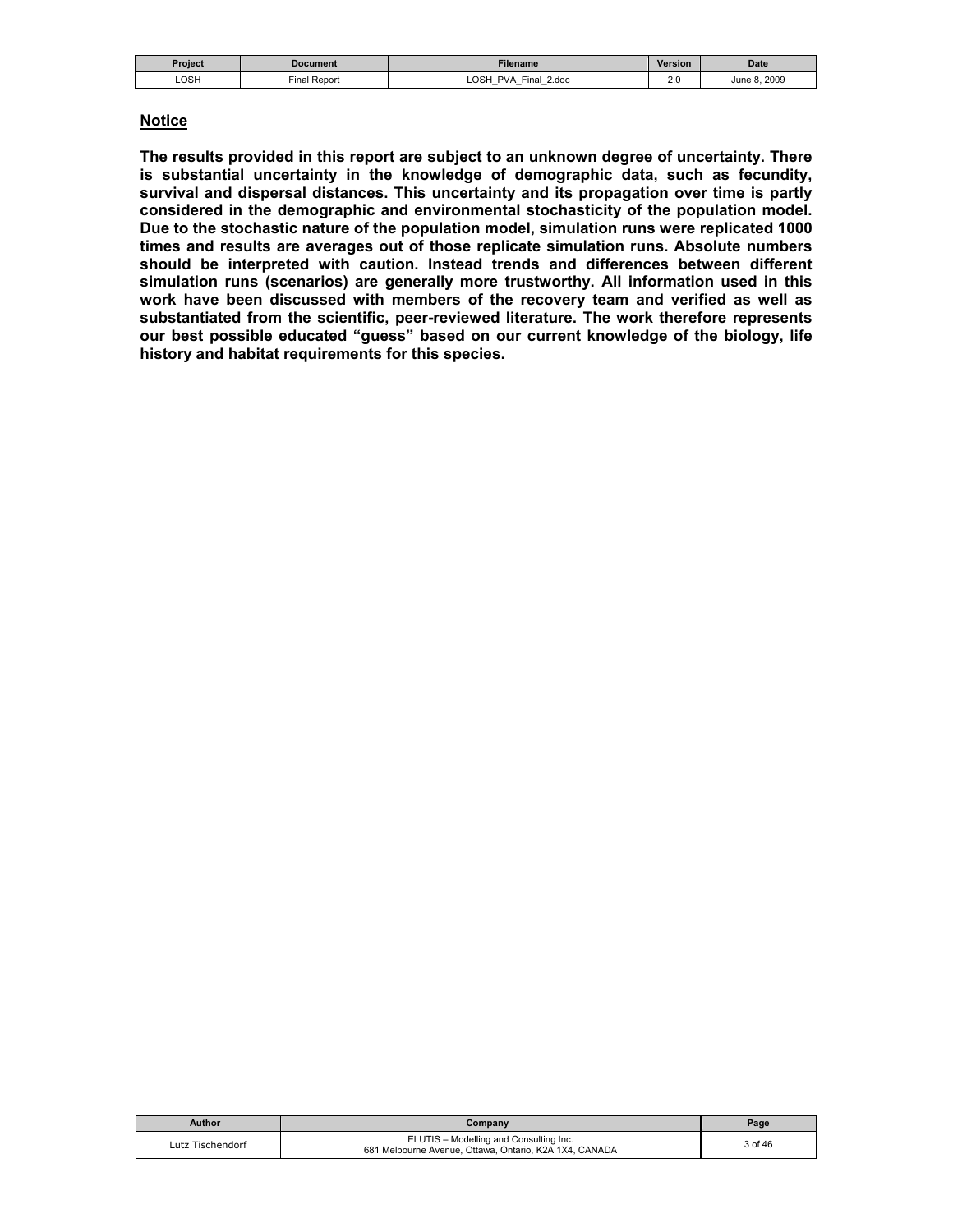| Project | Document                    | <b>Filename</b>                                              | <b>Version</b> | <b>Date</b>  |
|---------|-----------------------------|--------------------------------------------------------------|----------------|--------------|
| LOSH    | $\sim$<br>' Report<br>Final | <b>LOSH</b><br><b>PVA</b><br>Final<br>2.doc<br>$-$<br>_<br>– | $\sim$         | 2009<br>June |

### **1 Summary**

This report summarizes essential information about the current state and recent development of the Eastern Loggerhead Shrike population in Ontario followed by quantitative analyses of the population's viability and scenarios related to its unique mating system and recovery expectations as a result of the captive breeding program. This work would not have been possible without support and involvement of various members of the recovery team, experts and associated research scientists, in particular Ken Tuininga, Amy Chabot, Angela Darwin, Elaine Williams, Rich Russell, Greg Robertson and Jean-Pierre Savard. Some of the assumptions and preliminary results had been presented at the Eastern Loggerhead Shrike Recovery Meeting held at McGill University on October 15, 2008. This report also marks the preliminary endpoint of extensive data compilation and consolidation efforts as well as many fruitful discussions about various hypotheses and aspects related to the shared concern about the fate of this species not just in Ontario but across Eastern Canada.

The stories emerging from the compiled data unveil tremendous conservation and recovery efforts, a still declining population but also hope for a turn-around in that captive bred birds are now a significant proportion of Ontario's wild population. Over the last two decades, population estimates confirmed a steady decline at an average rate of loosing 2 breeding pairs every year. In 2008 a total of 28 breeding pairs were known in Ontario. This census might have been much worse in the absence of the captive breeding program, which allowed releasing a total of 419 fledglings (HY) between 2000 and 2008. Therefore 6 of the 28 known breeding pairs in Ontario in 2008 contain released birds from the captive breeding program. As a result, the actual negative trend in breeding pair abundance between 2003 and 2008 may have been reversed, presumed that the population count would be reduced to 22 breeding pairs in the absence of these captive bred birds. There seems to be a stable proportion of about 30% of single individuals in the population without a statistically significant association to population size. There also seems to be no evidence for a low density depression in either fecundity or survival and it must be assumed that the population does not suffer from an Allee effect. Yet, a rather unique mating and breeding behaviour may indicate problems in the social structure of this small population. Extra-pair copulation, polygynous males and multiple females attending one single nest have so far not been observed in other Loggerhead Shrike populations across North America. On average nest and breeding success in general appear to be normal, at least when compared to numbers obtained from other populations. As for habitat, most studies conclude that availability of breeding habitat is most likely not limiting Loggerhead Shrikes. The biggest unknown (similar to many other migratory species) remains over-winter survival. Previous studies suggest that the causes of declines in shrike populations are probably associated with over-winter survival.

The results of the PVA indicate an almost certain extinction risk within the next 100 years, if the demographic fingerprint remains as it has been observed throughout the last 18 years. This extinction risk is primarily determined by a rather deterministic imbalance between fecundity and survival resulting in a constant negative growth rate for the population. Stochastic events, such as bad or good years for nest and fledgling success contribute to but do most likely not determine the recent trend in population size. Comprehensive sensitivity analyses consistently identified survival rates of juveniles and young adults as the most important single factor affecting both population abundance and extinction risk. These results are in line with conclusions drawn from previous studies and emphasize the importance of over-winter survival to population viability of the Eastern Loggerhead Shrike.

A scenario based evaluation revealed some insights into quantitative expectations of the captive breeding program. Despite measurable positive effects of this program on the recent trend in breeding pair abundance, the magnitude of these effects is likely to remain far below theoretical expectations. Furthermore, the results of this study do not provide evidence in favour of a lasting positive effect of the captive breeding program toward a self-sustaining wild population in Ontario.

| Author           | Companv                                                                                          | Page    |
|------------------|--------------------------------------------------------------------------------------------------|---------|
| Lutz Tischendorf | ELUTIS - Modelling and Consulting Inc.<br>681 Melbourne Avenue, Ottawa, Ontario, K2A 1X4, CANADA | 4 of 46 |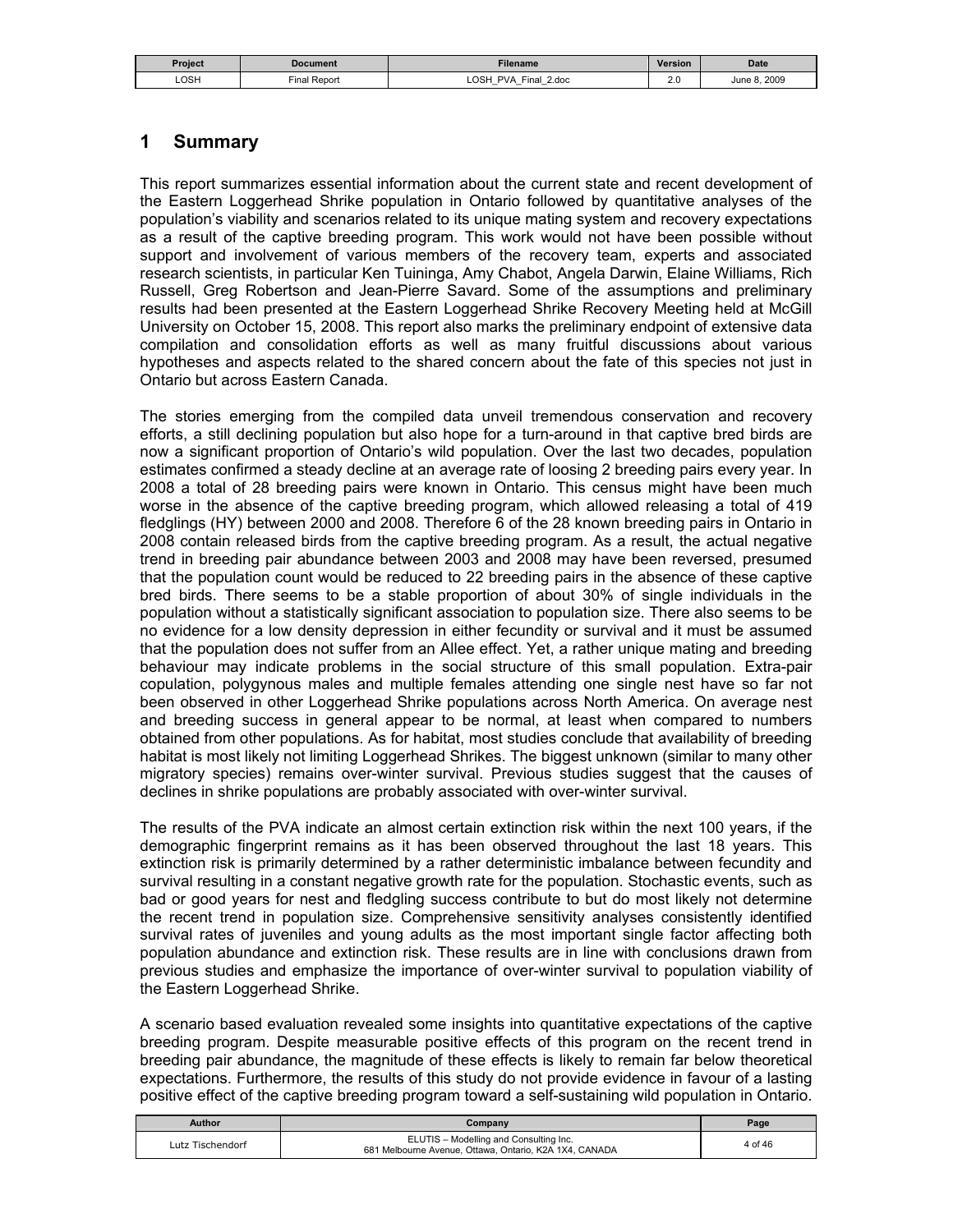| <b>Project</b> | Document                  | Filename                                                                             | Version                                  | <b>Date</b>      |
|----------------|---------------------------|--------------------------------------------------------------------------------------|------------------------------------------|------------------|
| LOSH           | $- \cdot$<br>Final Report | <b>OSH</b><br><b>PVA</b><br>2.doc<br>Final<br>$\overline{\phantom{0}}$<br>$-$<br>$-$ | $\sim$<br>2.U<br>the control of the con- | 8.2009<br>June 8 |

A significant change in intrinsic fecundity and/or survival would be necessary to achieve this goal. Furthermore, a meta-population model was projected to the 6 breeding areas in Ontario. Results of this model indicate that connectivity and dispersal are of minor importance to overall population viability at this time.

The initial evaluation of this work revealed the need to consider scenarios in support of setting meaningful population and recovery targets. Various scenarios with regard to potential effects of inflated survival rates, standard deviations around those as well as poor productivity years on population growth and extinction risk have been explored. The results suggest that a 20% increase in juvenile and/or adult survival would result in neutral population growth. The number of released birds should have a linear effect on population growth.

Based on this study it could be concluded that current recovery efforts are likely insufficient in restoring a self-sustaining wild population in Ontario and, that factors outside of the breeding grounds, in particular over-winter survival, must be understood and included in conservation and recovery efforts for this species.

| <b>Author</b>    | Company                                                                                          | Page    |
|------------------|--------------------------------------------------------------------------------------------------|---------|
| Lutz Tischendorf | ELUTIS - Modelling and Consulting Inc.<br>681 Melbourne Avenue, Ottawa, Ontario, K2A 1X4, CANADA | 5 of 46 |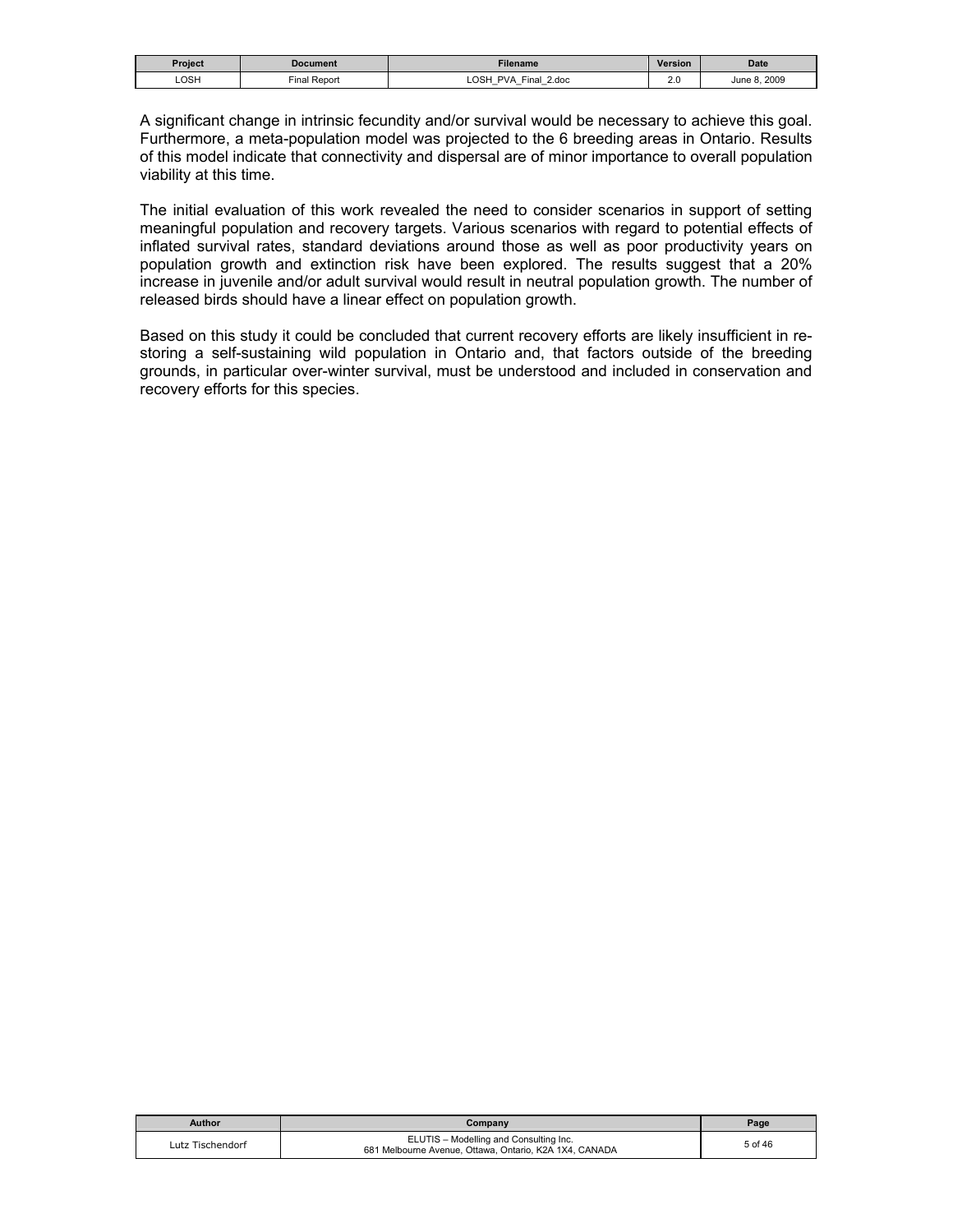| <b>Project</b> | Document          | Filename                                         | Version     | <b>Date</b>  |
|----------------|-------------------|--------------------------------------------------|-------------|--------------|
| LOSH           | I Report<br>Final | LOSH<br><b>PVA</b><br>Final<br>2.doc<br>$-$<br>– | ົ<br>$\sim$ | June 8, 2009 |

# **2 Background - Observations, Concerns and Recovery Efforts**

Migratory Loggerhead Shrike populations across North America have undergone a tremendous and continuous decline within the last three decades. This worrying trend has been documented in numerous studies (see sources in attached documents) and resulted in protecting this species under the umbrellas of state, provincial and federal species-at-risk legislation in both the United States and Canada. Despite ongoing research as well as conservation and recovery efforts, the reasons for these declines remain still enigmatic. Habitat restoration, food supplementation, predator control, captive breeding programs, extensive nest monitoring and banding of birds have shown singular effects on particular populations and provided valuable information on reproductive success, breeding and migration behaviour as well as population sizes and dispersal distances. Yet, the apparent wealth of information has not unanimously revealed the cause for this decline nor did conservation efforts succeed in returning the worrisome trend for this species. The following sections summarize some of the most important information available today with particular emphasis on the Loggerhead Shrike population in Ontario. This summation provides the basis for the population model, which serves as the core approach for the population viability analysis presented in this report.

# **2.1 Population Decline**

According to BBS data, 9 out of 14 studied Loggerhead Shrike populations in the US showed a negative trend in population size between 1972 and 1995. Likewise, CBC data attribute 10 out of 14 of those populations a population decline (see sources in attached documents).



**Figure 1: Number of breeding pairs as observed in Ontario between 1991 and 2008. The overall trend is negative with a rate of almost minus two breeding pairs per year. All subpopulations show a negative trend except for the Carden subpopulation, which shows an increase of about one breeding pair every two years. These numbers include wild and mixed (captive-wild) breeding pairs.** 

| Author           | Company                                                                                          | Page    |
|------------------|--------------------------------------------------------------------------------------------------|---------|
| Lutz Tischendorf | ELUTIS - Modelling and Consulting Inc.<br>681 Melbourne Avenue, Ottawa, Ontario, K2A 1X4, CANADA | 6 of 46 |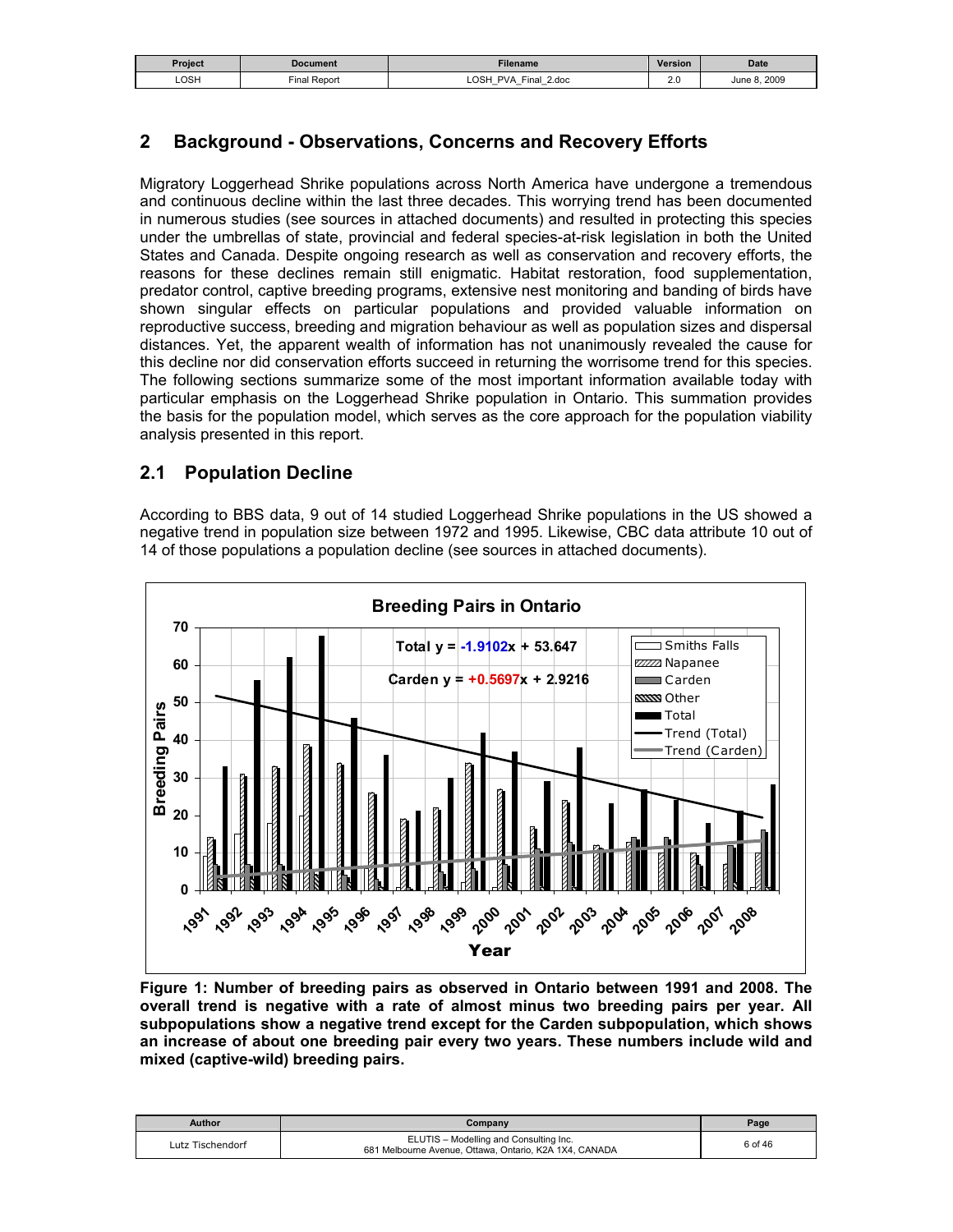| Project | Document        | <b>Filename</b>                                                                                   | <b>Version</b>       | <b>Date</b>         |
|---------|-----------------|---------------------------------------------------------------------------------------------------|----------------------|---------------------|
| LOSH    | Report<br>Final | <b>LOSH</b><br>PVA<br>Final<br>2.doc<br>-<br>$\overline{\phantom{0}}$<br>$\overline{\phantom{0}}$ | $\sim$ $\sim$<br>Z.U | 8,2009<br>June $81$ |

Loggerhead Shrike populations in Quebec are already extirpated, while small populations in Ontario and Manitoba are still declining. The recent trend of observed breeding pairs in Ontario is shown in Figure 1. These data are likely to reflect a conservative estimate of the actual population size in Ontario and it is not clear what kind of uncertainty factors into these numbers. In any case, the obvious negative trend cannot be disputed and resembles the fate of this species in other regions across its North American range.

# **2.2 Breeding and Nest Success**

Between 1992 and 1995 at least 19 published studies reported on reproductive aspects of Loggerhead Shrike populations in the United States (see sources in attached documents). The average number of fledglings per successful nest across all these studies was about 4.24 with a range between 2.1 and 5.1. In comparison, the average number of fledglings per successful nest in Ontario between 1998 and 2008 was about 3.64. Nest success has consistently been reported as high with averages usually above 60%. In Ontario 245 out of 391 observed nests between 1998 and 2008 were successful, which amounts to about 62%. Second nest attempts after nest failures seem to be common even in Ontario. There are almost no accounts of raising two broods per year in Ontario. Overall, successful breeding pairs in Ontario raise about 4.2 fledglings per year. If unsuccessful breeding pairs are included, the ratio of fledglings per breeding pair drops to about 3.4 across all subpopulations between 1998 and 2008. In summary, the observed average reproductive output in Ontario has been steady (see Figure 2) and seems well within the range of common expectations if compared to other studies across North America.



**Figure 2: Average number of fledglings per successful nest and across successful and failed nests. Despite good and bad years the overall trend is slightly positive.** 

# **2.3 Habitat Quality and Quantity**

According to Brooks and Temple 1990, it seems that "*most studies conclude that availability of breeding habitat is not limiting Loggerhead Shrikes*". This assessment seems to be consistently

| Author           | Company                                                                                          | Page    |
|------------------|--------------------------------------------------------------------------------------------------|---------|
| Lutz Tischendorf | ELUTIS - Modelling and Consulting Inc.<br>681 Melbourne Avenue, Ottawa, Ontario, K2A 1X4, CANADA | 7 of 46 |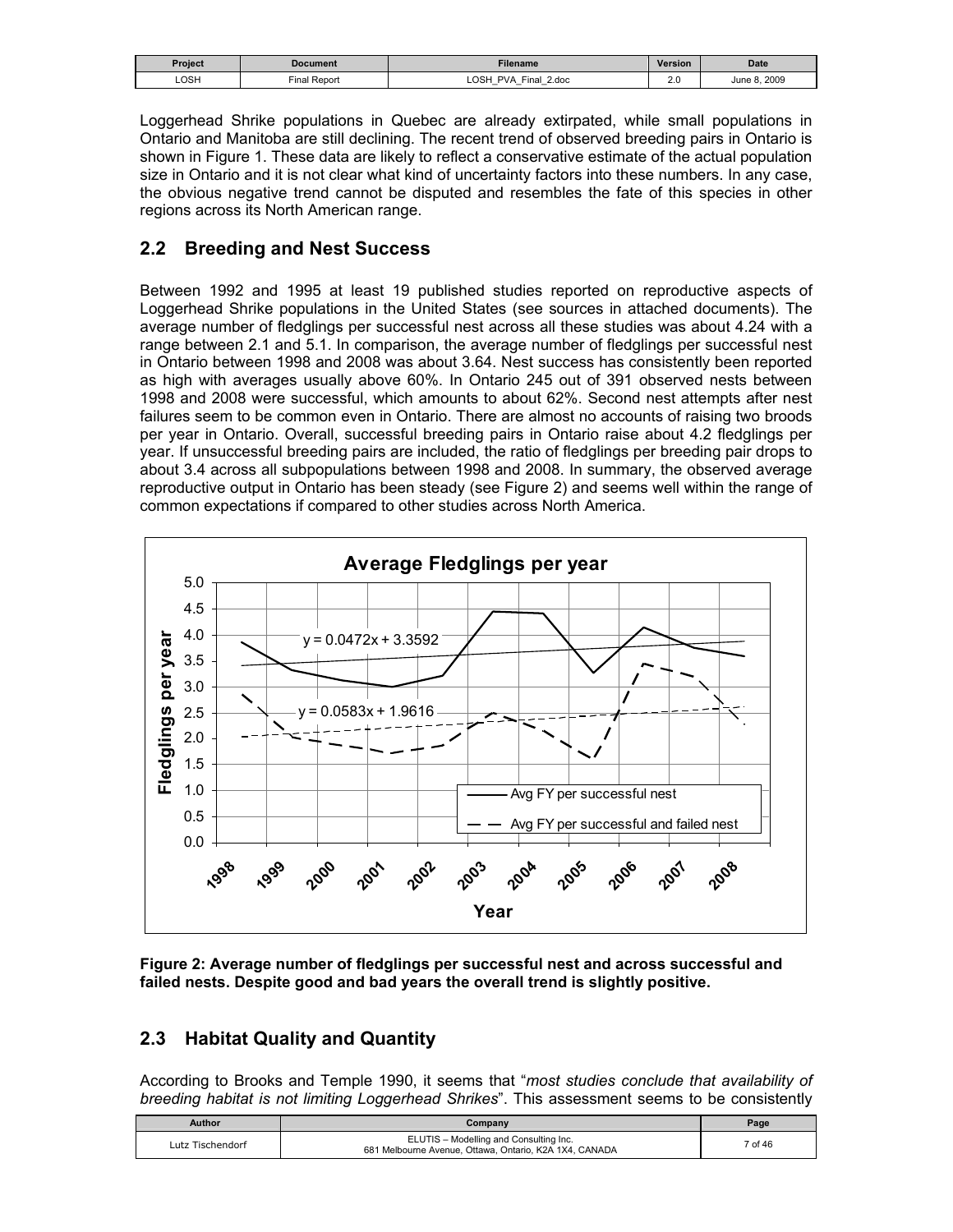| Project | Document        | <b>Filename</b>                                                                                   | <b>Version</b>       | <b>Date</b>         |
|---------|-----------------|---------------------------------------------------------------------------------------------------|----------------------|---------------------|
| LOSH    | Report<br>Final | <b>LOSH</b><br>PVA<br>Final<br>2.doc<br>-<br>$\overline{\phantom{0}}$<br>$\overline{\phantom{0}}$ | $\sim$ $\sim$<br>Z.U | 8,2009<br>June $81$ |

confirmed for the situation in Eastern Canada. It is generally believed that habitat amount, at least from a landscape structural point of view, could support a much larger population and that the area of potentially high quality habitat is actually increasing mostly due to abandoned agricultural fields. Still, our understanding of breeding habitat for the Loggerhead Shrike may be limited and less quantifiable factors, such as food supply, pesticide use, predation or effects of invasive species may still affect population growth on this side of the migration route. Not much is actually known about the quantity and quality of the over-wintering grounds for the migrating birds. This also involves potential encounters with resident, non-migratory populations in the southern parts of the United States. Although over-wintering habitat does not directly affect reproduction, it may have a significant effect on over-winter survival.

### **2.4 Captive Breeding Program**

After establishing captive breeding colonies in 1997 and 1998 in Ontario, experimental reintroduction efforts have been undertaken since 2000. Between 2000 and 2008, 419 captive bred hatchlings of the year (HY) were released in Ontario, 169 in Carden, 211 in Grey Bruce and 39 in Smith Falls. Between 2004 and 2008 a total of 392 captive bred HY were released in Ontario, more then the number of known wild born HY (313) during the same period (Figure 3). This impressive figure amounts to a 125% increase in reproductive output for the wild population residing in Ontario. Between 2005 and 2008, 14 captive bred birds were re-sighted on breeding grounds in Ontario, which amounts to about 3.3% of all released birds.



#### **Figure 3: Number of released hatchlings of the year vs. number of observed wild fledglings across all subpopulations in Ontario.**

Some of the re-sighted captive bred birds have successfully bred with wild mates and therefore contributed to the observed population size and to the reproductive output of the Ontario subpopulations, primarily in Carden. In 2008, 6 out of all 28 observed breeding pairs in Ontario contained captive bred birds. All of these identified captive-wild breeding pairs resided in Carden producing a total of at least 18 fledglings in 2008. The actual effect on the trend in population size has been positive for Ontario (Figure 4) and even more pronounced for the subpopulation residing in Carden (Figure 5).

| Author           | Company                                                                                          | Page    |
|------------------|--------------------------------------------------------------------------------------------------|---------|
| Lutz Tischendorf | ELUTIS - Modelling and Consulting Inc.<br>681 Melbourne Avenue, Ottawa, Ontario, K2A 1X4, CANADA | 8 of 46 |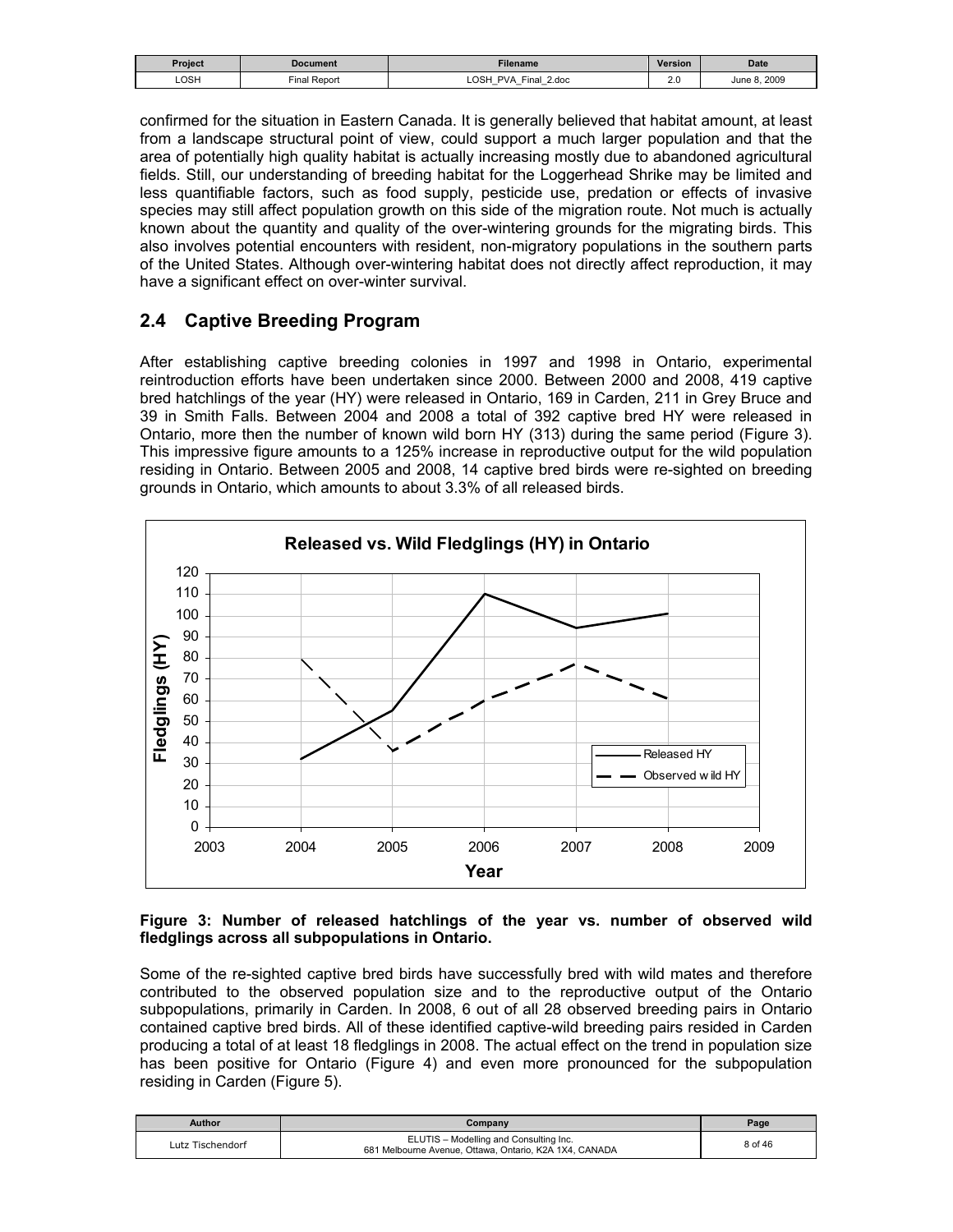| Project | <b>Document</b> | Filename                                                      | Version       | <b>Date</b>      |
|---------|-----------------|---------------------------------------------------------------|---------------|------------------|
| LOSH    | Final Report    | <b>LOSH</b><br>Final 2.doc<br>PVA<br>$\overline{\phantom{0}}$ | $\sim$<br>Z.U | 8.2009<br>June P |



**Figure 4: Difference between the number of observed all (wild and mixed) breeding pairs and wild only breeding pairs in Ontario. In 2008, 6 out of all 28 breeding pairs included captive bred birds reversing the linear trend in population size between 2003 and 2008 from negative to positive.** 



**Figure 5: Captive bred birds contributed to 6 out of 16 breeding pairs in Carden in 2008, reversing the negative trend to an estimated growth rate of 1 breeding pair every 3 years.** 

Between 2005 and 2008, a total of 10 mixed breeding pairs raised at least 34 fledglings. The average ratio of fledglings per successful mixed breeding pair across these four years was 3.875, which is slightly lower than the long term average of 4.2 across all successful breeding pairs in

| Author           | Company                                                                                          | Page    |
|------------------|--------------------------------------------------------------------------------------------------|---------|
| Lutz Tischendorf | ELUTIS - Modelling and Consulting Inc.<br>681 Melbourne Avenue, Ottawa, Ontario, K2A 1X4, CANADA | 9 of 46 |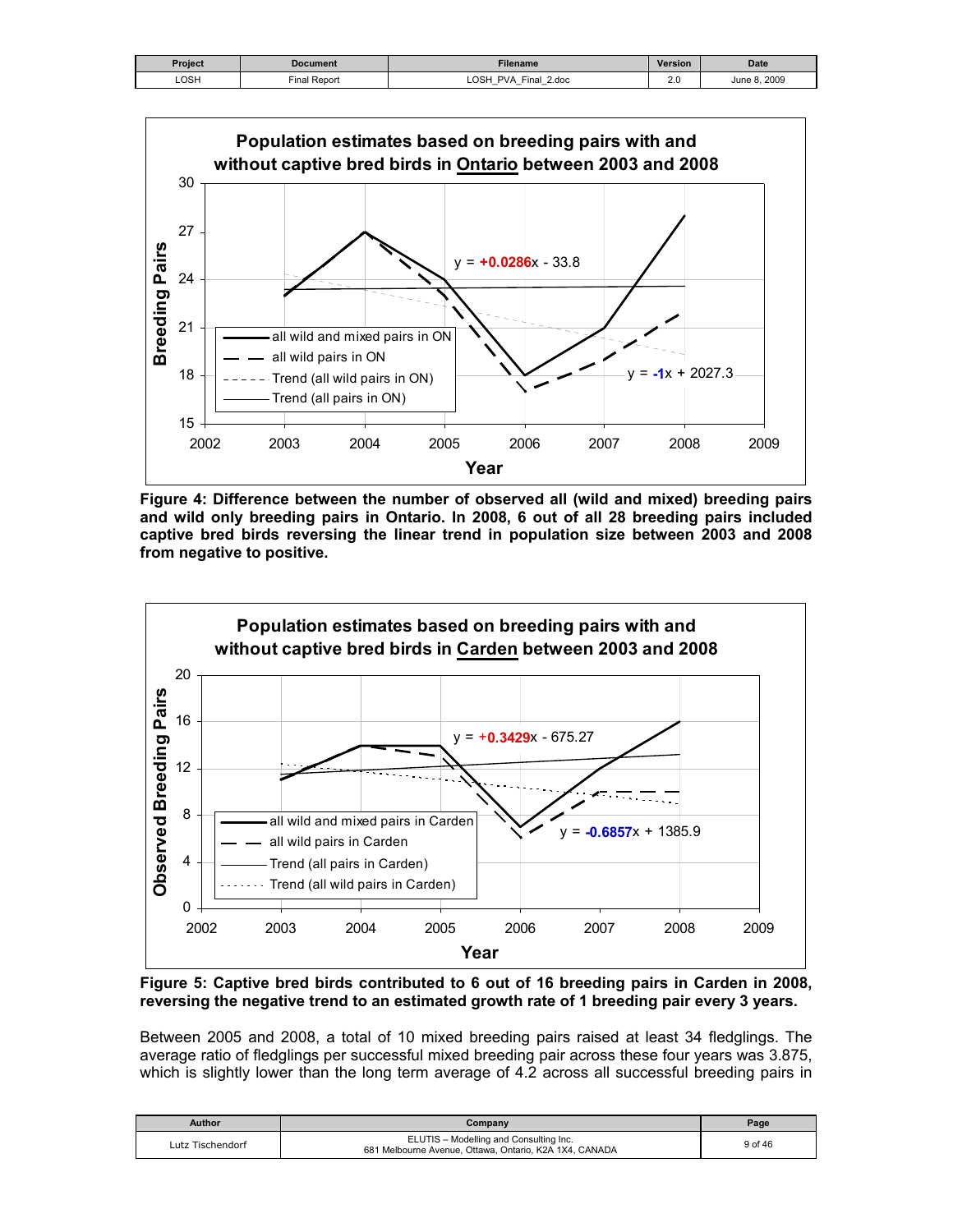| Project | Document                    | <b>Filename</b>                                                              | <b>Version</b> | <b>Date</b>      |
|---------|-----------------------------|------------------------------------------------------------------------------|----------------|------------------|
| LOSH    | $-1$<br><b>Final Report</b> | OSH<br><b>PVA</b><br>Final.<br>2.doc<br>$\overline{\phantom{0}}$<br>–<br>$-$ | 2.U<br>__      | .2009<br>June 8. |

Ontario between 1998 and 2008 (see 2.2). This difference however, may not be statistically significant due to the low sample size.

Overall, positive effects of the captive breeding program are visible in population estimates for Ontario in recent years and it seems undisputable that Ontario's population would be off worse in the absence of such recovery efforts. Whether these results are in line with expectations will be assessed in the PVA.

# **2.5 Mating System and Breeding Behaviour**

Loggerhead Shrikes generally breed as one-year old birds during the first spring after hatching. The ratio between males and females has consistently being estimated to be close to 1:1. Accordingly, Loggerhead Shrikes are believed to be monogamous. Yet, observations and genetic analyses revealed an apparent departure of Loggerhead Shrikes in Ontario from a monogamous mating system. Extra-pair copulations have been observed as well as multiple females contributing to one nest. This kind of behaviour is believed to be unique among Loggerhead Shrike populations. It is assumed that the polygynous tendency of the mating system is attributed to the lack of males or at least could compensate for the potential lack of males in Ontario's population. There is no clear evidence available yet for a biased sex ratio and the causes for this unique behaviour are not yet fully understood. The PVA will provide a scenario of the potential benefit of a polygynous mating system in the presence of a biased ratio between females and males.

# **2.6 Singles vs. Breeding Pairs**

Between 1991 and 2008 a total of 192 single birds have been observed against the backdrop of 639 breeding pairs. This amounts to an average of about 30% of single birds in Ontario's population of Loggerhead Shrikes. The proportion of single birds seems to be unrelated to the population size as shown in Figure 6a, at least within the range of annual breeding pairs (18 – 68) as observed in Ontario between 1991 and 2008.



**Figure 6a: The proportion of single birds in Ontario's population was fluctuating between 5 and 70 percent of all known breeding pairs. However, there seems to be no relationship with population size.** 

| <b>Author</b>    | Company                                                                                          | Page     |
|------------------|--------------------------------------------------------------------------------------------------|----------|
| Lutz Tischendorf | ELUTIS - Modelling and Consulting Inc.<br>681 Melbourne Avenue, Ottawa, Ontario, K2A 1X4, CANADA | 10 of 46 |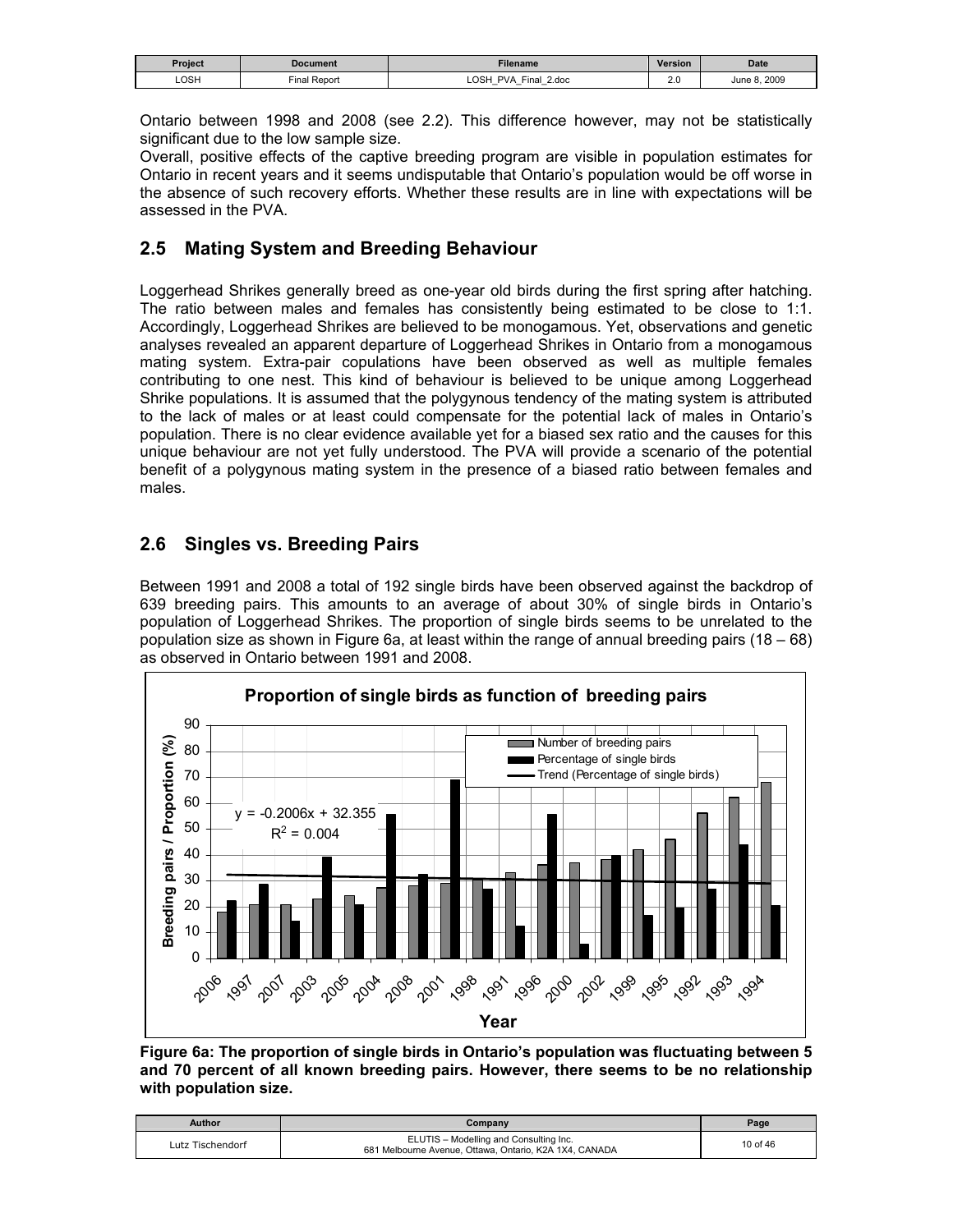| Project | Document     | <b>Filename</b>                                                                                                          | Version   | <b>Date</b>    |
|---------|--------------|--------------------------------------------------------------------------------------------------------------------------|-----------|----------------|
| LOSH    | Final Report | LOSH<br><b>PVA</b><br>2.doc<br>Final<br>$\overline{\phantom{0}}$<br>$\overline{\phantom{0}}$<br>$\overline{\phantom{0}}$ | 2.U<br>__ | 2009<br>June P |

The scatter plot (figure 6b) reveals a slightly positive relationship between singles and breeding pairs.

An increasing number of single birds in smaller populations may be one indicator of a potential Allee effect (i.e. a reduction in fecundity or survival at very low population densities) based on the assumptions that a larger proportion of single birds results in fewer breeding pairs with a subsequent reduction in reproductive output. Based on the data available today, there seems to be no evidence for an increased proportion of single individuals in smaller populations. Together with the observations of a stable breeding and nest success (see 2.2 and Figure 2), a potential Allee effect on fecundity must be excluded at this time for Ontario's population.



**Figure 6b: Relationship between Singles vs. Breeding Pairs.** 

# **2.7 Dispersal**

According to Collister and DeSmet 1997, juveniles moved significantly greater distances between encounters then adults, up to a maximum of about 80 km with average distances ranging between 13km and 15km. Observations in Ontario in 2002 resulted in displacement distances of re-encountered birds between 0km and 145km and a mean distance of 47km. There seems to be consensus about augmented site fidelity in adults, particular adult males and dispersal between breeding sites primarily accomplished by juveniles returning from their over-wintering grounds. It is still possible that individuals not returning from migration to their native breeding grounds may travel to different regions within North America and therefore disperse far greater distances as reported so far. With respect to the geographical distances between adjacent Ontario's breeding grounds not exceeding 80 km, dispersal among Ontario's subpopulations seems possible.

# **2.8 Re-sightings, age classes and over-winter survival**

Survival rates and over-winter survival for migratory birds in particular are very difficult to estimate. The only direct clues are return rates of banded birds to their native breeding grounds. Return rates for juveniles are usually less then 5% and range mostly between 1% and 2%. Between 1999 and 2007 a total of 1091 captive and wild birds were banded and released in

| Author           | Companv                                                                                          | Page     |
|------------------|--------------------------------------------------------------------------------------------------|----------|
| Lutz Tischendorf | ELUTIS - Modelling and Consulting Inc.<br>681 Melbourne Avenue, Ottawa, Ontario, K2A 1X4, CANADA | 11 of 46 |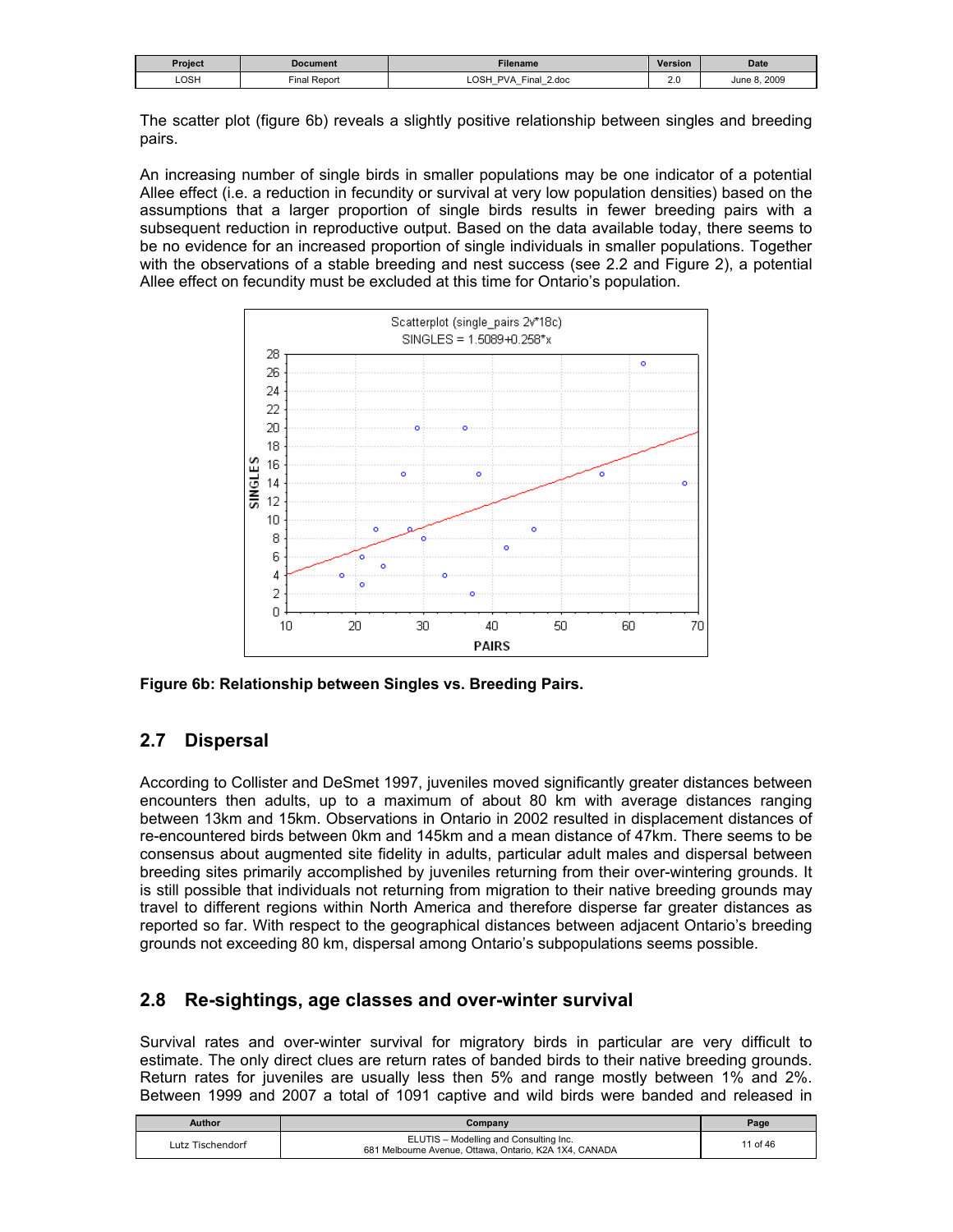| Project | Document     | Filename                                                                    | Version       | <b>Date</b>      |
|---------|--------------|-----------------------------------------------------------------------------|---------------|------------------|
| LOSH    | Final Report | OSH<br><b>PVA</b><br>2.doc<br>Final<br>-<br>$\overline{\phantom{0}}$<br>$-$ | $\sim$<br>Z.U | 8.2009<br>June 8 |

Ontario. Re-sightings of banded birds in Ontario between 2000 and 2008 are summarized in Table 1 (Amy Chabot, pers. com.) Overall, 199 birds in 5 different age classes have been resighted in Ontario, with first year adults accounting for 50%. These 199 re-sighted birds amount to about 18% of all 1091 banded birds.

| age/year     | 2000 | 2001 | 2002 | 2003 | 2004 | 2005 | 2006 | 2007 | 2008 | <b>Total</b> |
|--------------|------|------|------|------|------|------|------|------|------|--------------|
| <b>AHY</b>   | 5    | 4    | 10   | 8    | 19   | 8    | 16   | 15   | 4    | 98           |
| SY           |      | 4    | 17   | 3    | 6    | 5    |      |      | 5    | 45           |
| <b>ASY</b>   | 9    | 13   | 10   | 10   | 3    | 5    |      |      |      | 44           |
| TΥ           |      |      |      |      |      | ◠    |      |      | ◠    |              |
| <b>ATY</b>   |      |      |      |      |      | 3    |      |      | 5    |              |
| <b>Total</b> | 21   | 21   | 37   | 21   | 28   | 23   | 16   | 16   | 16   | 199          |

#### **Table 1: Summary of re-sightings in Ontario between 2000 and 2008**

The totals for each age group in Table 1 also provide a rough estimate on the potential age class distribution in Ontario. It appears that about 50% of all birds are one year adults, 22% are second year adults and 5% third year adults. The oldest re-sighted bird in Ontario between 2000 and 2008 was six years old. It should therefore be safe to assume that the Eastern Loggerhead Shrike in Ontario exhibits a maximum life expectancy of about 6 years in the wild.

Survival estimates based on re-sightings between 1999 and 2007 for the different age classes are summarized in Table 2 (Chabot, pers. com.) According to these data, at least 6.3 percent of fledglings survive to one year adults, at least 22.5% of one year adults, 11.8% of second year adults and 41.2% of older birds survive for one or more years. These data a much likely underestimates of actual survival rates. In contrast, Brooks and Temple 1990 estimated annual survival rates in support of a PVA of a Loggerhead Shrike population in Minnesota in 1990 to 47% for adults and 19% for juveniles.

| Year/<br>age<br>class | <b>HY</b><br>banded<br>(captive<br>and wild) | #<br>survivin<br>g 1 or<br>more<br>years | <b>HY</b><br>bande<br>d<br>(wild) | #<br>survivi<br>ng 1 or<br>more<br>years | <b>SY</b><br>ba<br>nd<br>ed | #<br>survivi<br>ng 1<br>or<br>more<br>vears | <b>ASY</b><br>band<br>ed | #<br>survivin<br>g 1 or<br>more<br>years | AH<br>Y<br>ban<br>ded | #<br>survivin<br>g 1 or<br>more<br>years |
|-----------------------|----------------------------------------------|------------------------------------------|-----------------------------------|------------------------------------------|-----------------------------|---------------------------------------------|--------------------------|------------------------------------------|-----------------------|------------------------------------------|
| 1999                  | 150                                          | 9                                        | 150                               | 9                                        | $\mathbf{0}$                | 0                                           | $\mathbf{0}$             |                                          | 33                    | 9                                        |
| 2000                  | 131                                          | $\overline{7}$                           | 131                               | $\overline{7}$                           | 10                          | 2                                           | 13                       | 9                                        | $\overline{2}$        | 0                                        |
| 2001                  | 109                                          | 17                                       | 98                                | 17                                       | 8                           | 0                                           | 7                        | 3                                        | 0                     | 0                                        |
| 2002                  | 112                                          | 8                                        | 98                                | 8                                        | 11                          | 2                                           | 6                        | 0                                        | 1                     | 0                                        |
| 2003                  | 83                                           | 6                                        | 83                                | 6                                        | 3                           | $\mathbf{0}$                                | 3                        | $\overline{2}$                           | 0                     | 0                                        |
| 2004                  | 99                                           | 7                                        | 67                                | 7                                        | $\mathbf{0}$                | 0                                           | $\mathbf{0}$             | 0                                        | 4                     | 0                                        |
| 2005                  | 97                                           | 1                                        | 42                                | 0                                        | 2                           | $\Omega$                                    | 1                        | $\mathbf 0$                              | 0                     | 0                                        |
| 2006                  | 110                                          | 3                                        | 0                                 | 2                                        | $\Omega$                    | 0                                           | $\Omega$                 | 0                                        | 0                     | 0                                        |
| 2007                  | 94                                           | 4                                        | 0                                 | 3                                        | $\mathbf{0}$                | 0                                           | $\mathbf{0}$             | 0                                        | 0                     | 0                                        |
| <b>Total</b>          | 985                                          | 62                                       | 669                               | 59                                       | 34                          | 4                                           | 30                       | 14                                       | 40                    | 9                                        |
| $(\%)$                |                                              | 6.3%                                     |                                   | 8.8%                                     |                             | 11.8%                                       |                          | 41.2%                                    |                       | 22.5%                                    |

#### **Table 2: Over-winter survival estimates per age class based on re-sightings of banded birds in Ontario. (provided by A. Chabot)**

To summarize, return rates or re-sightings of banded birds in their native breeding grounds are generally low and should not be used as direct surrogates for over-winter survival rates. Previous studies suggested that "*Although minimal data on dispersal of both juvenile and adult shrikes have led to imprecise survival estimates in the past, low return percentages for both age classes* 

| Author           | Company                                                                                          | Page     |
|------------------|--------------------------------------------------------------------------------------------------|----------|
| Lutz Tischendorf | ELUTIS - Modelling and Consulting Inc.<br>681 Melbourne Avenue, Ottawa, Ontario, K2A 1X4, CANADA | 12 of 46 |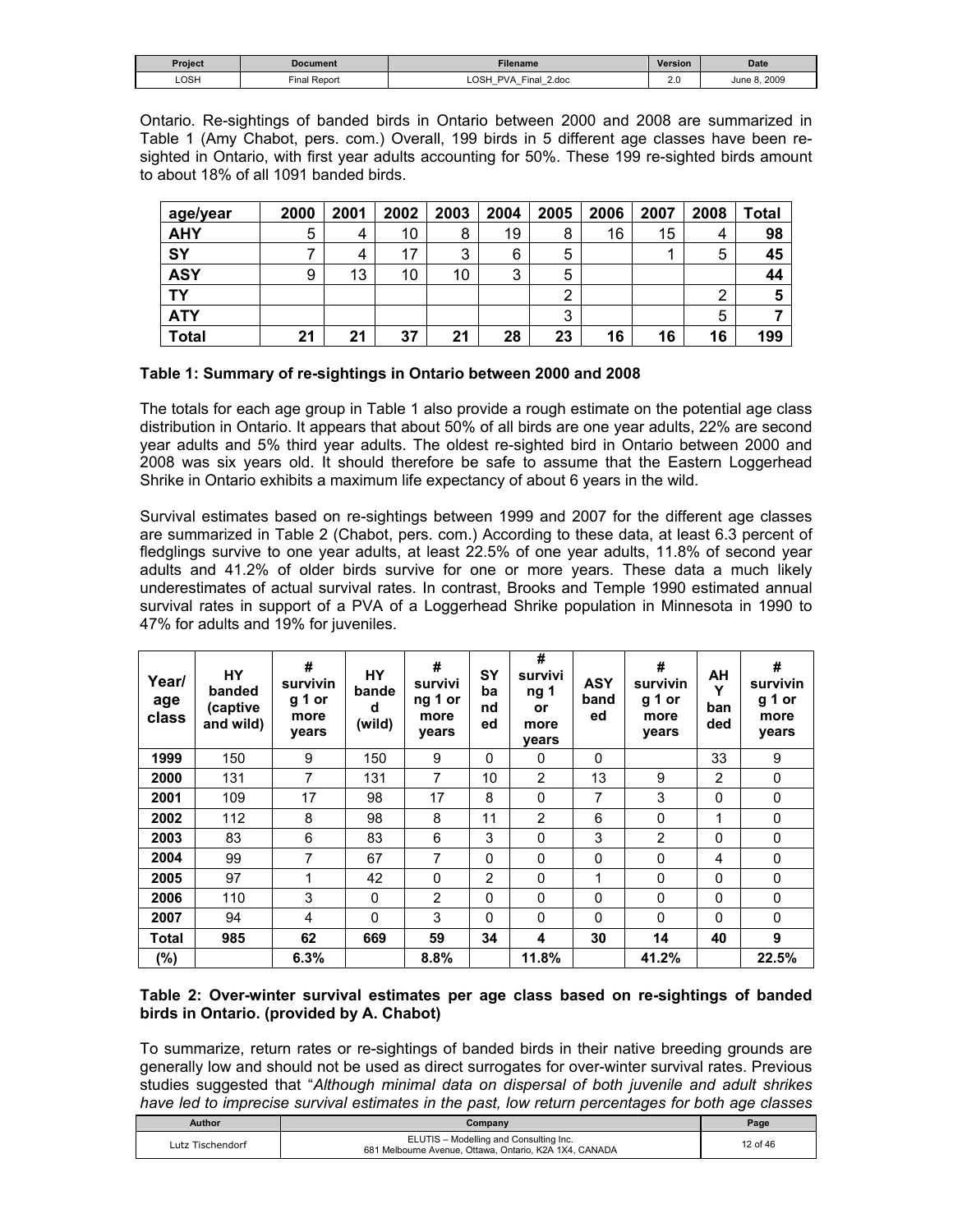| Project | Document                      | <b>Filename</b>                                      | Version    | Date           |
|---------|-------------------------------|------------------------------------------------------|------------|----------------|
| LOSH    | $\sim$<br><b>Final Report</b> | <b>OSH</b><br>PVA<br>2.doc<br>sinal<br>_<br>-<br>$-$ | n r<br>Z.U | 2009<br>June 8 |

*documented by this and other studies suggest that low year-to-year survivorship may be a contributing factor to the decline of the species throughout its North American range*" (Collins and DeSmet 1997) or "*Over-winter survival on the non-breeding range is, therefore, a likely point in the shrike's annual cycle to look for evidence of problems. In a six-year study of a declining population of Red-backed Shrikes (Lanius collurio) in Britain, Ash (1970) suggested that reductions in annual survival rates were responsible for that population's decline, rather than a reduction in the production of young*" (Brooks and Temple 1990).

The PVA will provide further insights into the relative importance of survival rates for the Loggerhead Shrike population in Ontario.

# **3 Population Model**

The following sections describe the structure of the population model as well as the underlying assumptions and sources for model parameter values. The model represents an age-structured population of females based on the demographic fingerprint of the Eastern Loggerhead Shrike population in Ontario as outlined in section 2. The model was implemented using Ramas©MetaPop (Akçakaya and Root 2002).

### **3.1 Model expectations**

In general, the structure of a population model and the values of its parameters are defined by quantified empirical observations and expert knowledge. However, some of the input data requirements cannot always be satisfied with hard numbers or even reliable expert knowledge. Therefore, pursuing a quantitative PVA in the presence of data gaps requires postulating assumptions or best guesses under the constraint of creative validation strategies. One possible strategy would be to validate the model output or simulation results against empirical data and to use this comparison for calibrating and tuning unknown or uncertain model parameter values. The first goal should therefore be a model, which reproduces empirical facts, such as population trajectories or age class distributions. Such a calibrated model may then be used to quantify viability measures, such as extinction risk or minimum viable population size, but also to explore consequences of scenarios in a quantitative manner. It is exactly this kind of information, which is generally more trustworthy and consistent then predicting population sizes for a future point in time.

# **3.1.1 Population Trend**

As presented in section 2.1., the population model should reproduce a negative population trend with a growth rate of about -2 breeding pairs per year.

# **3.1.2 Age Class Distribution**

As shown in section 2.8., the observed maximum life expectancy of Loggerhead Shrike's in the wild is about 6 years, although only one bird at the age of 6 years has been re-sighted in Ontario between 2000 and 2008.

### **3.2 Model parameters and assumptions**

### **3.2.1 Time Step**

The model uses a time step of one year and a time span of 18 to 100 years. All simulation runs were repeated 1000 times unless noted otherwise.

| Author           | Company                                                                                          | Page     |
|------------------|--------------------------------------------------------------------------------------------------|----------|
| Lutz Tischendorf | ELUTIS - Modelling and Consulting Inc.<br>681 Melbourne Avenue, Ottawa, Ontario, K2A 1X4, CANADA | 13 of 46 |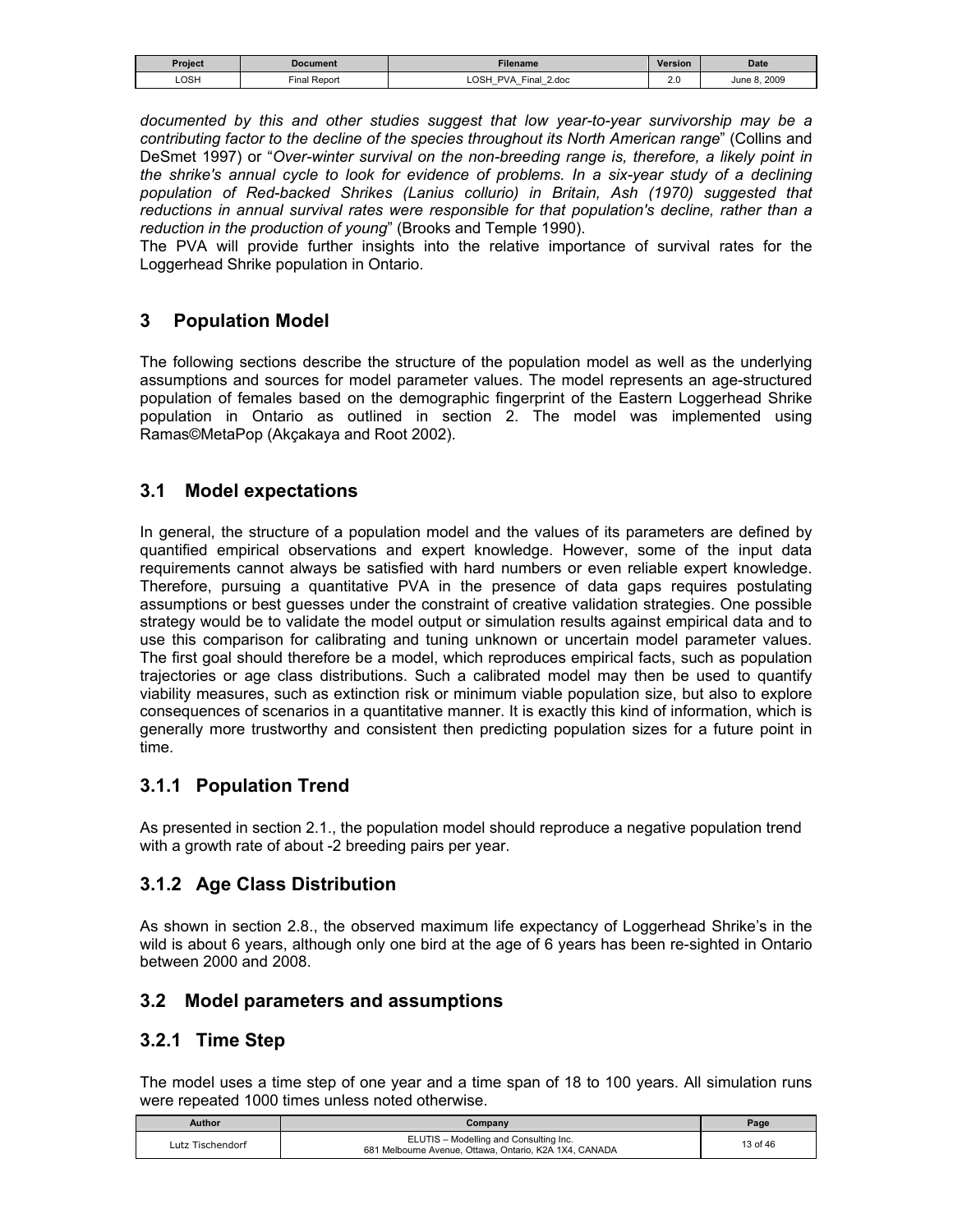| Project | Document        | <b>Filename</b>                                                              | <b>Version</b> | <b>Date</b>  |
|---------|-----------------|------------------------------------------------------------------------------|----------------|--------------|
| LOSH    | Report<br>Final | <b>LOSH</b><br>PVA<br>Final<br>2.doc<br>–<br>$-$<br>$\overline{\phantom{0}}$ | n r<br>2.U     | June 8, 2009 |

# **3.2.2 Age Classes**

The population is partitioned into 6 age classes as follows:

- Juvenile fledglings or hatchlings of the year
- Adult  $1$  first year adults
- Adult  $2$  second year adults
- Adult\_3 third year adults
- $\blacksquare$  Adult\_4 fourth year adults
- Adult  $5 -$  fifth plus year adults

These age classes allow keeping track of juveniles up to 5 plus year adults whereas individuals older then 5 years remain part of the Adult\_5 age class.

### **3.2.2.1 Fecundity**

Fecundity in the population model refers to the number of fledglings per adult female. All females of all adult age classes produce on average the same number of fledglings throughout their simulated life. Fecundity was derived based on the reported number of fledglings per breeding pair in Ontario between 2003 and 2008 and not based on the reported number of fledglings per nest. According to Ontario field reports (http://www.shrike.ca/recovery.html), the number of wild breeding pairs and fledglings between 2003 and 2008 is summarized in Table 3.

| Year       | # wild breeding pairs | # fledglings | #fledglings/#breeding pairs |
|------------|-----------------------|--------------|-----------------------------|
| 2003       | 24                    | 120          |                             |
| 2004       | 27                    | 79           | 2.925926                    |
| 2005       | 24                    | 36           | 1.5                         |
| 2006       | 16                    | 60           | 3.75                        |
| 2007       | 18                    | 77           | 4.277778                    |
| 2008       | 21                    | 61           | 2.904762                    |
| Total/Avg. | 130                   | 433          | 3.393078                    |

#### **Table 3: Wild breeding pairs and fledglings from Ontario field reports between 2003 and 2008. Numbers were cross-validated with data obtained from Chabot (pers. com.)**

The average ratio between annual fledglings and breeding pairs (3.393078) as well as the corresponding standard deviation of 36% has been used as fecundity values for the population model. Since the population model tracks females only the fecundity was divided by two based on the initial assumption of an equal sex ratio.

# **3.2.2.2 Survival**

Survival in the population model refers to an annual survival rate, i.e. the proportion of the age class in the population surviving from one year to the next. Since survival rates are practically unknown (as outlined in section 2.8) assumptions had to be made here. It was assumed that survival of juveniles was about 50% of adults and that 5 plus year adults experienced a lower survival rate then younger adults. Survival rates were then calibrated until the simulated population trajectory matched its empirical counterpart. Survival rates for juveniles were fixed to 25%, for adult\_1 to adult\_4 age classes to 50.1 % and for adult\_5 to 24%. A standard deviation of 10 percent was used for all survival rates. This may seem low, but produced the closest fit between simulated population abundance and empirical population estimates.

| Author           | Company                                                                                          | Page     |
|------------------|--------------------------------------------------------------------------------------------------|----------|
| Lutz Tischendorf | ELUTIS - Modelling and Consulting Inc.<br>681 Melbourne Avenue, Ottawa, Ontario, K2A 1X4, CANADA | 14 of 46 |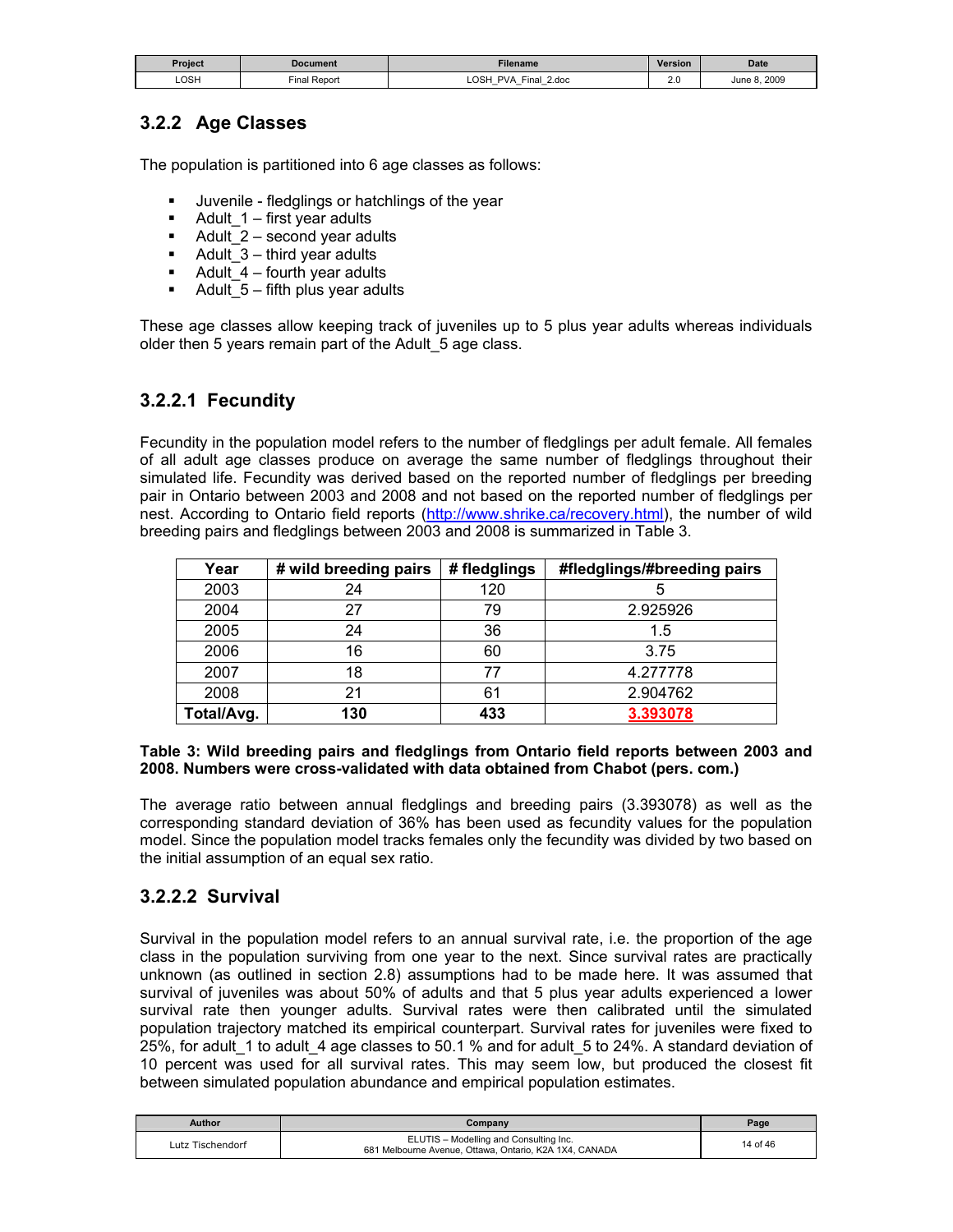| Project | Document     | Filename                                                                            | <b>Version</b> | <b>Date</b>  |
|---------|--------------|-------------------------------------------------------------------------------------|----------------|--------------|
| LOSH    | Final Report | <b>LOSH</b><br><b>PVA</b><br>Final<br>2.doc<br>$-$<br>-<br>$\overline{\phantom{0}}$ | $\sim$         | June 8, 2009 |

# **3.2.2.3 Stage Matrices**

Figure 7 shows the stage matrix with fecundity values in the upper row and survival values in the diagonal row. Figure 8 shows the corresponding standard deviation matrix for fecundity and survival values shown in Figure 7.

|          | juvenile | adult 1  | adult_2 | adult 3 | adult 4 | adult 5 |
|----------|----------|----------|---------|---------|---------|---------|
| juvenile | 10.0     | 1.6965   | 1.6965  | 1.6965  | 1.6965  | 1.6965  |
| adult_1  | 0.25     | 0.0      | 0.0     | 0.0     | 0.0     | 0.0     |
| adult 2  | 10.0     | 0.501    | 0.0     | 0.0     | 0.0     | 0.0     |
| adult 3  | 10.0     | 0.0      | 0.501   | 0.0     | 0.0     | 0.0     |
| adult 4  | 10.0     | $_{0.0}$ | 0.0     | 0.501   | 0.0     | 0.0     |
| adult_5  | 10.0     | 0.0      | 0.0     | 0.0     | 0.501   | 0.24    |

|  |  | Figure 7: Stage matrix for Loggerhead Shrike population model |  |  |
|--|--|---------------------------------------------------------------|--|--|
|  |  |                                                               |  |  |

|                    | <i>iuvenile</i> | adult 1 | adult 2 | adult 3 | adult 4 | adult 5 |
|--------------------|-----------------|---------|---------|---------|---------|---------|
| liuvenile          | 10.0            | 0.61074 | 0.61074 | 0.61074 | 0.61074 | 0.61074 |
| adult 1            | 0.025           | 0.0     | 0.0     | 0.0     | 0.0     | 0.0     |
| adult <sub>2</sub> | 10.0            | 0.0499  | 0.0     | 0.0     | 0.0     | 0.0     |
| adult 3            | 10.0            | 0.0     | 0.0499  | 0.0     | 0.0     | 0.0     |
| adult <sub>4</sub> | 10.O            | 0.0     | 0.0     | 0.0499  | 0.0     | 0.0     |
| adult 5            | 10.0            | 0.0     | 0.0     | 0.0     | 0.0499  | 0.024   |

|  |  |  | Figure 8: Standard Deviation matrix for values shown in Figure 7 |
|--|--|--|------------------------------------------------------------------|
|  |  |  |                                                                  |

# **3.2.3 Sex structure and Mating System**

The Loggerhead Shrike population model is a female only model with the exception of a simulated scenario in support of analysing the potential benefits of a polygynous mating system in section 4.1.5.

# **3.2.4 Density Dependence**

No density dependence was used in this model. There appears to be no evidence for an Allee effect and population sizes are too small and unlikely to be constrained by limited habitat amount.

### **3.2.5 Stochasticity**

Demographic stochasticity was used in the model as well as stochasticity originating from the standard deviations around fecundity and survival rates. The model was set so that fecundity and survival were not correlated based on the assumption that over-winter survival is uncorrelated to breeding success.

| Author           | $\mathcal{L}$ ompany                                                                             | Page     |
|------------------|--------------------------------------------------------------------------------------------------|----------|
| Lutz Tischendorf | ELUTIS - Modelling and Consulting Inc.<br>681 Melbourne Avenue, Ottawa, Ontario, K2A 1X4, CANADA | 15 of 46 |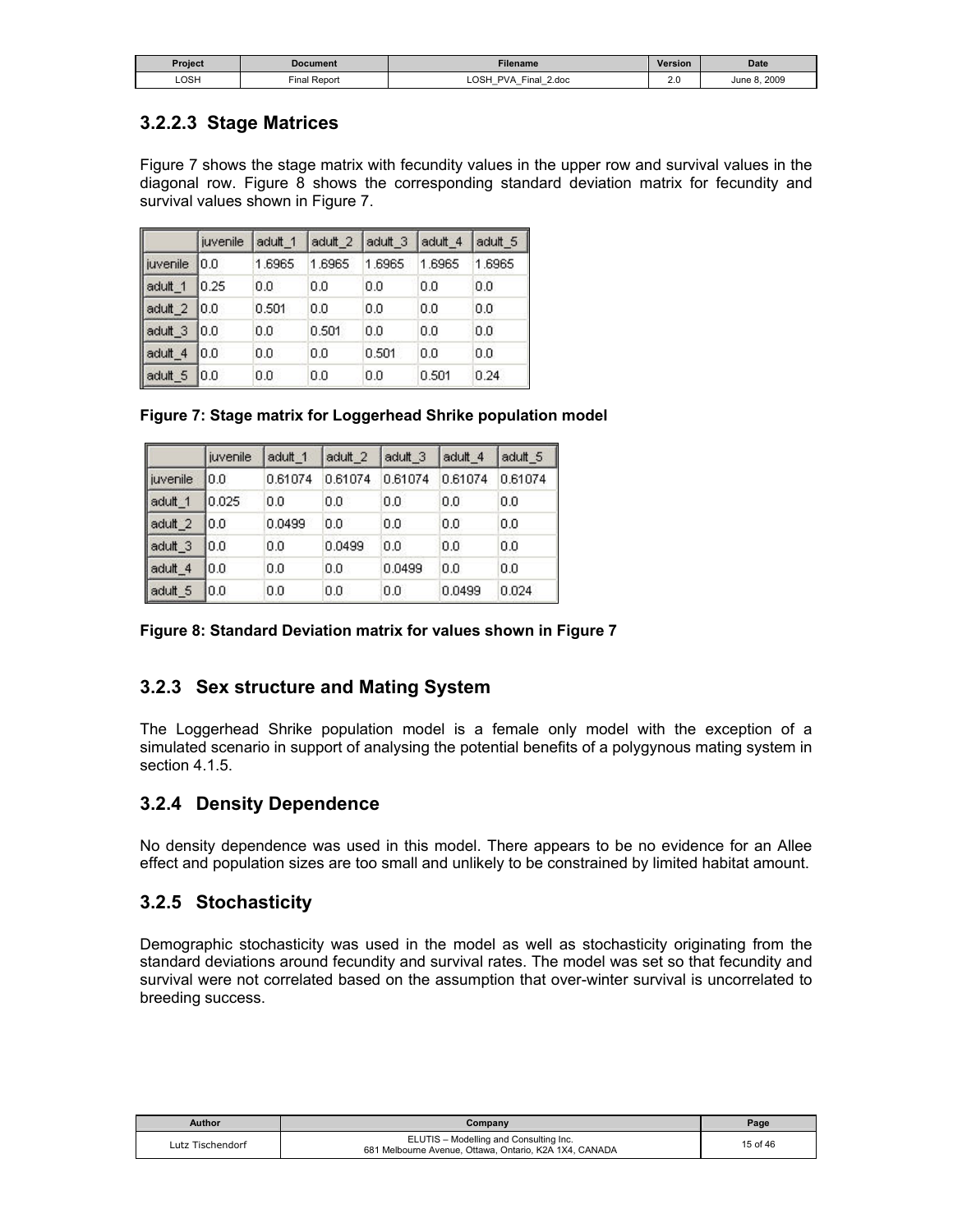| Project | Document                  | Filename                                                                  | Version       | <b>Date</b>       |
|---------|---------------------------|---------------------------------------------------------------------------|---------------|-------------------|
| LOSH    | $- \cdot$<br>Final Report | OSH<br><b>PVA</b><br>2.doc<br>Final<br>$\overline{\phantom{0}}$<br>-<br>- | $\sim$<br>2.U | 8.2009<br>June 8. |

# **4 Results**

### **4.1 Non-spatial, single population model**

This section refers to the results obtained from a non-spatial, single population model. This model simulates the dynamics of one single population without consideration of dispersal or correlation with other populations. This non-spatial, single population model serves as the base for analysing various aspects of population viability as well as for exploring scenarios related to potential effects of a polygynous mating system and a captive breeding program.

Figure 9 shows an exemplary simulated population trajectory over 10 years against the empirical population estimate in Ontario between 1991 and 2008. The simulated abundance refers to the number of adult females in the model. The empirical population estimate refers to the number of breeding pairs in the population of Ontario. Both trajectories are very similar and result in a negative growth rate of about minus two. This result demonstrates the calibration of the model, in particular the survival rates and its ability to reproduce the empirical population trend. Figure 10 shows the corresponding simulated age class distribution.



**Figure 9: Simulated vs. empirical population trend over 18 years. Simulated abundance reflects the number of adult females in the model population.** 

| Author           | Company                                                                                          | Page     |
|------------------|--------------------------------------------------------------------------------------------------|----------|
| Lutz Tischendorf | ELUTIS - Modelling and Consulting Inc.<br>681 Melbourne Avenue, Ottawa, Ontario, K2A 1X4, CANADA | 16 of 46 |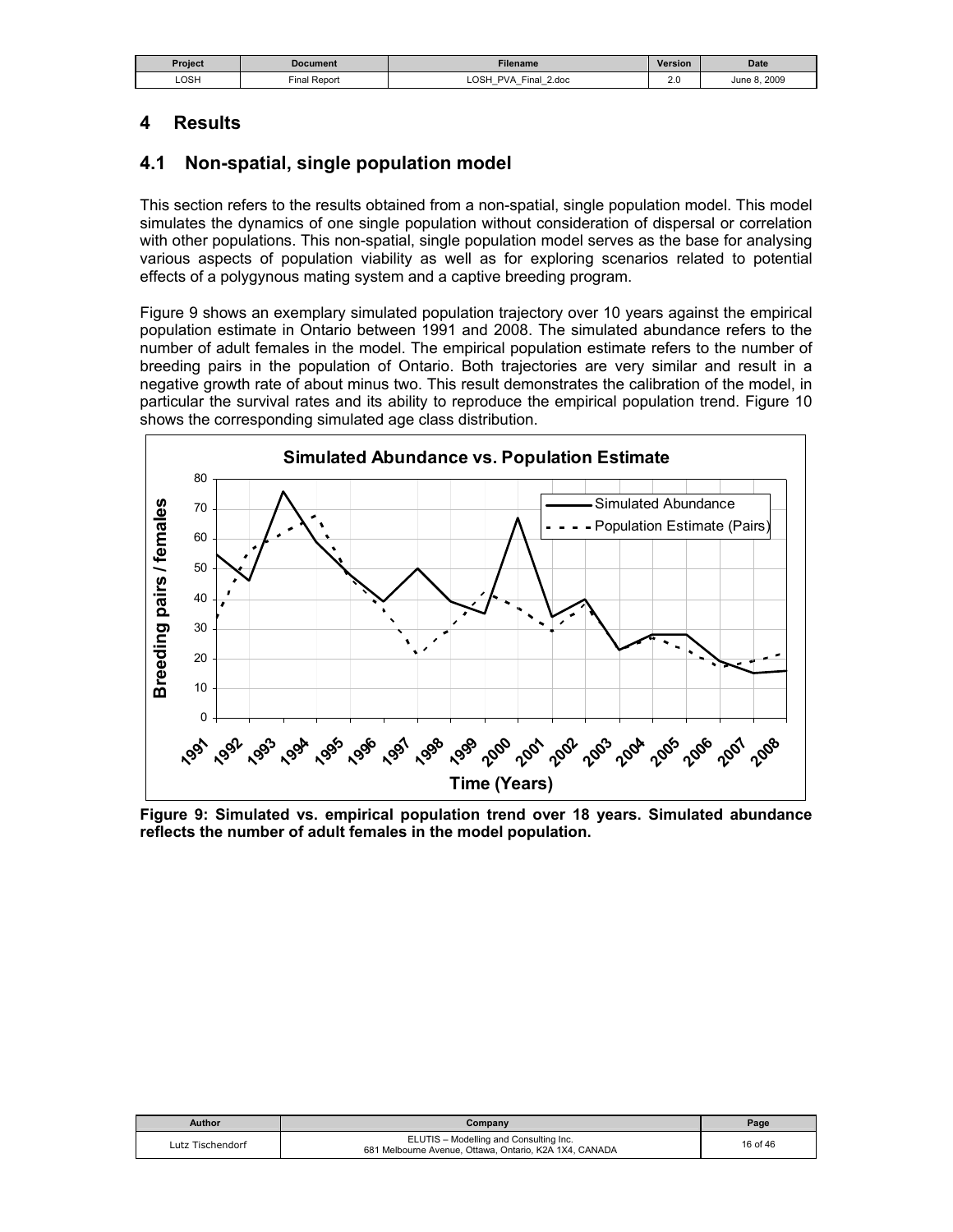| <b>Document</b>     | Filename                                                      | <b>Version</b> | <b>Date</b>  |
|---------------------|---------------------------------------------------------------|----------------|--------------|
| <b>Final Report</b> | LOSH<br>PVA Final 2.doc<br>_<br>–<br>$\overline{\phantom{0}}$ | 2.0            | June 8, 2009 |
|                     |                                                               |                |              |



**Figure 10: Simulated age class distribution** 

# **4.1.1 Population trajectory**

The average abundance of females across 1000 replicate, stochastic simulation runs is shown in Figure 11. The initial population size was set to 54 females based on the y-intersection (53.647) of the trend line in Figure 1. The average abundance follows a nearly linear decline with a negative trend of minus 2 females per year resulting in 18 females (breeding pairs) after 18 years.



**Figure 11: Simulated population abundance over 18 years. Averages are based on 1000 replicate, stochastic simulation runs. Error bars represent standard deviations around averages. Simulated abundance reflects adult females in the model population.** 

| <b>Author</b>    | Company                                                                                          | Page     |
|------------------|--------------------------------------------------------------------------------------------------|----------|
| Lutz Tischendorf | ELUTIS - Modelling and Consulting Inc.<br>681 Melbourne Avenue, Ottawa, Ontario, K2A 1X4, CANADA | 17 of 46 |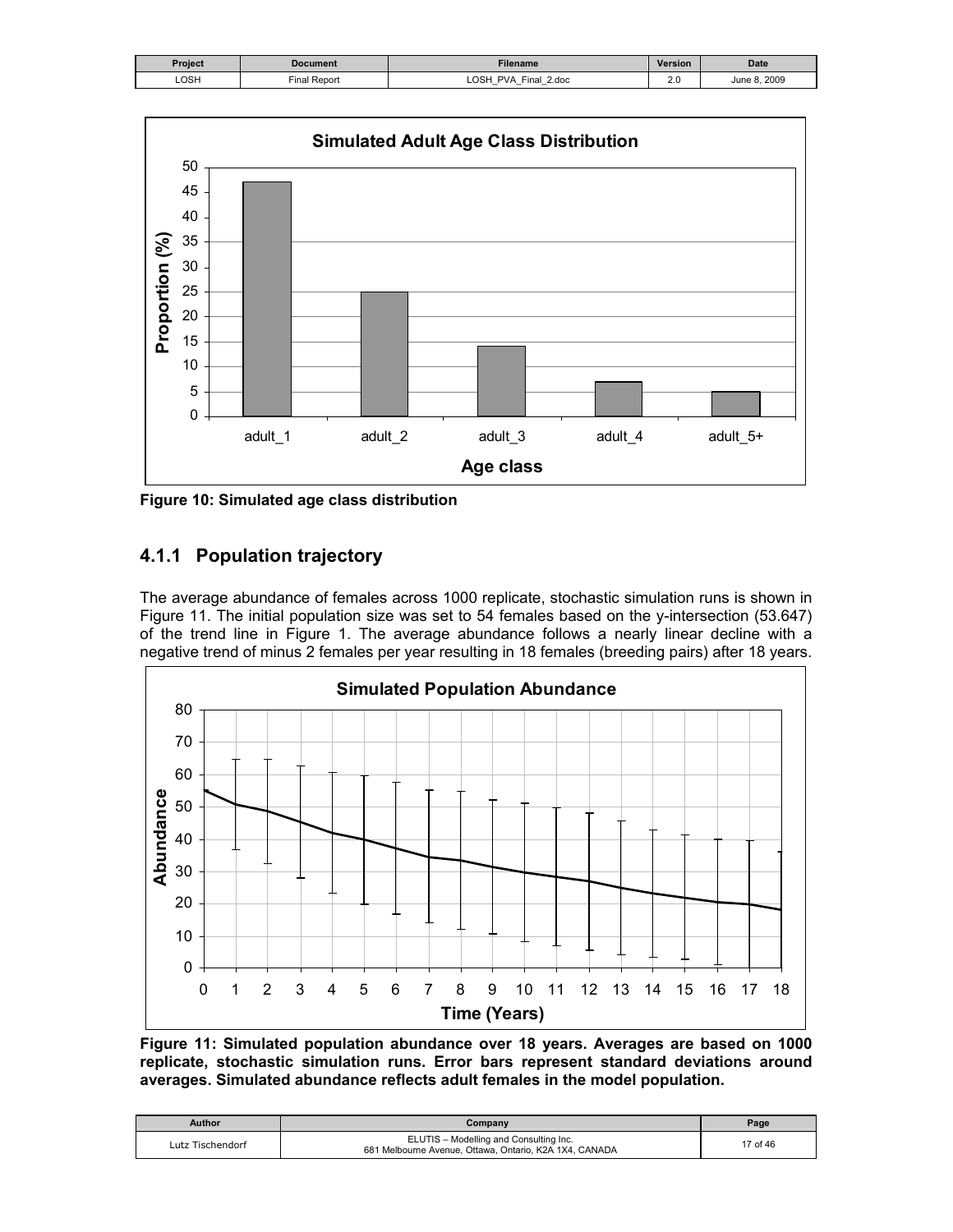| Project | <b>Document</b> | Filename                                                                                     | Version    | <b>Date</b>  |
|---------|-----------------|----------------------------------------------------------------------------------------------|------------|--------------|
| LOSH    | Final Report    | LOSH<br><b>PVA</b><br>2.doc<br>Final<br>$\overline{\phantom{0}}$<br>$\overline{\phantom{0}}$ | n r<br>Z.V | June 8, 2009 |

# **4.1.2 Extinction risk**

The extinction risk is calculated as the proportion of the 1000 replicate simulation runs in which the population abundance went to zero throughout the simulation run. For example, an extinction risk of 10 corresponds to 100 out of 1000 simulation runs with a simulated zero population size over the course of 100 years. The extinction risk is a function of time and naturally increases with a larger time span. The negative growth rate of the simulated Loggerhead Shrike population predicts certain extinction within 100 years. Still, due to stochastic and deterministic influences, the extinction probability does not increase linearly over time as shown in Figure 12. Likewise, the final population abundance does not decrease linearly over time. The model predicts an estimated time to extinction of 43 years based on an initial population size of 54 breeding pairs. The time to extinction is the median of the distribution of extinction events (population size becomes zero) over time.



**Figure 12: Extinction probability and final population abundance (adult females) as a function of time. For example, the extinction risk for a 30 year time frame is about 10% with an estimated final abundance of 9 breeding pairs. The estimated time to extinction is about 43 years based on an initial population size of 54 females or breeding pairs. The extinction risk over a time horizon of 100 years amounts to nearly 100 percent.** 

### **4.1.3 Minimum viable population size**

The minimum viable population size (MVP) was simulated for time horizons between 10 and 100 years under consideration of a final extinction probability of 5% (Figure 13).

| Author           | Company                                                                                          | Page     |
|------------------|--------------------------------------------------------------------------------------------------|----------|
| Lutz Tischendorf | ELUTIS - Modelling and Consulting Inc.<br>681 Melbourne Avenue, Ottawa, Ontario, K2A 1X4, CANADA | 18 of 46 |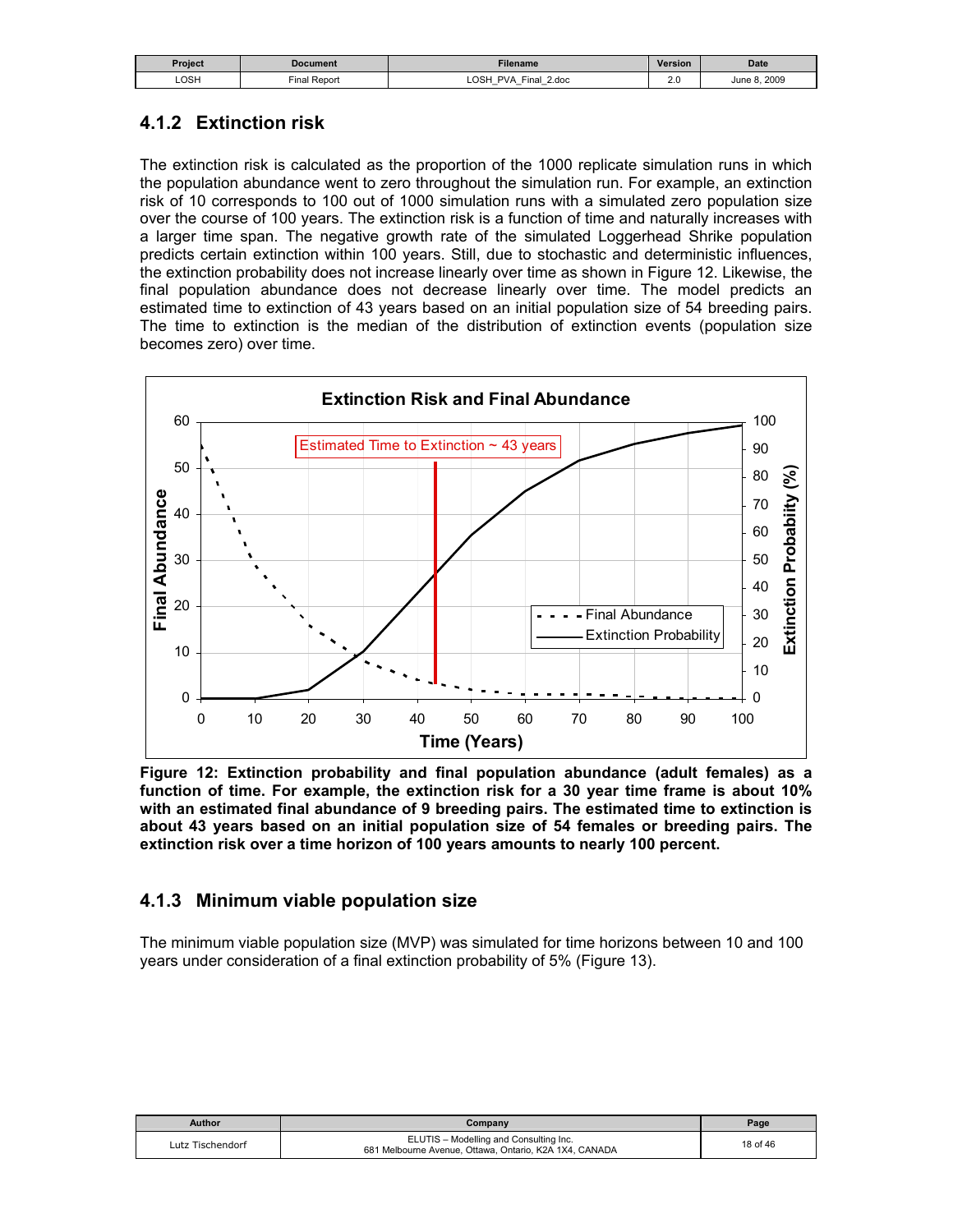| Project | Document     | Filename                                                                 | <b>Version</b> | <b>Date</b>  |
|---------|--------------|--------------------------------------------------------------------------|----------------|--------------|
| LOSH    | Final Report | <b>LOSH</b><br>PVA<br>$\cdot$ Final $\epsilon$ .<br>2.doc<br>_<br>-<br>- | Z.V            | June 8, 2009 |



**Figure 13: MVP as a function of time. At least 20000 breeding pairs would be necessary to ensure a 5% extinction risk over 90 years if the current population trend remains.** 

# **4.1.4 Sensitivity analysis**

In a conventional sensitivity analysis relationships between single model parameters and a simulated response variable (e.g. final abundance or extinction risk) are evaluated separately by varying one model parameter at a time. Such functional relationships are insightful, but do not consider interaction effects with other model parameters and they do not reveal the relative importance of this or all model parameters to the simulated response variable.

Another approach would be to vary all model parameters over a comparable range and simulate a factorial or randomized set of model parameter combinations. The simulated data set could then be scrutinized by statistical methods, which could reveal more comprehensive sensitivities and relative importance of all model parameters.

So far this has not been feasible using established population simulators such as Ramas©MetaPop. However, thanks to recent efforts by Janelle M. R. Curtis and Ilona Naujokaitis-Lewis at the Centre for Applied Conservation Research, University of British Columbia, a program GRIP was developed (supported in part by Parks Canada), which allows automated execution of a set of randomized model parameter combinations. GRIP (Curtis and Naujokaitis-Lewis 2008) varies model parameters randomly and executes RAMAS for each randomized parameter combination, hence providing for an automated sensitivity analysis based on randomized parameter variations of the initial Ramas@Metapop population model.

| <b>Author</b>    | Company                                                                                          | Page     |
|------------------|--------------------------------------------------------------------------------------------------|----------|
| Lutz Tischendorf | ELUTIS - Modelling and Consulting Inc.<br>681 Melbourne Avenue, Ottawa, Ontario, K2A 1X4, CANADA | 19 of 46 |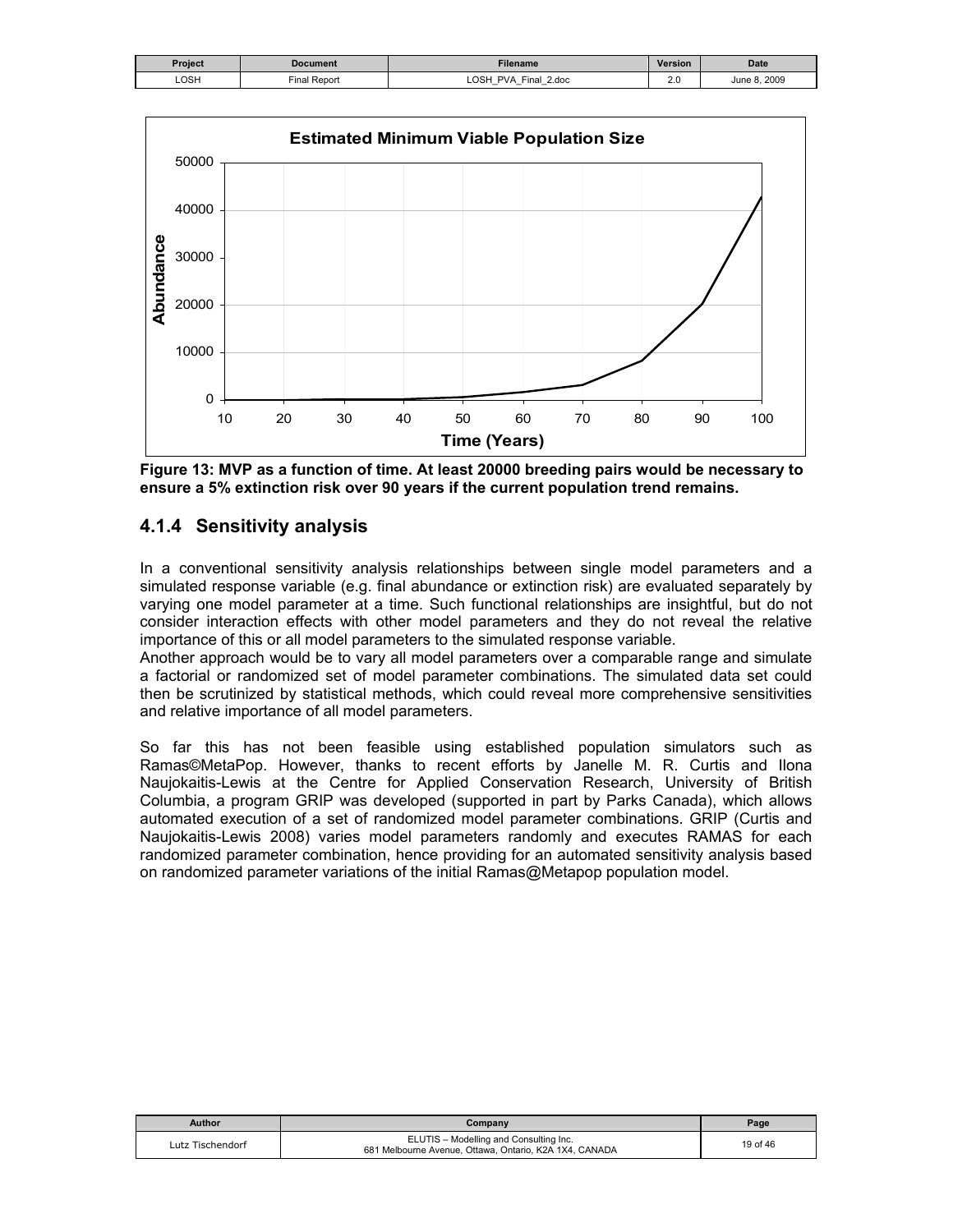| Project | Document     | Filename                                                                            | <b>Version</b> | <b>Date</b>  |
|---------|--------------|-------------------------------------------------------------------------------------|----------------|--------------|
| LOSH    | Final Report | <b>LOSH</b><br><b>PVA</b><br>Final<br>2.doc<br>$\overline{\phantom{0}}$<br>$-$<br>– | ົ<br>2.U       | June 8, 2009 |



**Figure 14: Relative importance of model parameters. "FEC" refers to fecundity of a certain age class and "SURV" to survival rates of a certain age class. INI\_ABU refers to the initial abundance of females in the model. Survival of fledglings accounted for 62 percent in abundance variation after 20 years and survival of all age classes combined explained 83 percent of abundance variation. The relative importance of combined fecundity amounts to 17 percent. Initial abundance did not show a significant effect.** 

GRIP was made available for the purpose of this project in order to conduct a comprehensive sensitivity analysis of the population model. A slightly modified version of GRIP was used to vary the following model parameters randomly by drawing random numbers from normal distributions with a standard deviation of 10 percent (fecundity, survival, initial abundance).

1000 model runs (each run was internally repeated 1000 times resulting in 1 million actual runs) were performed, each with a different set of model parameter values. The resulting data set was analyzed by means of ANOVA (using SAS, SAS 1990) and the relative importance of each significant model parameter was then determined using Type III Sums of Squares. The results are shown in Figures 14, 15, 16 and 17.

| <b>Author</b>    | Company                                                                                          | Page     |
|------------------|--------------------------------------------------------------------------------------------------|----------|
| Lutz Tischendorf | ELUTIS - Modelling and Consulting Inc.<br>681 Melbourne Avenue, Ottawa, Ontario, K2A 1X4, CANADA | 20 of 46 |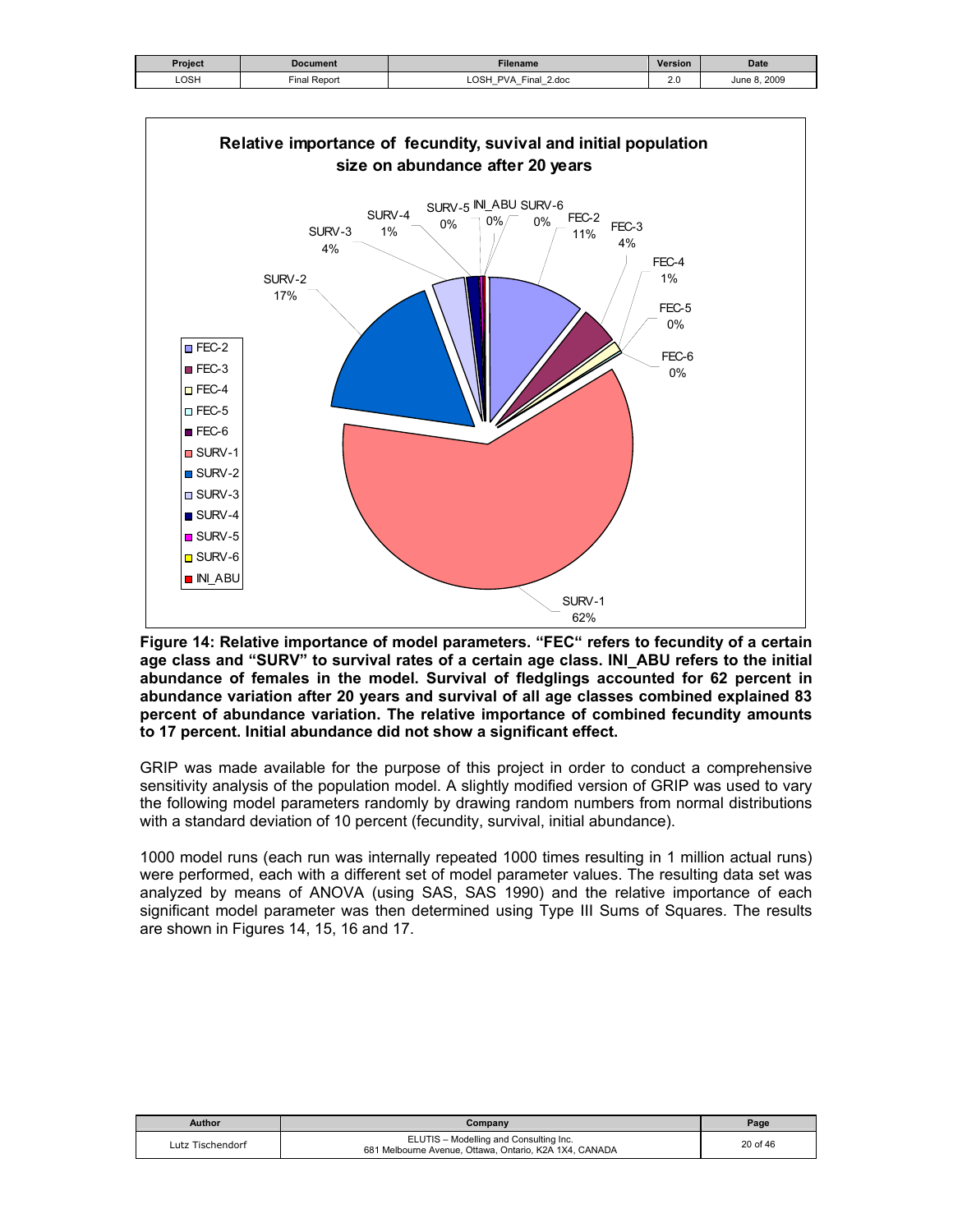| Project | Document     | Filename                                                                                           | Version | <b>Date</b>  |
|---------|--------------|----------------------------------------------------------------------------------------------------|---------|--------------|
| LOSH    | Final Report | OSH<br>Final<br><b>PVA</b><br>2.doc<br>$\overline{\phantom{0}}$<br>$\overline{\phantom{0}}$<br>$-$ | Z.U     | June 8, 2009 |



#### **Figure 15: Relative importance of model parameters related to final abundance after 100 years. Results are very similar compared to those presented in Figure 14.**

Figures 14 to 17 consistently reveal the main drivers of the simulated population dynamics. Survival rates of juveniles (SURV-1) and young adults account for more then three quarters of variation in population abundance and extinction risk over 20 and 100 years. The remaining variation is consistently explained by fecundity although not evenly distributed amount the five age classes and also not consistently across time frames and response variables. The importance of fecundity of a certain age class seems to be a matter of the response variable and the time frame under consideration. It is noteworthy that initial population size, which was also varied randomly by 10 % did not show a significant effect on any of the response variables and is therefore much likely of lesser relative importance for the long term fate of the population.

| Author           | Companv                                                                                          | Page     |
|------------------|--------------------------------------------------------------------------------------------------|----------|
| Lutz Tischendorf | ELUTIS - Modelling and Consulting Inc.<br>681 Melbourne Avenue, Ottawa, Ontario, K2A 1X4, CANADA | 21 of 46 |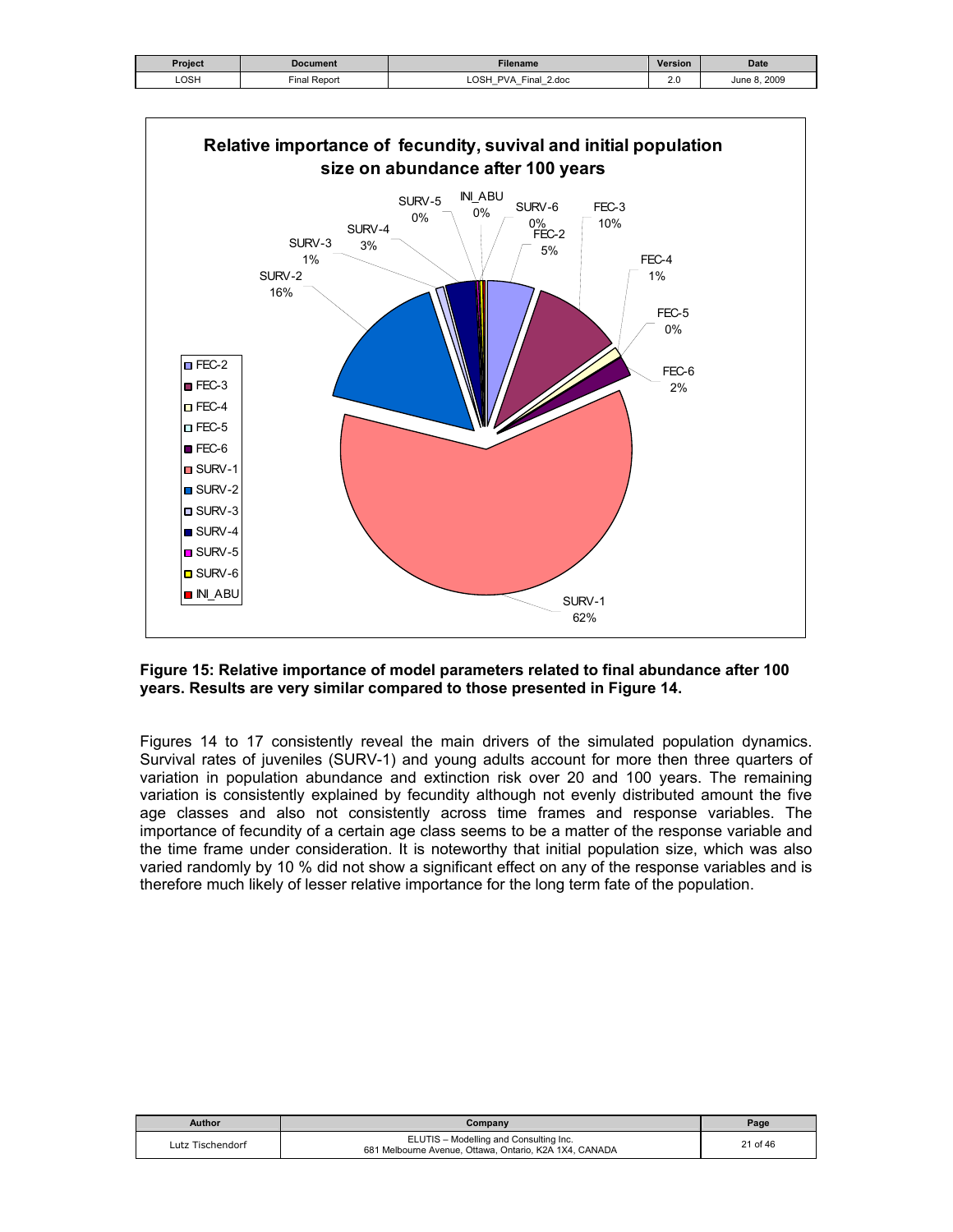| Project | <b>Document</b> | Filename                                                                                               | <b>Version</b> | <b>Date</b>     |
|---------|-----------------|--------------------------------------------------------------------------------------------------------|----------------|-----------------|
| LOSH    | Final Report    | <b>LOSH</b><br>$r$ inal<br>2.doc<br><b>PVA</b><br>$\overline{\phantom{0}}$<br>$\overline{\phantom{0}}$ | ∠.៶            | 2009<br>June 8. |



**Figure 16: Relative importance of model parameters related to extinction probability within 20 years. Results are similar to those presented for final population abundance in Figures 14 and 15.** 

| Author           | Companv                                                                                          | Page     |
|------------------|--------------------------------------------------------------------------------------------------|----------|
| Lutz Tischendorf | ELUTIS - Modelling and Consulting Inc.<br>681 Melbourne Avenue, Ottawa, Ontario, K2A 1X4, CANADA | 22 of 46 |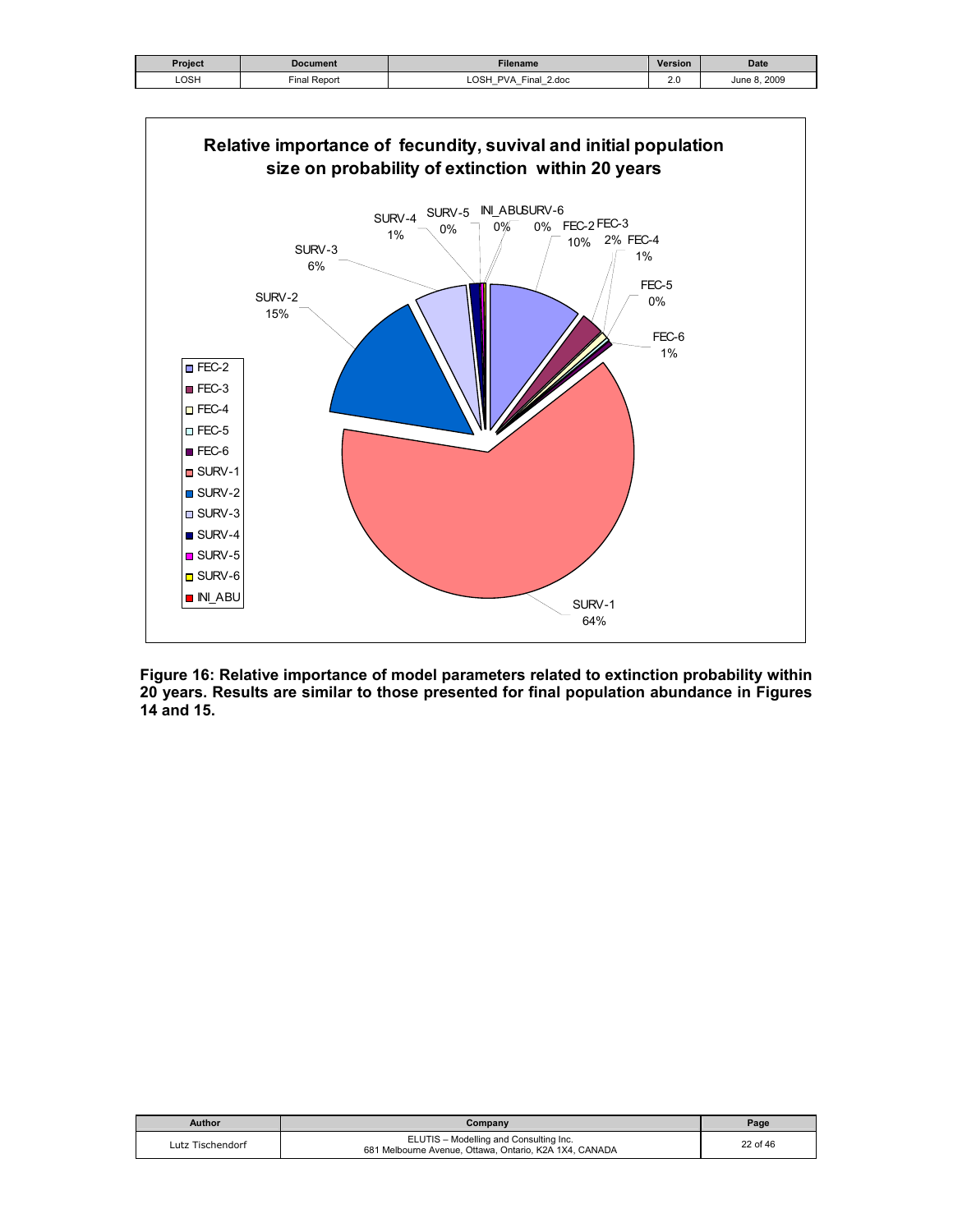| Project | <b>Document</b> | <b>Filename</b>                                                                                         | <b>Version</b> | <b>Date</b>     |
|---------|-----------------|---------------------------------------------------------------------------------------------------------|----------------|-----------------|
| LOSH    | Report<br>∶ïnal | <b>LOSH</b><br>Final 2.doc<br><b>PVA</b><br>$\overline{\phantom{0}}$<br>$\overline{\phantom{0}}$<br>$-$ | n r<br>Z.U     | 2009<br>June 8. |



**Figure 17: Relative importance of model parameters related to extinction probability within 100 years. Combined survival rates explained 81 percent of variation in extinction risk.** 

### **4.1.5 Polygynous vs. monogamous mating system**

As outlined in section 2.5, Loggerhead Shrikes in Ontario exhibit a rather unique mating system with multiple females sometimes attending one nest and males occasionally breeding with multiple females. Although the reasons for this behavioural anomaly are not completely understood, the potential effect on the viability of the Ontario population is of imminent interest. The population model was therefore modified from a female only model to a male/female model with the opportunity to model a strictly monogamous or partly polygynous mating system.

Polygynous or polyandrous mating systems are of benefit to population viability only if the sex ratio in the population is biased either naturally or by a disadvantage of one gender with respect to survival rates. The following scenario was therefore based on the assumption that all adult males in the simulated population have a 10 percent lower survival rate then their female counterparts. This adjustment results in a biased sex ratio and opens the opportunity for exploring the beneficial effects of a polygynous mating system on population abundance and potential extinction risk. The results are shown in Figures 18 and 19. These results demonstrate that even a partially polygynous mating system may have a positive effect on population abundance and consequently on the viability of a population with fewer males than females.

| Author           | Company                                                                                          | Page     |
|------------------|--------------------------------------------------------------------------------------------------|----------|
| Lutz Tischendorf | ELUTIS - Modelling and Consulting Inc.<br>681 Melbourne Avenue, Ottawa, Ontario, K2A 1X4, CANADA | 23 of 46 |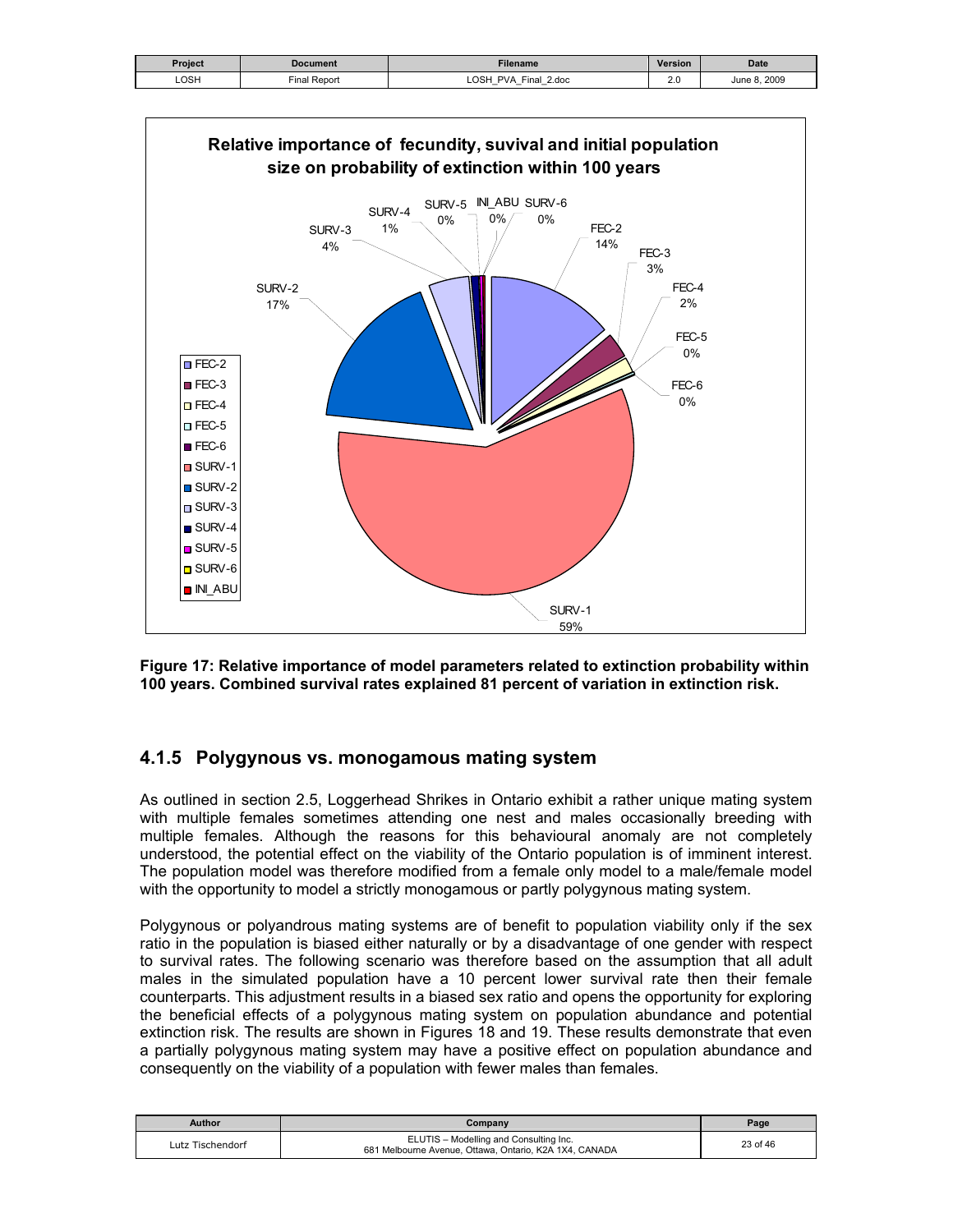| Project | Document    | Filename                                                                                                  | <b>Version</b> | <b>Date</b>  |
|---------|-------------|-----------------------------------------------------------------------------------------------------------|----------------|--------------|
| LOSH    | inal Report | <b>LOSH</b><br>$'$ 2.doc<br>Final 4<br><b>PVA</b><br>$\overline{\phantom{0}}$<br>$\overline{\phantom{0}}$ | 2.0            | June 8, 2009 |



**Figure 18: Simulated population abundance for a monogamous population with equal and biased (10% lower) male survival. The proportion of polygynous males in the population can compensate for the effect of a biased sex ratio as simulated abundance increases with increasing number of polygynous males in population.** 



**Figure 19: Simulated relationship between extinction risk and proportion of polygynous males in population when males experience a 10 percent lower survival rates than females.** 

| Author           | Company                                                                                          | Page     |
|------------------|--------------------------------------------------------------------------------------------------|----------|
| Lutz Tischendorf | ELUTIS - Modelling and Consulting Inc.<br>681 Melbourne Avenue, Ottawa, Ontario, K2A 1X4, CANADA | 24 of 46 |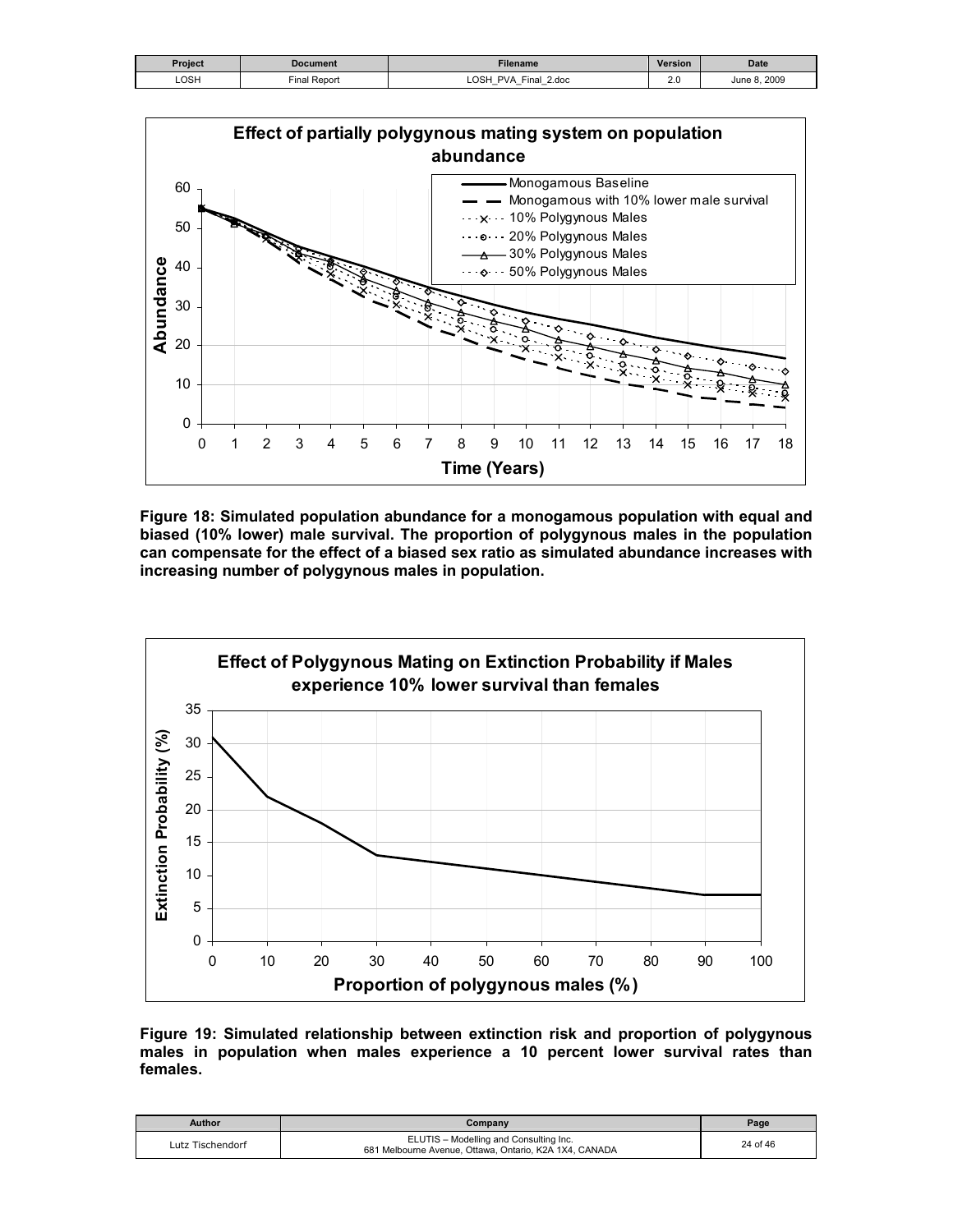| Project | Document          | <b>Filename</b>                                                            | <b>Version</b> | <b>Date</b>      |
|---------|-------------------|----------------------------------------------------------------------------|----------------|------------------|
| LOSH    | I Report<br>⊏inal | <b>LOSH</b><br>PVA<br>Final<br>2.doc<br>-<br>–<br>$\overline{\phantom{0}}$ | n r<br>2.U     | 8.2009<br>June 8 |

### **4.1.6 Captive Breeding – reality vs. theoretical expectations**

The observed effect of the captive breeding program on population abundance in Ontario has been outlined in section 2.4. Despite the positive effect on the recent population trend primarily in the Carden subpopulation, it remains unclear as to whether this effect should have been expected or whether a much stronger effect could have been expected. In other words, a quantitative assessment by means of a simulated scenario should allow us to put the observed success into the perspective of calculated expectations.

As presented in section 2.4, between 2004 and 2008 a total of 392 captive bred HY were released in Ontario – on average about 78 HY per year. Due to constraints in introducing a different number of individuals to a population in different years in Ramas@Metapop, the average number of 78 HY was introduced to the simulated population as of year 14. The introduced HY would be subject to the same vital rates as those produced from the simulated adult females. The results are shown in Figure 20. It appears that introducing on average 78 HY to a population of about 23 breeding pairs annually should result in a significant population growth even within 4 to 5 years of the initial release. Given that all other model assumptions and parameter values remain unchanged, the simulation predicts a final population size of about 70 breeding pairs – a threefold increase compared to the starting point of the simulated releases.

Unfortunately, the real outcome has remained far below such predictions. This situation triggers the question as to how many birds would have to be released in order to predict a population growth as observed in Ontario (see Figures 4 and 5). In a separate scenario, the number of introduced HY was lowered to a point where the change in simulated population growth resembled its empirical counterpart as presented in section 2.4.



**Figure 20: Simulated scenario of introducing HY into a simulated population. When 78 HY are introduced annually and all else being equal, the simulated population would triple after just 4 years. Just 12 HY must be introduced into a simulated population in order to mimic the observed change in population trend.** 

| Author           | Company                                                                                          | Page     |
|------------------|--------------------------------------------------------------------------------------------------|----------|
| Lutz Tischendorf | ELUTIS - Modelling and Consulting Inc.<br>681 Melbourne Avenue, Ottawa, Ontario, K2A 1X4, CANADA | 25 of 46 |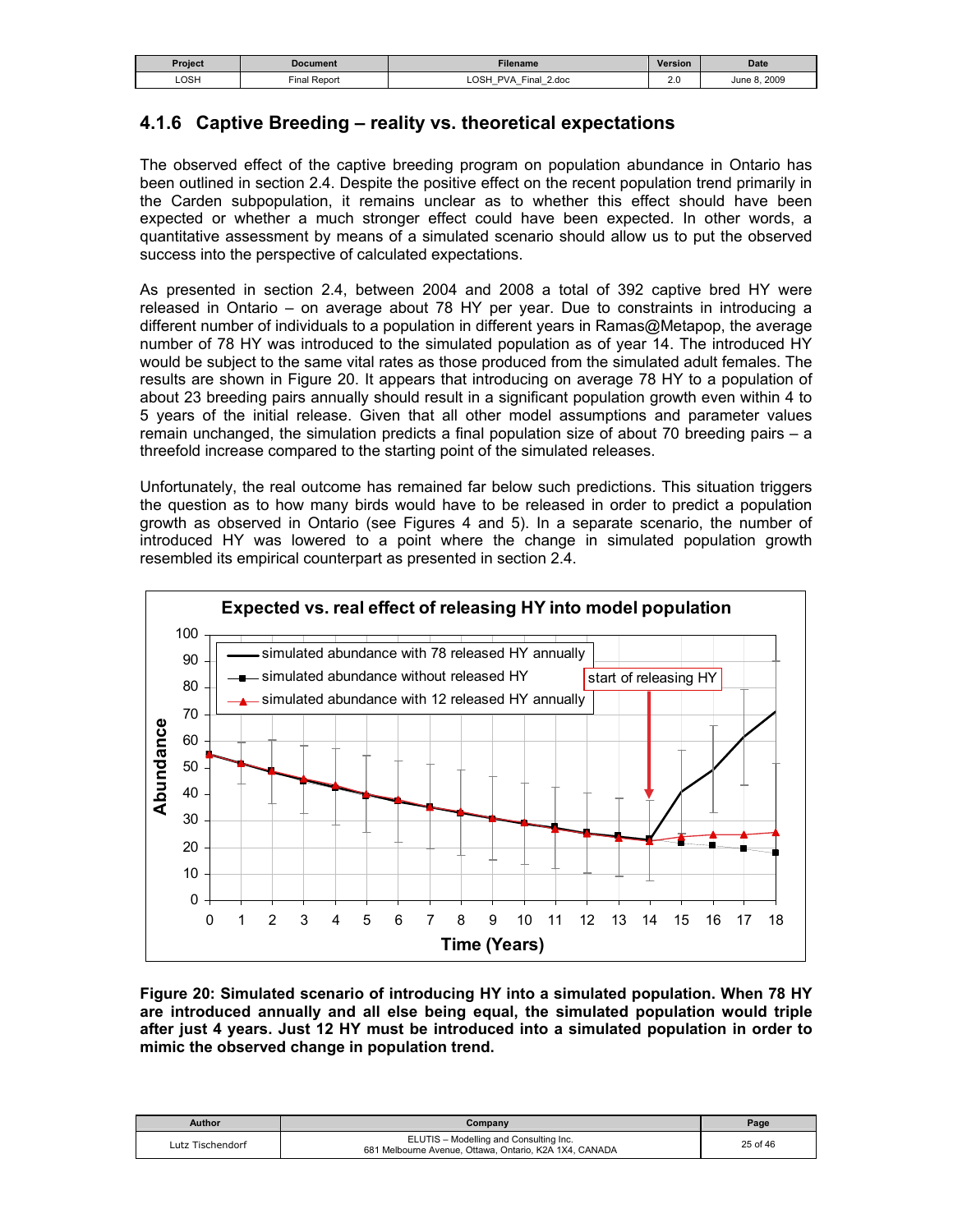| Project | Document        | Filename                                                                    | <b>Version</b>       | Date            |
|---------|-----------------|-----------------------------------------------------------------------------|----------------------|-----------------|
| LOSH    | Report<br>Final | <b>OSH</b><br>PVA<br>Final<br>2.doc<br>–<br>$-$<br>$\overline{\phantom{0}}$ | $\sim$ $\sim$<br>2.U | .2009<br>June 8 |

The results suggest that on average 12 introduced HY should reverse the negative population growth to a slightly positive trend. In other words, the results of this scenario suggest that about 12 of 78 HY released annually should produce a population trend as observed in Ontario since 2003. One could conclude that about 60 HY or about 80 percent of all released birds do not contribute to population growth in Ontario and that the ratio of released to effective HY is about 1/6.

Figure 21 shows the relationship between the time frame of releasing HY into a simulated population and the resulting change in extinction risk within 100 years. This relationship demonstrates that without any change in the demographics of the Loggerhead Shrike populations as observed so far, the captive breeding program may indeed become a long-term life line for the population in Ontario. The captive breeding program would have to show a lasting positive impact on either fecundity and/or survival rates in order to facilitate a self-sustaining wild population in Ontario. So far there has been no empirical evidence for either an increased reproductive performance of mixed wild-captive breeding pairs or an increases survival rate. In fact, most of the released birds did much likely not contribute to population growth in Ontario. The reasons for the lack of expected returns or re-sightings may be attributed to an elevated over-winter mortality or to birds returning to different breeding grounds in North America. If the latter hypothesis holds true, benefits of the captive breeding program in Ontario should be seen elsewhere.



**Figure 21: Relationship between the time frame of continuation of the annual release of captive bred HY and the resulting extinction risk over 100 years. For example, if the release of 78 (effective 12) HY would continue for 20 years, the extinction risk over 100 years would be reduced by 10 percent.** 

# **4.1.7 Summary**

The non-spatial, single population model reproduces the observed empirical population trend and predicts a nearly 100 percent extinction risk within a time period of 100 years. The estimated time to extinction is about 43 years, much likely shorter if the rate of population decline as observed over the last 18 years remains unchanged. A theoretical minimum viable population size to compensate for the negative population growth rate would be at least 5 orders of magnitude

| Author           | Companv                                                                                          | Page     |
|------------------|--------------------------------------------------------------------------------------------------|----------|
| Lutz Tischendorf | ELUTIS - Modelling and Consulting Inc.<br>681 Melbourne Avenue, Ottawa, Ontario, K2A 1X4, CANADA | 26 of 46 |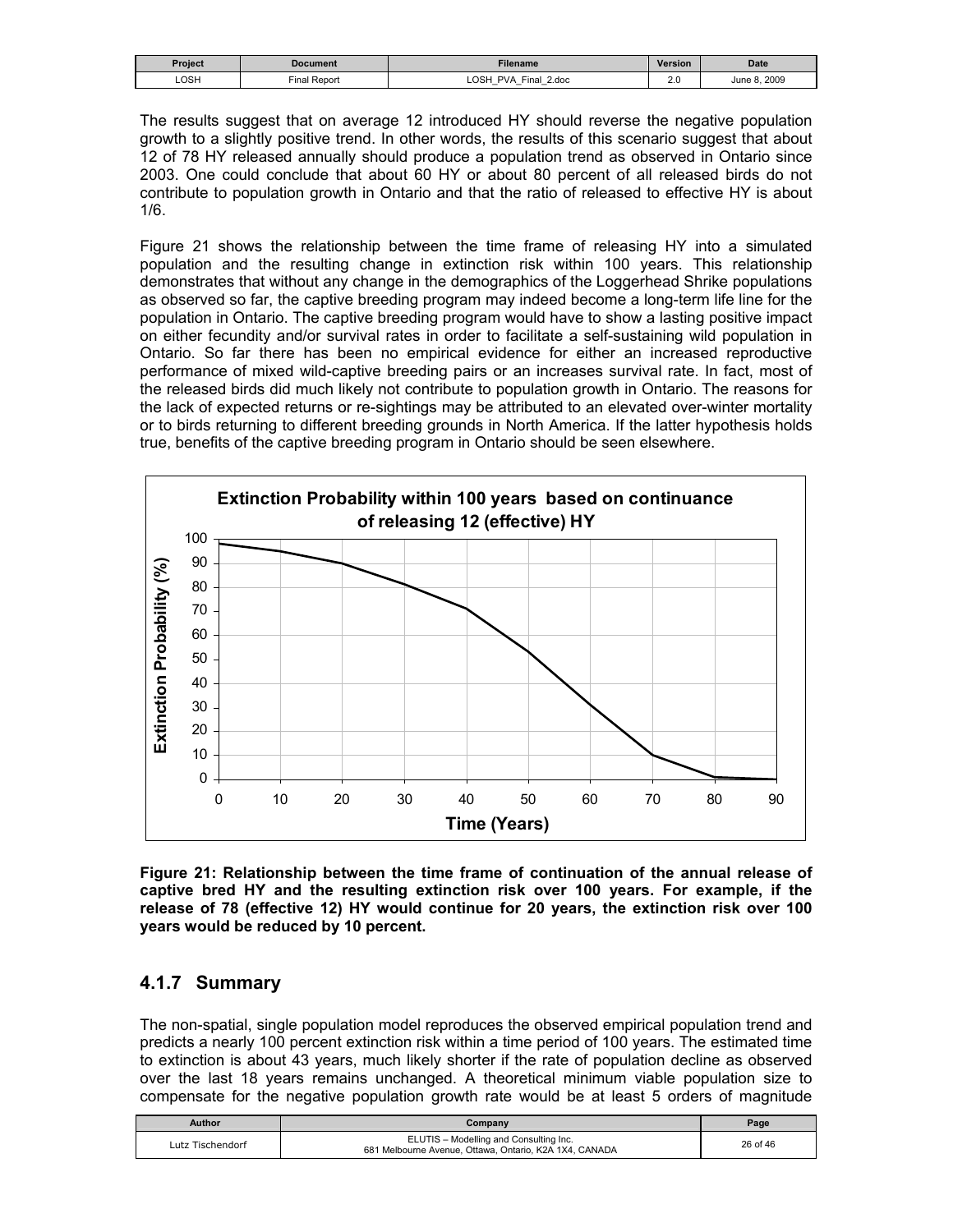| Project | Document        | <b>Filename</b>                                                     | <b>Version</b> | <b>Date</b>  |
|---------|-----------------|---------------------------------------------------------------------|----------------|--------------|
| LOSH    | Report<br>Final | LOSH<br>PVA<br>Final<br>2.doc<br>-<br>$\overline{\phantom{0}}$<br>- | n r<br>Z.U     | June 8, 2009 |

above the current population size in Ontario. This result should be deemed as an unrealistic conservation target.

A comprehensive sensitivity analysis of all model parameters against two response variables over two different time spans consistently revealed the main driver of the population dynamics to be survival rates of juveniles and young adults. This result confirms and is consistent with conclusions from previous studies in that over-winter survival seems to be the single most important cause for the decline of migratory Loggerhead Shrike populations across North America (section also 2.8).

Two scenario based simulations revealed insights into potential effects of a polygynous mating system and provided a quantitative benchmark for recovery expectations in the presence of continuous releases of captive bred fledglings to the wild population. The results suggest that polygynous males are likely to be beneficial for overall population viability in the presence of lower male survival rates. The simulated introductions of 78 HY annually to a declining population resulted in a much stronger population growth then observed in Ontario's population between 2003 and 2008. These results suggest that an annual release of just 12 HY should match the population growth in Ontario. This raises the questions to the whereabouts of 1/6 of all released birds, which most likely do not contribute to population growth in Ontario. In addition, without a lasting positive impact on demographic rates, the captive breeding program alone may not be sufficient to re-store Ontario's Loggerhead Shrike population to be self-sustaining.

# **4.2 Spatially explicit meta-population model**

This section presents the results of a spatially explicit meta-population model of Ontario's subpopulations. From a genetic point of view it seems unlikely that Ontario's population represents a true meta-population. Still, the geographic arrangement of 6 distinctive breeding grounds as shown in Figure 22 warrants the exploration of potential effects of connectivity by means of dispersal between subpopulations. The primary concern of a meta-population model relates to the re-colonization of locally extirpated populations, which in turn facilitates utilizing all available habitat. Meta-population dynamics become more important when overall habitat amount is low and populations are constrained by amount and/or quality of their breeding habitat.



#### **Figure 22: Boundaries around observed Loggerhead Shrike nests delineate 6 subpopulations in Ontario. (Map obtained from Rich Russell)**

Based on known dispersal distances of up to 147 km (see section 2.7) dispersal between any two adjacent breeding grounds in Ontario seems possible because edge-to-edge distances of adjacent breeding grounds do not exceed 80 km. The population model as described in section 3.1 was slightly modified. First of all, the single population was split up into 6 populations. Initial population size for each population was calculated proportional to the average abundance of

| Author           | Company                                                                                          | Page     |
|------------------|--------------------------------------------------------------------------------------------------|----------|
| Lutz Tischendorf | ELUTIS - Modelling and Consulting Inc.<br>681 Melbourne Avenue, Ottawa, Ontario, K2A 1X4, CANADA | 27 of 46 |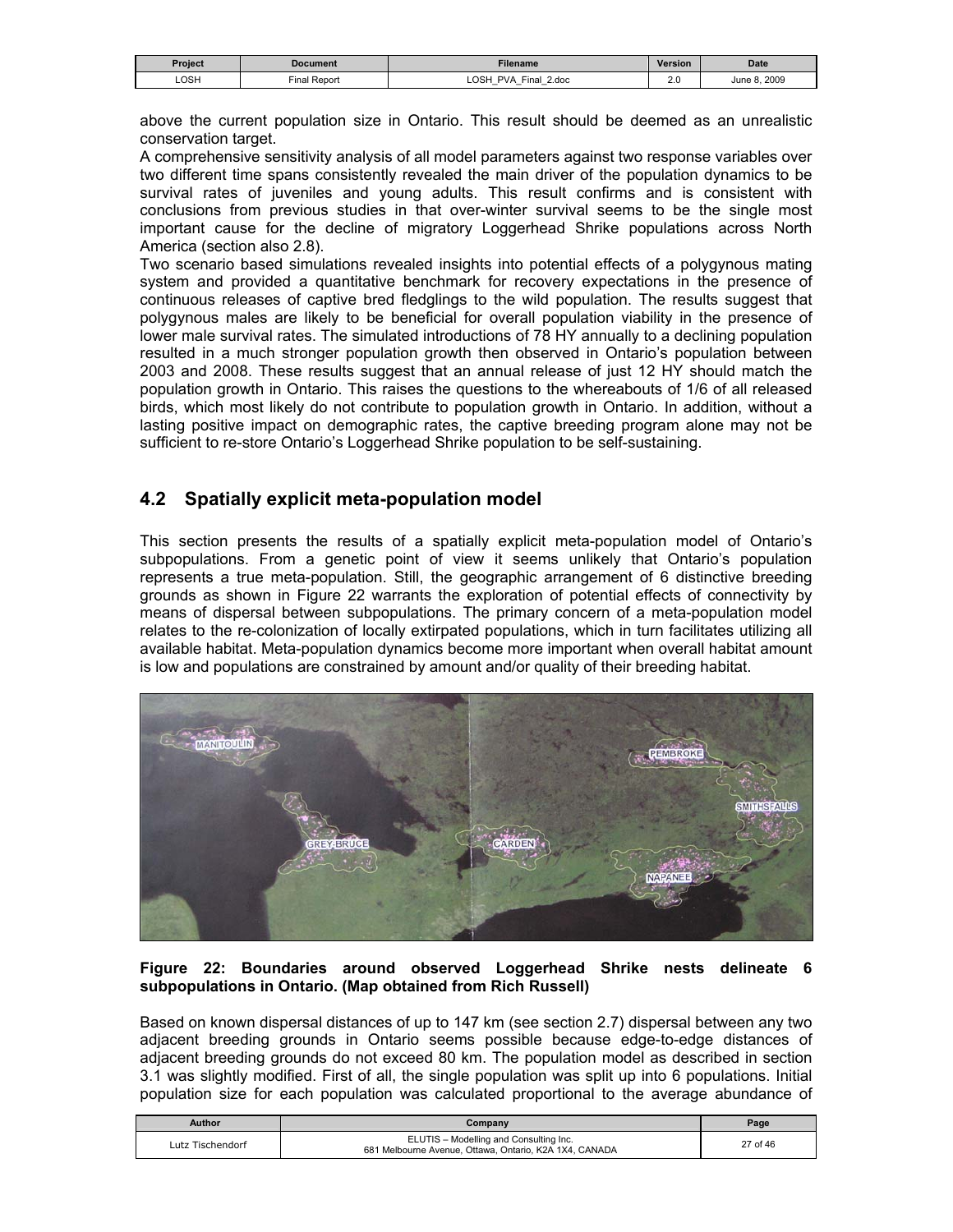| Project | Document       | <b>Filename</b>                                                                             | <b>Version</b>       | <b>Date</b>  |
|---------|----------------|---------------------------------------------------------------------------------------------|----------------------|--------------|
| LOSH    | Repor<br>Final | OSH<br>PVA<br>Final<br>2.doc<br>$\overline{\phantom{0}}$<br>$\overline{\phantom{0}}$<br>$-$ | 2 <sub>c</sub><br>__ | June 8, 2009 |

breeding pairs between 1991 and 2008 (data as provided for section 2.1). Furthermore, due to sufficient data for the Carden and Napanee subpopulations, separate fecundity values could be calculated and were used for these two populations in the meta-population model. For all other populations demographic rates as defined for the non-spatial, single population model were used.

Figure 23 shows a schematic presentation of the meta-population model. Dispersal rates are shown in Figure 24. A complete summary of the meta-population model is provided in the Appendix.



**Figure 23: Schematic presentation of the meta-population model. The size of the circles indicates the proportional initial population size. Lines between circles identify connections based on dispersal rates between these populations. The distances between circles are not based on the geographical distances as shown in Figure 22.** 

|               | Carden | Napanee | Pembroke | Smiths-Falls | Grey-Bruce | l Manitoulin |
|---------------|--------|---------|----------|--------------|------------|--------------|
| <b>Carden</b> |        | 0.2     | 0.1      | 0.15         | 0.2        | 0.15         |
| Napanee       | 0.1    |         | 0.05     | 0.15         | 0.05       | 0.01         |
| Pembroke      | 0.01   | 0.05    |          | 0.1          | 0.01       | 0.01         |
| Smiths-Falls  | IO.1   | 0.1     | 0.1      |              | 0.05       | 0.01         |
| Grey-Bruce    | 10.15  | 0.08    | 0.01     | 0.02         |            | 0.1          |
| Manitoulin    | 0.05   | 0.01    | 0.01     | 0.01         | 0.1        |              |

**Figure 24: Dispersal rates between any two populations in the meta-population model. (provided by Rich Russell) Only juveniles and 50 percent of one year adults could disperse in the meta-population model. These rates would apply to the number of individuals in these two age classes.** 

# **4.2.1 Population Trajectory**

The simulated average population trajectory (average across 1000 replicated simulation runs) is shown in Figure 25. This result almost resembles the simulated population abundance of the nonspatial, single population model (compare to Figure 11). This similarity indicates that the spatial

| Author           | Companv                                                                                          | Page     |
|------------------|--------------------------------------------------------------------------------------------------|----------|
| Lutz Tischendorf | ELUTIS - Modelling and Consulting Inc.<br>681 Melbourne Avenue, Ottawa, Ontario, K2A 1X4, CANADA | 28 of 46 |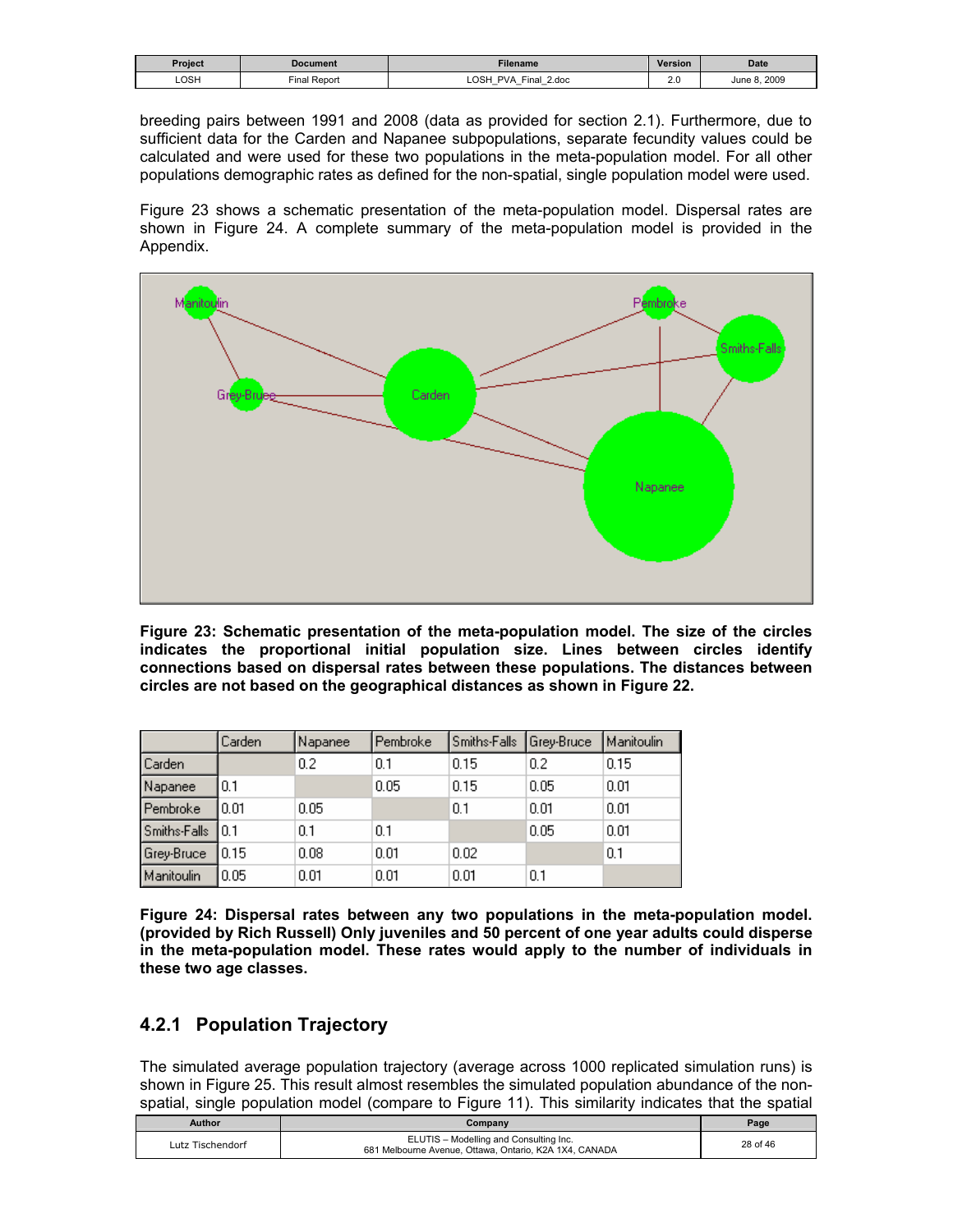| Proiect | <b>Document</b> | Filename                                                                  | <b>Version</b> | <b>Date</b>  |
|---------|-----------------|---------------------------------------------------------------------------|----------------|--------------|
| LOSH    | Final Report    | OSH<br><b>PVA</b><br>Final<br>2.doc<br>-<br>-<br>$\overline{\phantom{0}}$ | 2.0<br>__      | June 8, 2009 |

configuration of the 6 subpopulations and potential isolation might have a very minor effect on the population dynamics in Ontario. Even in the presence of no simulated dispersal, the outcome remains virtually unchanged, indicating a very low relative importance of dispersal, which will be analysed in more detail in section 4.2.3.



**Figure 25: Simulated meta-population abundance over 18 years. Averages are based on 1000 replicate, stochastic simulation runs. Error bars represent standard deviations around averages. Simulated abundance reflects adult females in the model population.** 

# **4.2.2 Extinction risk**

The extinction risk as predicted for the meta-population model is also virtually identical to that obtained for the non-spatial, single population model (see section 4.1.2) indicating again that isolation or dispersal may be of minimal importance to the viability of the Loggerhead Shrike population in Ontario in the presence of a strong negative growth rate.

# **4.2.3 Sensitivity analysis**

A similar sensitivity analysis as described and presented in section 4.1.4 has been conducted for the meta-population model. In addition to the varied model parameters (fecundity, survival and initial population size) dispersal rates among populations were varied so that the resulting average dispersal rate between all populations varied within 10 percent standard deviation. The results are shown in Figures 26 and 27.

Overall, this sensitivity analysis confirms a comparatively low sensitivity of dispersal for population abundance and extinction risk within a 100 year time frame. This result should not be misinterpreted or generalized. Dispersal among disconnected populations is mostly beneficial for the viability of meta- or spatially structured populations and dispersal does have a positive effect even for the Loggerhead Shrike subpopulations in Ontario. The low sensitivity merely reflects the fact that other demographic characteristics currently have a far greater impact and therefore a much larger relative importance to the viability of the meta-population.

| Author           | Company                                                                                          | Page     |
|------------------|--------------------------------------------------------------------------------------------------|----------|
| Lutz Tischendorf | ELUTIS - Modelling and Consulting Inc.<br>681 Melbourne Avenue, Ottawa, Ontario, K2A 1X4, CANADA | 29 of 46 |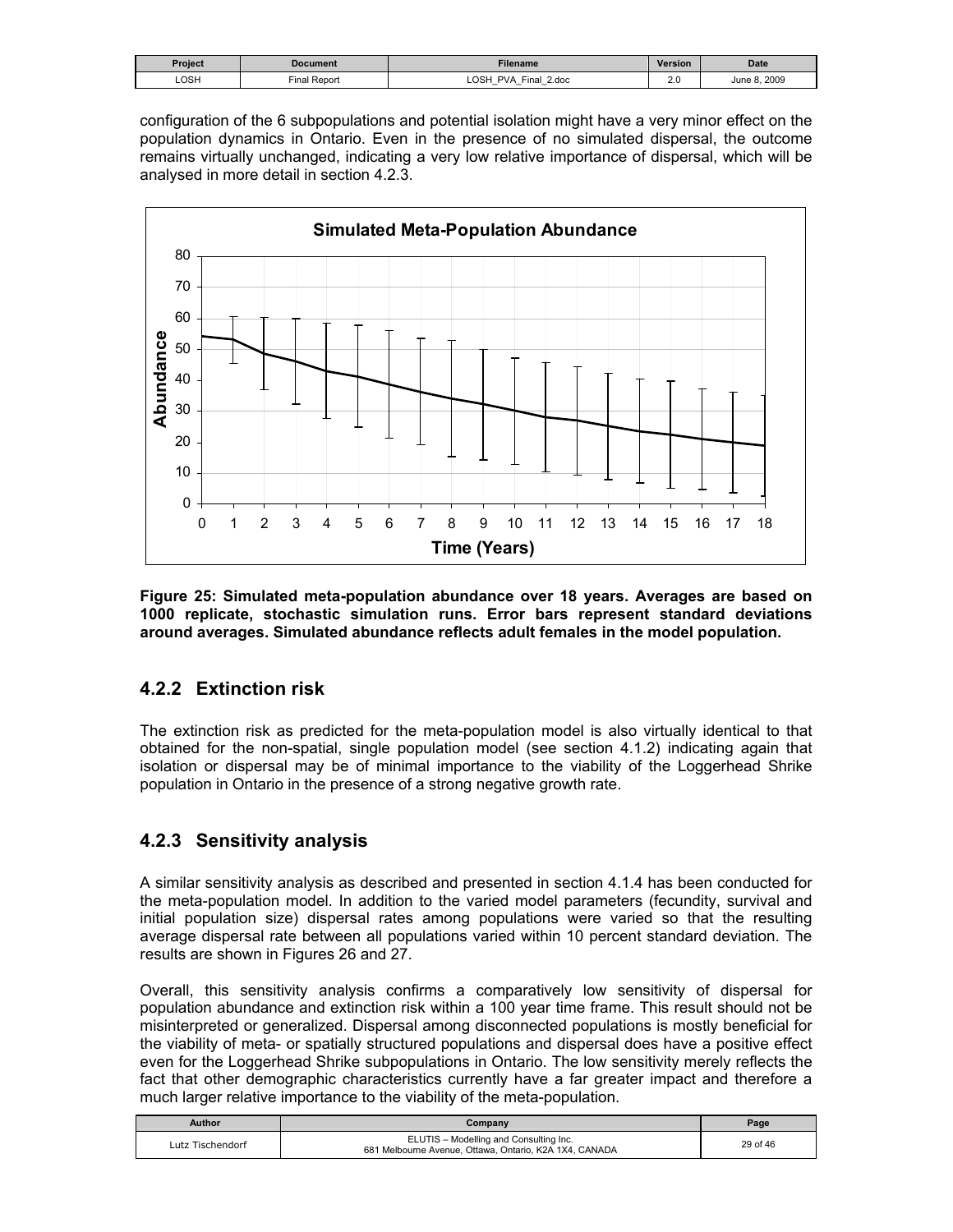| Project | Document     | Filename                                          | <b>Version</b> | Date            |
|---------|--------------|---------------------------------------------------|----------------|-----------------|
| LOSH    | Final Report | LOSH<br>$r$ inal<br>2.doc<br><b>PVA</b><br>-<br>– | ∠.៶            | 2009<br>June 8. |



**Figure 26: Relative importance of meta-population parameters to abundance after 100 years. Parameter names as described in Figure 14. DISP refers to the average dispersal rate between all 6 populations. Overall, DISP accounts for just 3 percent in variation of population abundance. Survival across all age classes accounts for 71 percent of variation and fecundity for about 25 percent.** 

| Author           | Company                                                                                          | Page     |
|------------------|--------------------------------------------------------------------------------------------------|----------|
| Lutz Tischendorf | ELUTIS - Modelling and Consulting Inc.<br>681 Melbourne Avenue, Ottawa, Ontario, K2A 1X4, CANADA | 30 of 46 |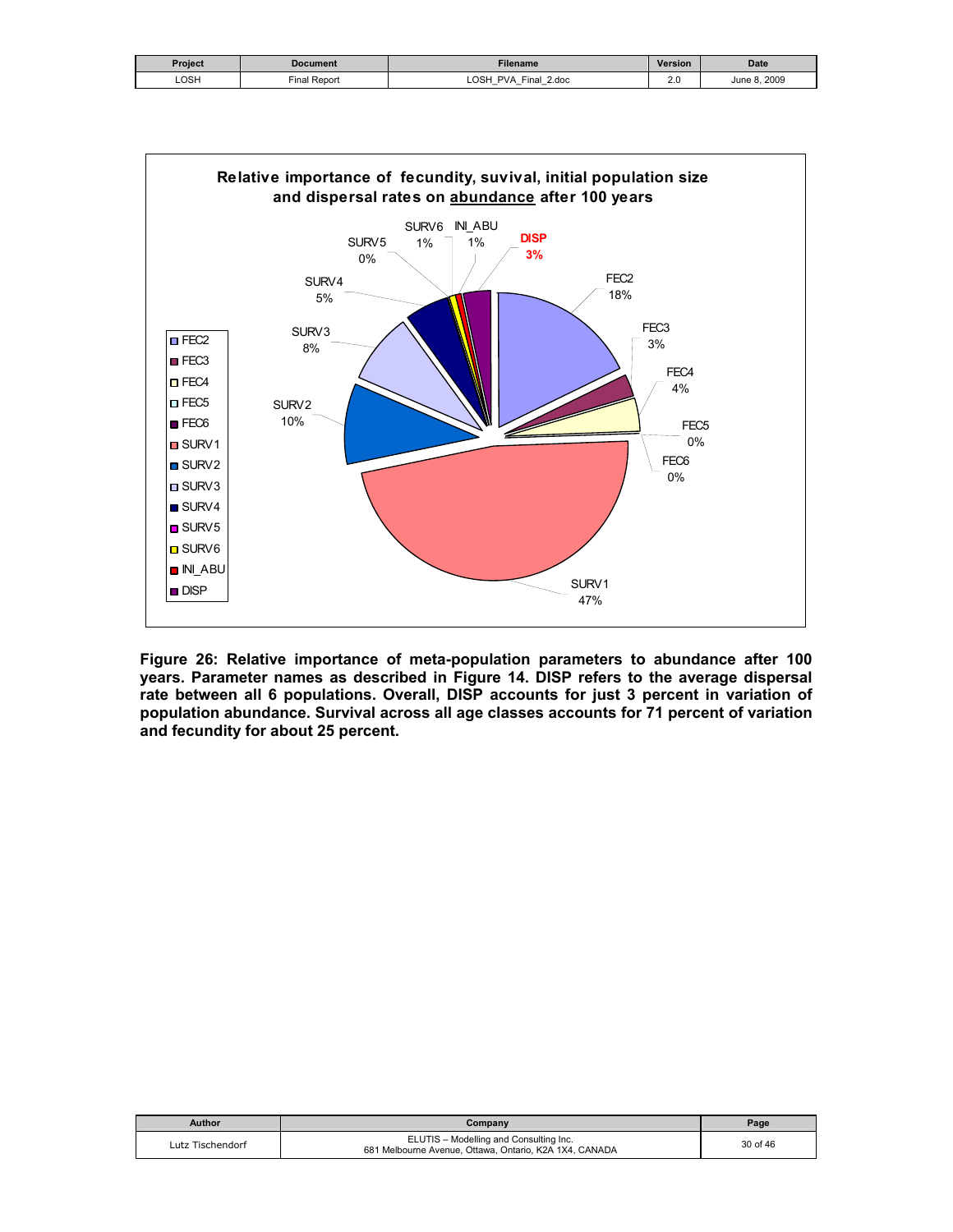| Project | Document     | Filename                                                                                               | <b>Version</b> | <b>Date</b>     |
|---------|--------------|--------------------------------------------------------------------------------------------------------|----------------|-----------------|
| LOSH    | Final Report | ∟OSP<br>$2$ .doc<br>Final<br><b>PVA</b><br>$-$<br>$\overline{\phantom{0}}$<br>$\overline{\phantom{0}}$ | n r<br>Z.V     | 2009<br>June 8. |



**Figure 27: Relative importance of meta-population parameters to extinction probability within 100 years. Results are similar to those shown in Figure 26.** 

### **4.2.4 Summary**

The results of the meta-population model suggest that connectivity between the six identified breeding grounds is most likely of lesser concern compared to the intrinsic imbalance of the demographic rates and the resulting negative growth rate of the population.

#### **4.3 Scenarios and decision support**

Evaluation of the first version of this report revealed a lack of appropriate scenarios in support of deriving conservation targets and recovery goals. It was generally acknowledged that the negative growth rate of the rather small Ontario population of the Eastern Loggerhead Shrike and the lack of a significant positive impact of the captive breeding program until now cannot be used for deriving meaningful population targets. It was therefore decided by the project authority to consider various scenarios and relationships based on assumptions such as inflated survival rates, inflated and perhaps more realistic standard deviations around those and inconsistency in population productivity between consecutive years. Specific tasks were assigned to the contractor, the results of which are represented in the following sections.

| Author           | Company                                                                                          | Page     |
|------------------|--------------------------------------------------------------------------------------------------|----------|
| Lutz Tischendorf | ELUTIS - Modelling and Consulting Inc.<br>681 Melbourne Avenue, Ottawa, Ontario, K2A 1X4, CANADA | 31 of 46 |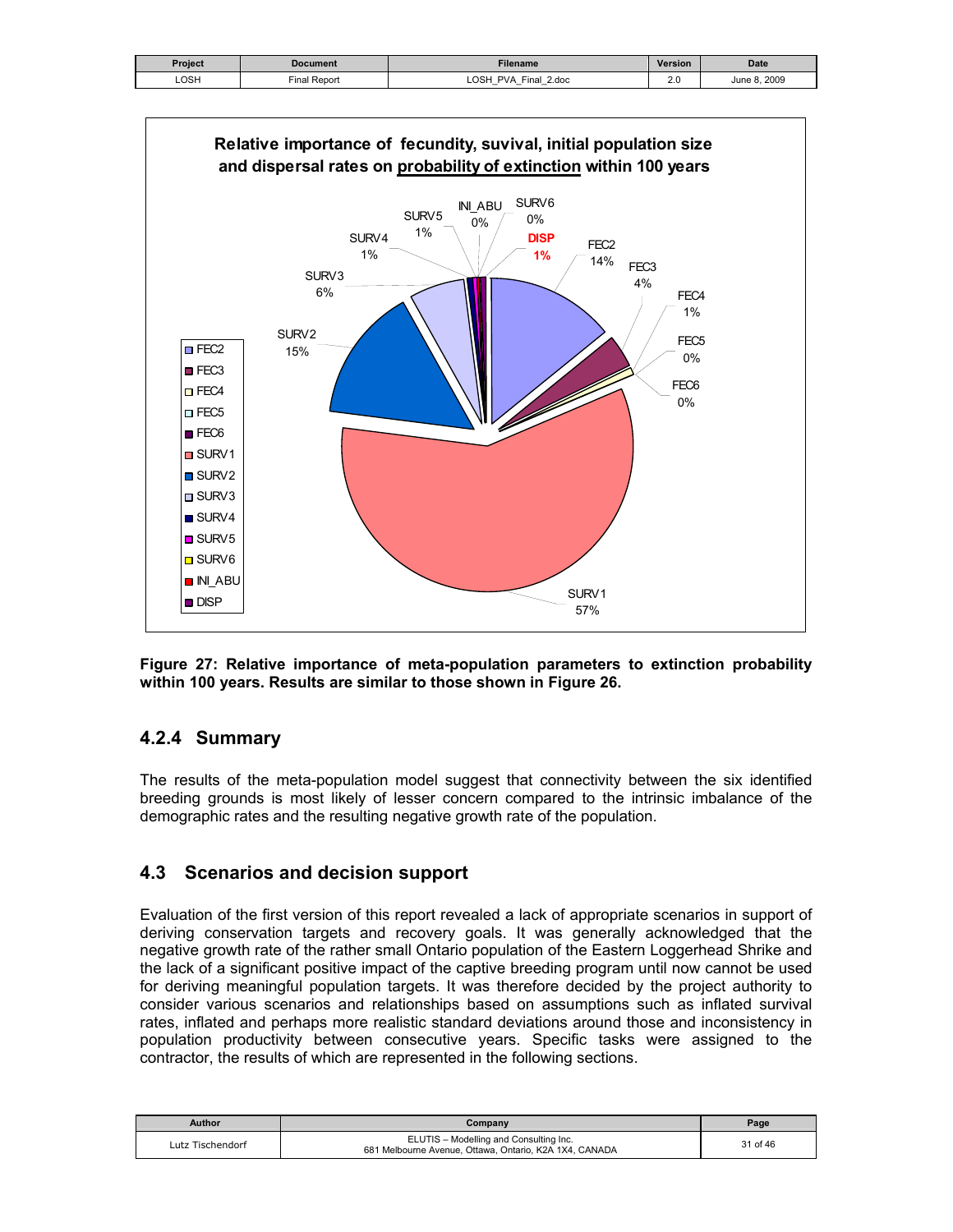| Project | Document            | <b>Filename</b>                                                | Version              | <b>Date</b>  |
|---------|---------------------|----------------------------------------------------------------|----------------------|--------------|
| LOSH    | $-$<br>Final Report | <b>LOSH</b><br><b>PVA</b><br>Final<br>2.doc<br>$-$<br>$-$<br>– | $\sim$ $\sim$<br>Z.V | June 8, 2009 |

*"This exercise will inform what a minimum population size, based purely on demographic rates and their variability, might be under a variety of scenarios. This exercise will not consider any genetic consequences of small populations, such as loss of allelic diversity." (SOW)*

# **4.3.1 Inflated survival rates**

*"Simulate populations where vital rates are inflated from those in the current PVA, to reflect a stable population. Since fecundity is well quantified, and appears to be within reasonable norms, this exercise should focus on the 2 survival rates (juveniles and adults). Each survival rate should be adjusted independently, leading to 2 different models. This approach assumes that whatever*  factor is depressing survival rates can be mitigated or that survival rates may be actually better *than the rate estimated from the little data available." (SOW)*

Survival rates for juveniles and adults (age classes adult 1 to adult 4) of the population model as presented in chapter 3 were modified. The growth rate for each survival rate was calculated as the difference between the average population size at the end of a 20 year simulation run and the initial population size divided by 20. The results are shown in figures 28 and 29.



#### **Figure 28: Relationship between juvenile survival rate and population growth rate. A 40 percent increase in juvenile survival would change population growth rate by more than 300 percent.**

Figure 28 shows that a 20 percent inflation of the currently assumed juvenile survival rate (0.25 to 0.3) would result in a neutral population growth, i.e. a stable average population size over 20 years. Likewise, a 20 percent inflation of the currently assumed adult survival rate (0.5 to 0.6) would lead to a neutral population growth over 20 years. Two hypothetical population models can be derived from this exercise. The first model with a changed juvenile survival rate of 0.301 and the second model with a changed adult survival rate of 0.501. Both models independently result in a neutral population growth with all other model parameters and assumptions – as outlined in chapter 3 - unchanged.

| Author           | Company                                                                                          | Page     |
|------------------|--------------------------------------------------------------------------------------------------|----------|
| Lutz Tischendorf | ELUTIS - Modelling and Consulting Inc.<br>681 Melbourne Avenue, Ottawa, Ontario, K2A 1X4, CANADA | 32 of 46 |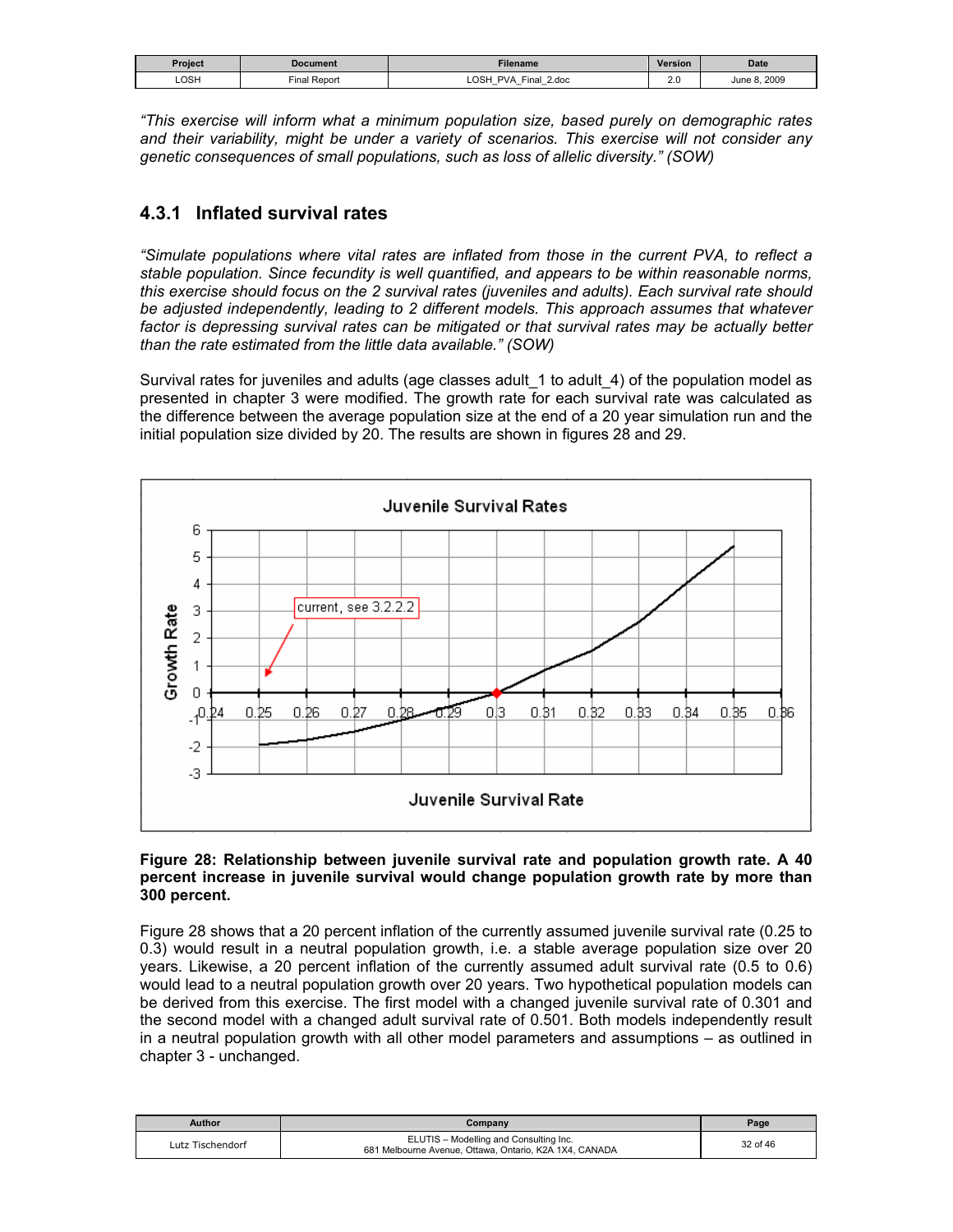| Project | <b>Document</b> | Filename                                                                                             | <b>Version</b> | <b>Date</b>  |
|---------|-----------------|------------------------------------------------------------------------------------------------------|----------------|--------------|
| LOSH    | Final Report    | <b>LOSH</b><br><b>PVA</b><br>Final.<br>2.doc<br>$\overline{\phantom{0}}$<br>$\overline{\phantom{0}}$ | Z.U            | June 8, 2009 |



**Figure 29: Relationship between adult survival rates and population growth rate. Similar to figure 28, a 40 percent increase in adult survival would change population growth rate by more than 300 percent.** 

# **4.3.2 MVP based on inflated survival rates**

*"Using these 2 populations with inflated survival rates, calculate minimum viable population sizes under a variety of scenarios of temporal variation in survival. The current model uses 10% as the SD in the survival rates. In addition, calculate MVPs, using 5%, 20% and 40% SD in survival." (SOW)*

The two modified population models with inflated survival rates for juveniles and adults where subjected to different standard deviation around survival rates. The results are shown in figures 30 and 31. The model predicts a minimum viable population size of about 200 female adults (equivalent to breeding pairs) over a time span of 100 years and a maximum extinction risk of 5 percent. Higher standard deviations increase the risk of extinction and therefore result in larger minimum viable population sizes.

| Author           | Company                                                                                          | Page     |
|------------------|--------------------------------------------------------------------------------------------------|----------|
| Lutz Tischendorf | ELUTIS - Modelling and Consulting Inc.<br>681 Melbourne Avenue, Ottawa, Ontario, K2A 1X4, CANADA | 33 of 46 |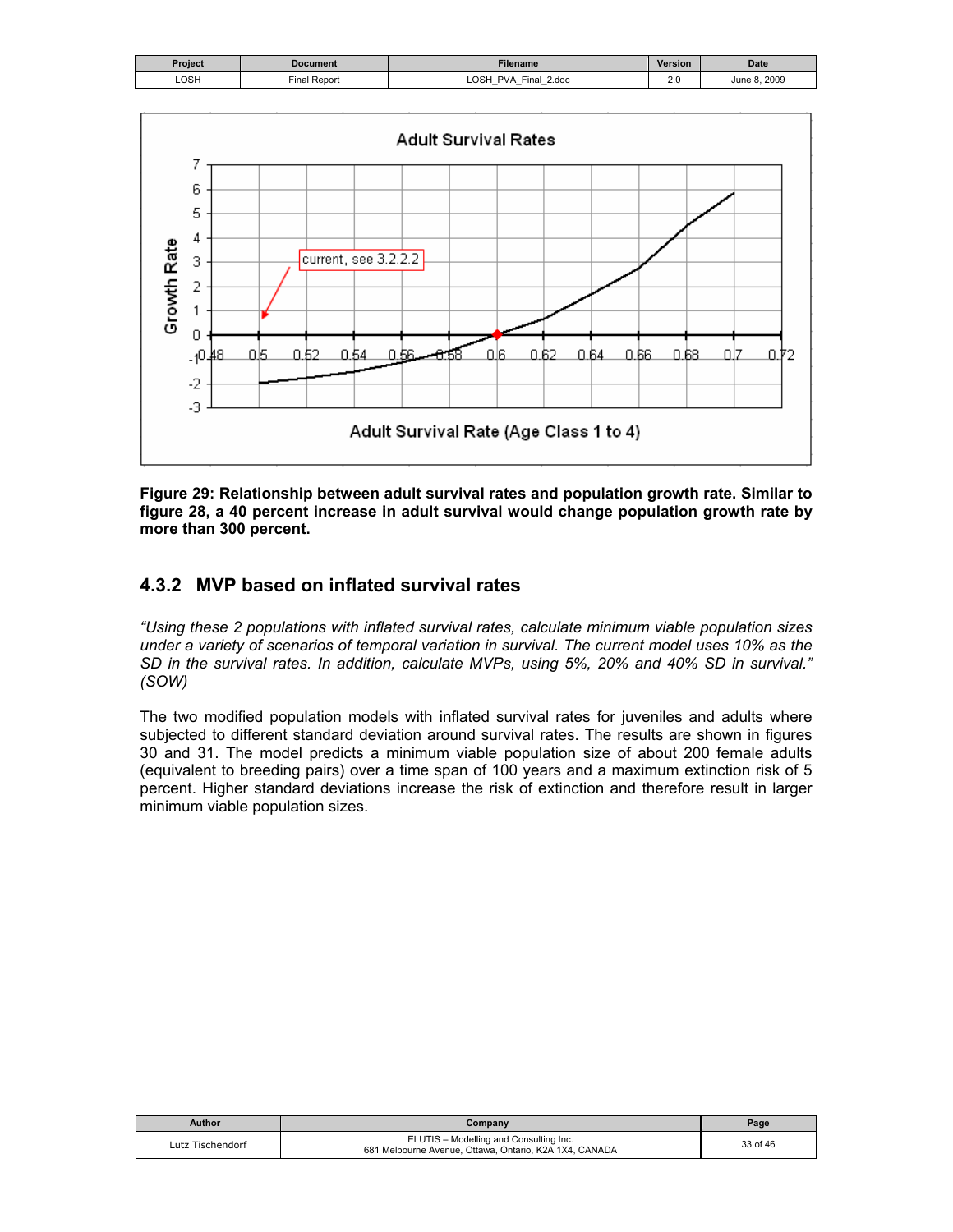| Project | Document     | Filename                                                                       | <b>Version</b> | <b>Date</b>     |
|---------|--------------|--------------------------------------------------------------------------------|----------------|-----------------|
| LOSH    | Final Report | <b>OSH</b><br><b>PVA</b><br>Final.<br>2.doc<br>$-$<br>$\overline{\phantom{0}}$ | 2.J            | 2009<br>June 8. |



**Figure 30: Simulated Minimum Viable Population sizes based on population model with inflated juvenile survival rate of 0.301 with different standard deviations around juvenile survival rate. A 10% STD in inflated juvenile survival would require about 200 breeding pairs for a viable population with an extinction risk lower or equal 5 percent over 100 years.** 



**Figure 31: Simulated Minimum Viable Population sizes based on population model with inflated adult survival rate of 0.501 with different standard deviations around adult survival rate.** 

# **4.3.3 Juvenile vs. adult survival rates**

*"To better understand the relationship between the survival rates and population stability, plot a figure showing the combinations of juvenile and adult survival rates than will lead to a stable population, assuming fecundity values at the observed mean. Examine this relationship with increasing amounts of temporal variability in survival rates." (SOW)*

| Author           | Company                                                                                          | Page     |
|------------------|--------------------------------------------------------------------------------------------------|----------|
| Lutz Tischendorf | ELUTIS - Modelling and Consulting Inc.<br>681 Melbourne Avenue, Ottawa, Ontario, K2A 1X4, CANADA | 34 of 46 |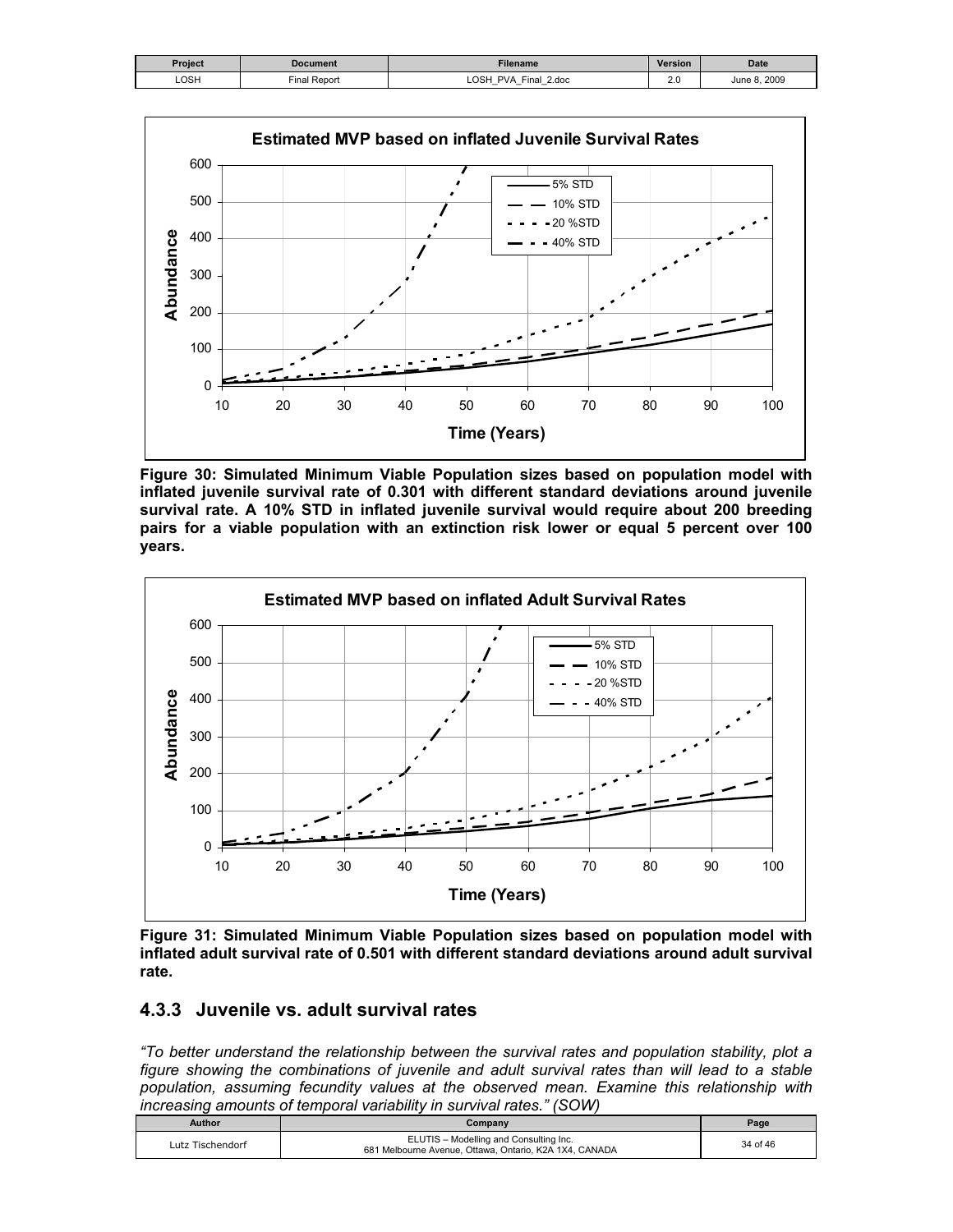| Project | Document     | Filename                                                                        | <b>Version</b> | <b>Date</b>  |
|---------|--------------|---------------------------------------------------------------------------------|----------------|--------------|
| LOSH    | Final Report | <b>OSH</b><br>PVA<br>$Final_+$<br>2.doc<br>$-$<br>$\overline{\phantom{0}}$<br>- | 2.0<br>___     | June 8, 2009 |

120  $\blacksquare$  100-120  $\blacksquare$ 80-100 100 ■60-80  $\Box$  40-60  $80\,$  $\square$  20-40 60  $0-20$ Growth Rate  $-20-0$ neutral population growth  $40<sub>1</sub>$ 20 0  $-20$  $\begin{array}{c} 0.36 \\ 0.32 \end{array}$  $0.4$  $0.4$  $0.44$  $0.48$  $0.52$  $0.28$ Adult survival rate  $0.56$  $0.24$ 

Combinations across a meaningful range of juvenile and adult survival rates were simulated. The results are shown in figure 32.

#### **Figure 32: Combination matrix of juvenile and adult survival rates at 10% STD.**

The neutral population growth line in figure 32 corresponds to parameter combinations as shown in figure 33. An increasing adult survival rate requires a lower juvenile survival rate and vice versa to support a neutral population growth.

 $0.62$ 

Juvenile survival rate



**Figure 33: Combination of juvenile and adult survival rates resulting in neutral population growth.** 

| Author           | Companv                                                                                          | Page     |
|------------------|--------------------------------------------------------------------------------------------------|----------|
| Lutz Tischendorf | ELUTIS - Modelling and Consulting Inc.<br>681 Melbourne Avenue, Ottawa, Ontario, K2A 1X4, CANADA | 35 of 46 |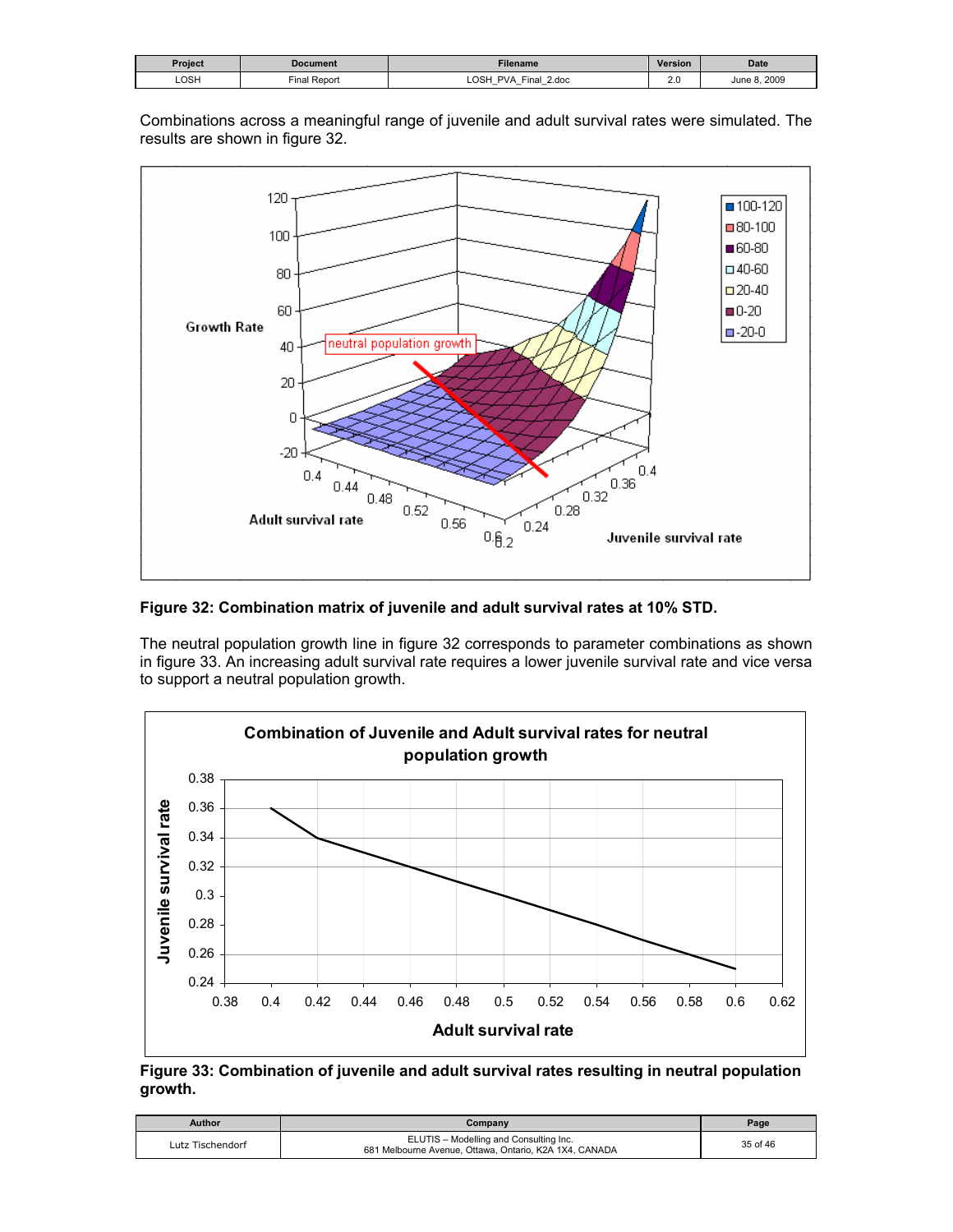| Project | Document     | Filename                                                                                          | Version  | <b>Date</b>  |
|---------|--------------|---------------------------------------------------------------------------------------------------|----------|--------------|
| LOSH    | Final Report | LOSH<br>Final<br><b>PVA</b><br>2.doc<br>$\overline{\phantom{0}}$<br>-<br>$\overline{\phantom{0}}$ | ົ<br>Z.V | June 8, 2009 |

# **4.3.4 Poor productivity**

*"Fledging rates have been one of the best estimated parameter in the actual population and they vary between years from 1 to nearly 5 fledglings/pair. The actual series of data is too short to adequately reflect the frequency of good vs. bad years. Assuming that there is no relationship between number of fledglings produced and survival, model, using survival parameters assuring a stable population, the impact of 1 to 4 years in 5 year showing poor productivity on the population. Ideally this should be done using as initial population size: A) half the actual number of pairs in the population B) the actual number of pairs; C) twice the actual number of pairs and 4 times the actual number of pairs."* 

Poor productivity was defined as either 90% (poor) or 80% (very poor) of fecundity values of the original population model. The frequency of "poor productivity" years was changed from none to 5 out of 5 years. The effect on the population was measured as extinction risk over 100 years. The results are shown in figures 34 and 35. The results show an increasing risk of extinction with an increasing frequency of "poor productivity" years. There seems to be a minor threshold or a significant shift in extinction risk when poor productivity years occur more frequently then 3/5 years. Initial population size also shows a significant effect on this relationship with smaller populations resulting in higher extinction risks. Very poor population productivity (figure 35) resulted in a similar pattern but with overall higher extinction risks.



**Figure 34: Relationships between frequency of years with 90% of original fecundity and extinction risk based on population model with inflated adult survival rates.** 

| Author           | Company                                                                                          | Page     |
|------------------|--------------------------------------------------------------------------------------------------|----------|
| Lutz Tischendorf | ELUTIS - Modelling and Consulting Inc.<br>681 Melbourne Avenue, Ottawa, Ontario, K2A 1X4, CANADA | 36 of 46 |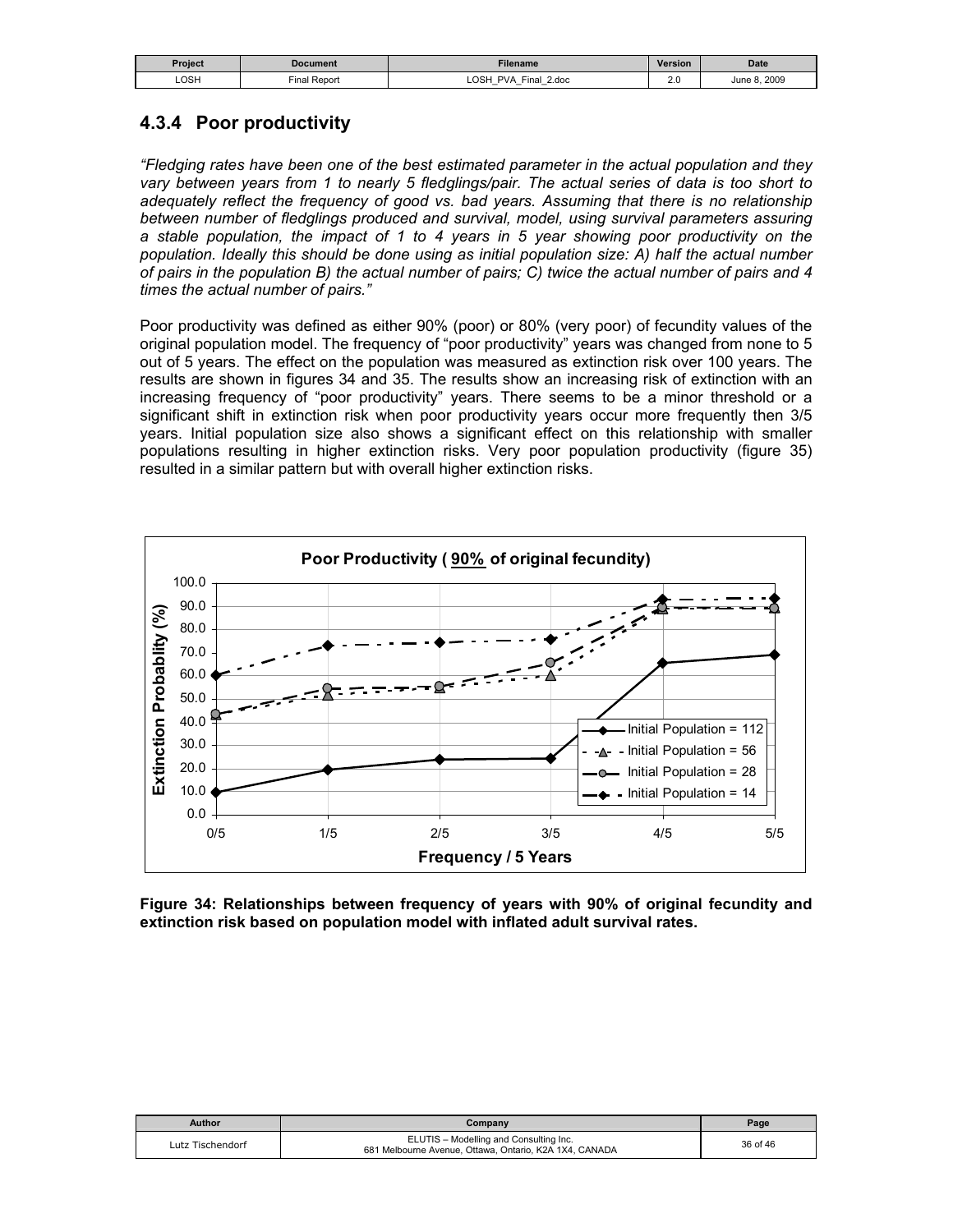| Project | <b>Document</b>     | <b>Filename</b>                                                                                    | <b>Version</b> | <b>Date</b>     |
|---------|---------------------|----------------------------------------------------------------------------------------------------|----------------|-----------------|
| LOSH    | <b>Final Report</b> | <b>OSH</b><br><b>PVA</b><br>Final<br>2.doc<br>$\overline{\phantom{0}}$<br>$\overline{\phantom{0}}$ | Z.V            | 2009<br>June 8. |



**Figure 35: Relationships between frequency of years with 80% of original fecundity and extinction risk based on population model with inflated adult survival rates.** 

### **4.3.5 Released birds and population growth**

*"Finally, it would be useful to have a graph of population growth rate versus number of fledgling released, for a) at survival rates providing a stable population, and b) survival rates currently used in the model leading to a declining population."*

The relationship between population growth rate and number of introduced (released) juveniles and one year adults was evaluated against the base model, the population model with inflated juvenile survival and the population model with inflated adult survival rates. Population growth was calculated based on the difference of the average population size after 20 years and the initial population size divided by 20. The results are shown in figures 36 to 38. This experiment revealed a fairly linear relationship between the number of released juveniles or adults and population growth rate. There seems to be a minor advantage of the population model with inflated juvenile survival rates.

It should be of interest that the model predicts a much stronger increase in growth rate when one year adult individuals are introduced into the population (see figure 38).

| Author           | Company                                                                                          | Page     |
|------------------|--------------------------------------------------------------------------------------------------|----------|
| Lutz Tischendorf | ELUTIS - Modelling and Consulting Inc.<br>681 Melbourne Avenue, Ottawa, Ontario, K2A 1X4, CANADA | 37 of 46 |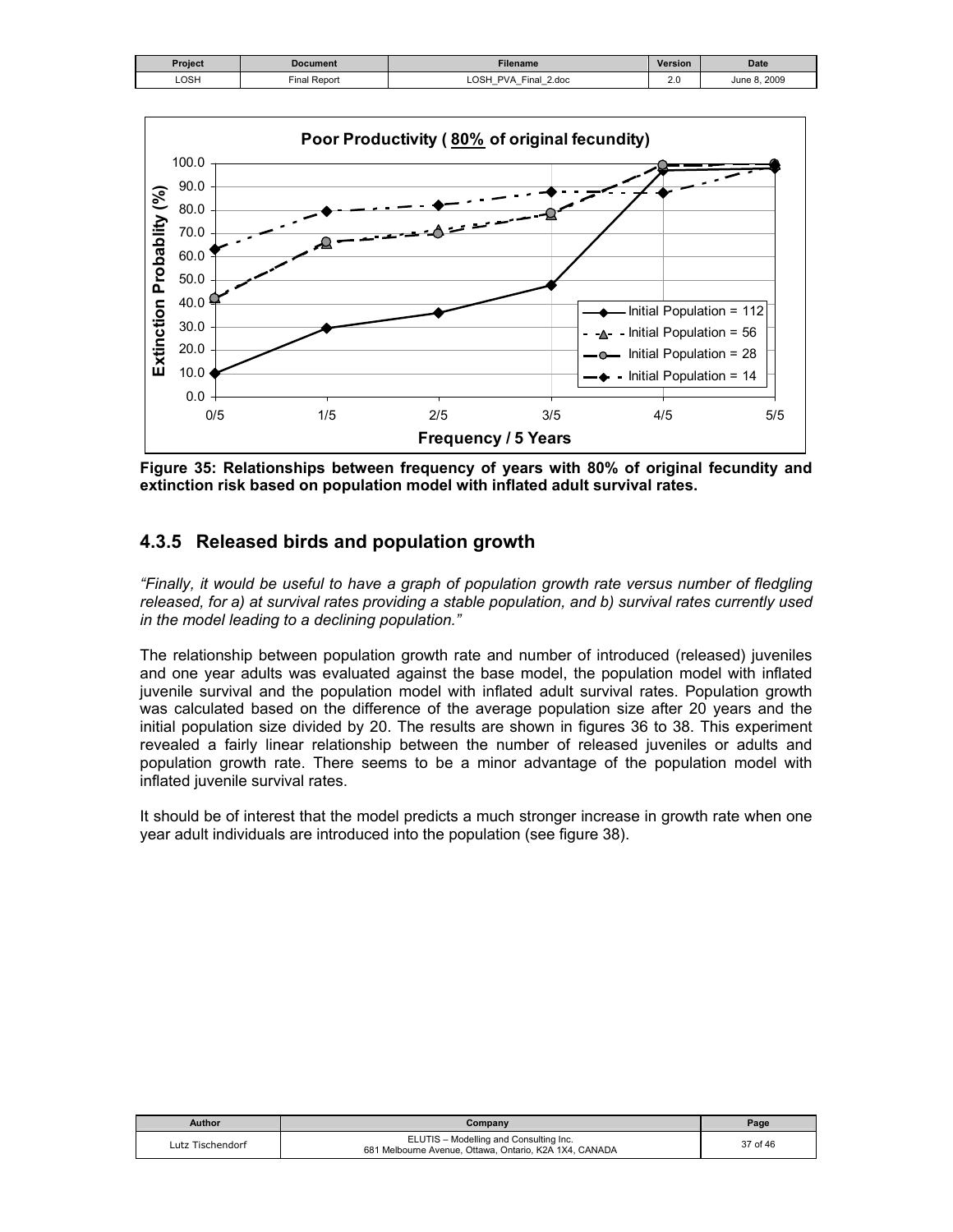| Project | Document    | Filename                                                                           | <b>Version</b> | <b>Date</b>  |
|---------|-------------|------------------------------------------------------------------------------------|----------------|--------------|
| LOSH    | inal Report | ∟OSP<br>Final 2.doc<br>PVA<br>$\overline{\phantom{0}}$<br>$\overline{\phantom{0}}$ | 2.0            | June 8, 2009 |



**Figure 36: Relationship between number of introduced juveniles and population growth rate for base model, inflated juvenile and inflated adult survival rates.** 



**Figure 37: Relationship between number of introduced one year adults and population growth rate for base model, inflated juvenile and inflated adult survival rates.** 

| Author           | Company                                                                                          | Page     |
|------------------|--------------------------------------------------------------------------------------------------|----------|
| Lutz Tischendorf | ELUTIS - Modelling and Consulting Inc.<br>681 Melbourne Avenue, Ottawa, Ontario, K2A 1X4, CANADA | 38 of 46 |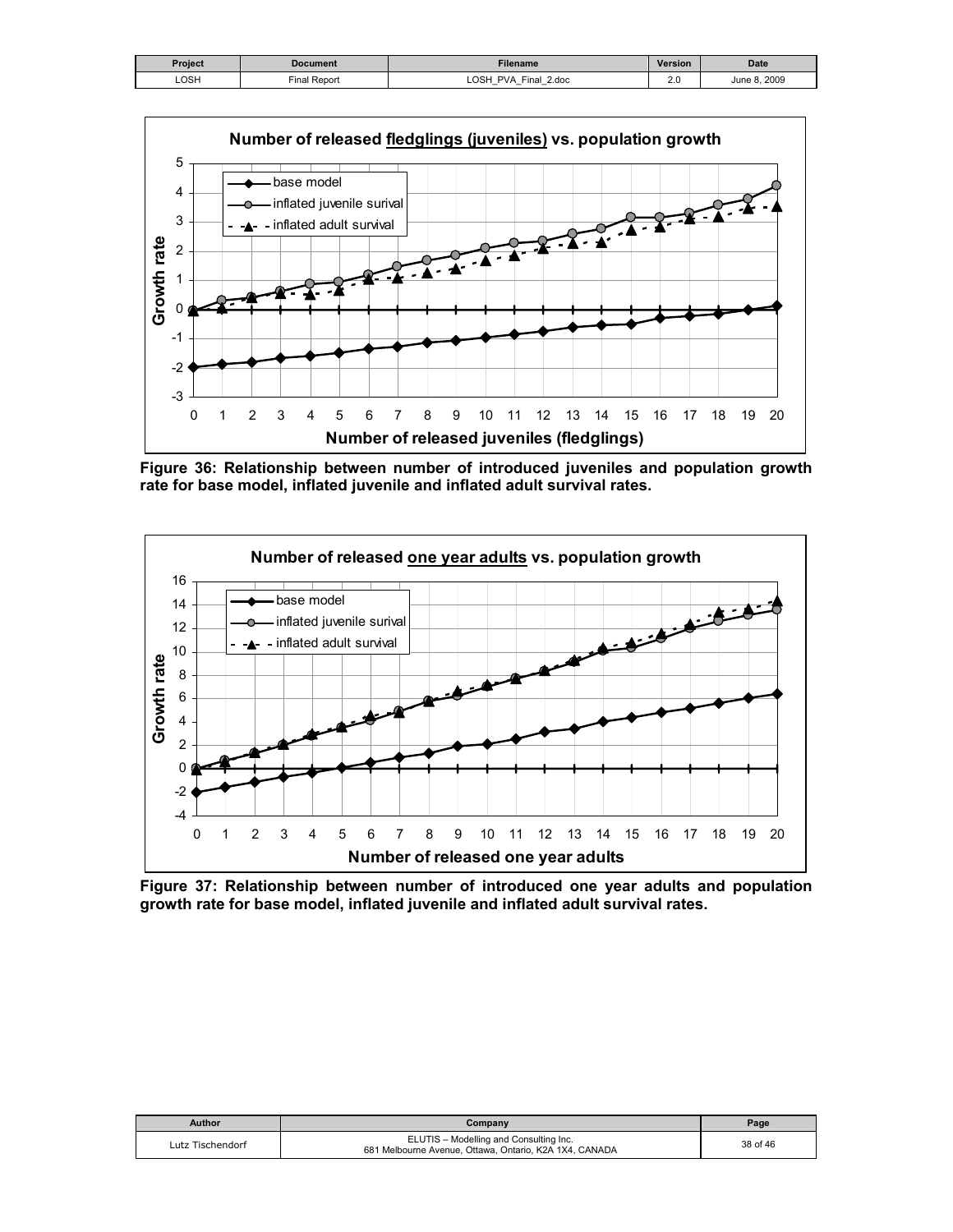| Project | <b>Document</b> | Filename                                                                                                              | Version  | <b>Date</b>  |
|---------|-----------------|-----------------------------------------------------------------------------------------------------------------------|----------|--------------|
| LOSH    | Final Report    | ∟OSH<br><b>PVA</b><br>Final 2.doc<br>$\overline{\phantom{0}}$<br>$\overline{\phantom{0}}$<br>$\overline{\phantom{0}}$ | ົ<br>2.U | June 8, 2009 |



**Figure 38: Difference in population growth rate between juvenile and one year old adult introductions. (based on base population model)** 

# **4.3.6 Summary**

The results of these scenarios suggest that a 20 percent improvement of juvenile and/or adult survival rate would be necessary to achieve a neutral population growth. If factors depressing survival rates could be mitigated by conservation efforts, a minimum viable population of about 200 breeding pairs would be necessary based on 95% viability over 100 years. Furthermore, poor productivity years are likely to increase extinction risk over time. Larger populations will result in lower overall extinction risks and are better suited to mitigate detrimental effects of poor productivity years. Finally, a linear relationship between number of released birds and population growth rate should be expected based on the simulated results. Releasing one year adult birds may result in a much stronger effect on population growth, although this may not be feasible either for the captive breeding program itself or due to behavioural implications of the birds (i.e. belated migration etc.).

# **5 Conclusions**

The following conclusion can be derived from the results of the presented PVA:

- the Loggerhead Shrike population in Ontario faces a serious if not certain risk of extinction within a projected time frame of 100 years
- the negative growth rate of minus 2 breeding pairs every year seems much likely caused by insufficient over-winter survival of juveniles and adults
- survival of juveniles and young adults consistently are the most sensitive model parameters and are therefore most important for population viability
- polygynous mating activities may be beneficial for population viability by compensating a potential lack of male adults
- the effects of the released 419 HY from the captive breeding program between 2000 and 2008 are visible in a reversed population trend, but seem to remain far below theoretical expectations

| <b>Author</b>    | Company                                                                                          | Page     |
|------------------|--------------------------------------------------------------------------------------------------|----------|
| Lutz Tischendorf | ELUTIS - Modelling and Consulting Inc.<br>681 Melbourne Avenue, Ottawa, Ontario, K2A 1X4, CANADA | 39 of 46 |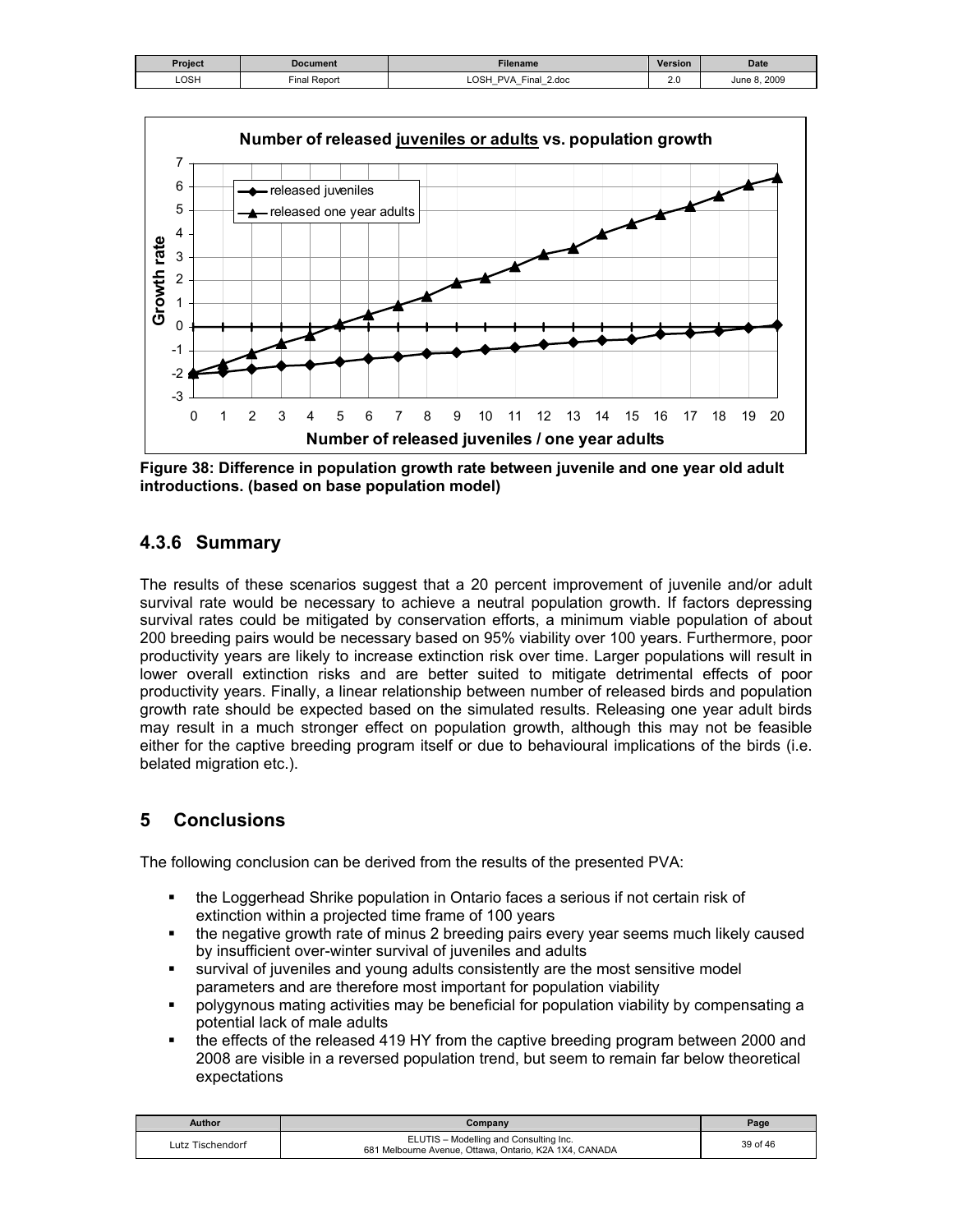| Project | Document                    | <b>Filename</b>                                                      | <b>Version</b> | <b>Date</b>      |
|---------|-----------------------------|----------------------------------------------------------------------|----------------|------------------|
| LOSH    | $\sim$<br>' Report<br>Final | ∩SH<br>PVA<br>2.doc<br>Final<br>$\overline{\phantom{0}}$<br>-<br>$-$ | $\sim$<br>2.U  | 8.2009<br>June 8 |

- **EXECT** in the absence of evidence for an Allee effect or of any lasting effect of the captive breeding program on demographic rates in the wild population, it seems rather unlikely that a self-sustaining wild population will emerge – the captive breeding program alone may not be sufficient in re-storing a self-sustaining wild population in Ontario
- the spatial arrangement of the six identified breeding grounds in Ontario and associated potential dispersal seem to have a marginal effect on the viability of the Ontario Loggerhead Shrike population.
- exploration of various scenarios revealed that a 20% increase in juvenile or adult survival might result in neutral population growth
- **scenario results suggest a linear relationship between number of fledglings or one year** adults released and population growth
- poor productivity years are likely to have a positive effect on extinction risk

### **6 References**

Akçakaya, H.R. and W. Root. 2002. RAMAS Metapop: Viability Analysis for Stage-structured Metapopulations (version 4.0). Applied Biomathematics, Setauket, New York.

Brooks, B.L. and Temple, S.A. 1990. Dynamics of a Loggerhead Shrike population in Minnesota. Wilson Bull., 102(3), 1990, pp. 441-450

Collister, D.M. and De Smet, K. 1997. Breeding and natal dispersal in the Loggerhead Shrike. Journal of Field Ornithology, 68(2):273-282.

Curtis, J. M, and I. Naujokaitis-Lewis. 2008. Sensitivity of population viability to spatial and nonspatial parameters using GRIP. Ecological Applications, 18(4):1002-13.

Heath, S.R. et al. 2008. Rodent control and food supplementation increase productivity of endangered San Clemente Loggerhead Shrikes (Lanius ludovicianus mearnsi). Biological Conservation, 141:2506-2515.

SAS Institute. 1990. SAS Version 9., Cary, NC, USA.

# **7 Appendix**

### **7.1 List of documents attached to this report**

- 2003 Ontario Field Report by Merilee Temple
- **2004 Ontario Field Report by Rina Nichols**
- **2005 Ontario Field Report by Rina Nichols**
- 2006 Shrike Field Report 2006 by Jessica Steiner
- **Eastern Loggerhead Shrike 2007 Season Update Author unknown**
- Eastern Loggerhead Shrike 2008 Season Update by Jessica Steiner and Elaine Williams
- ON\_LOSH\_banding\_summaries\_PVA\_3feb09.xls by Angela Darwin and Amy Chabot
- ON\_LOSH\_nesting\_FY\_summaries\_PVA\_3feb09.xls by Angela Darwin and Amy Chabot
- ON\_LOSH\_population\_estimate\_PVA\_3feb09.xls by Angela Darwin and Amy Chabot
- US LOSH age structure summary.xls by Angela Darwin and Amy Chabot
- **Fecundity summary LOSH-US pops.xls by Angela Darwin and Amy Chabot**
- transitionprobabilities bycorearea.xls by Rich Russell

| Author           | Companv                                                                                          | Page     |
|------------------|--------------------------------------------------------------------------------------------------|----------|
| Lutz Tischendorf | ELUTIS - Modelling and Consulting Inc.<br>681 Melbourne Avenue, Ottawa, Ontario, K2A 1X4, CANADA | 40 of 46 |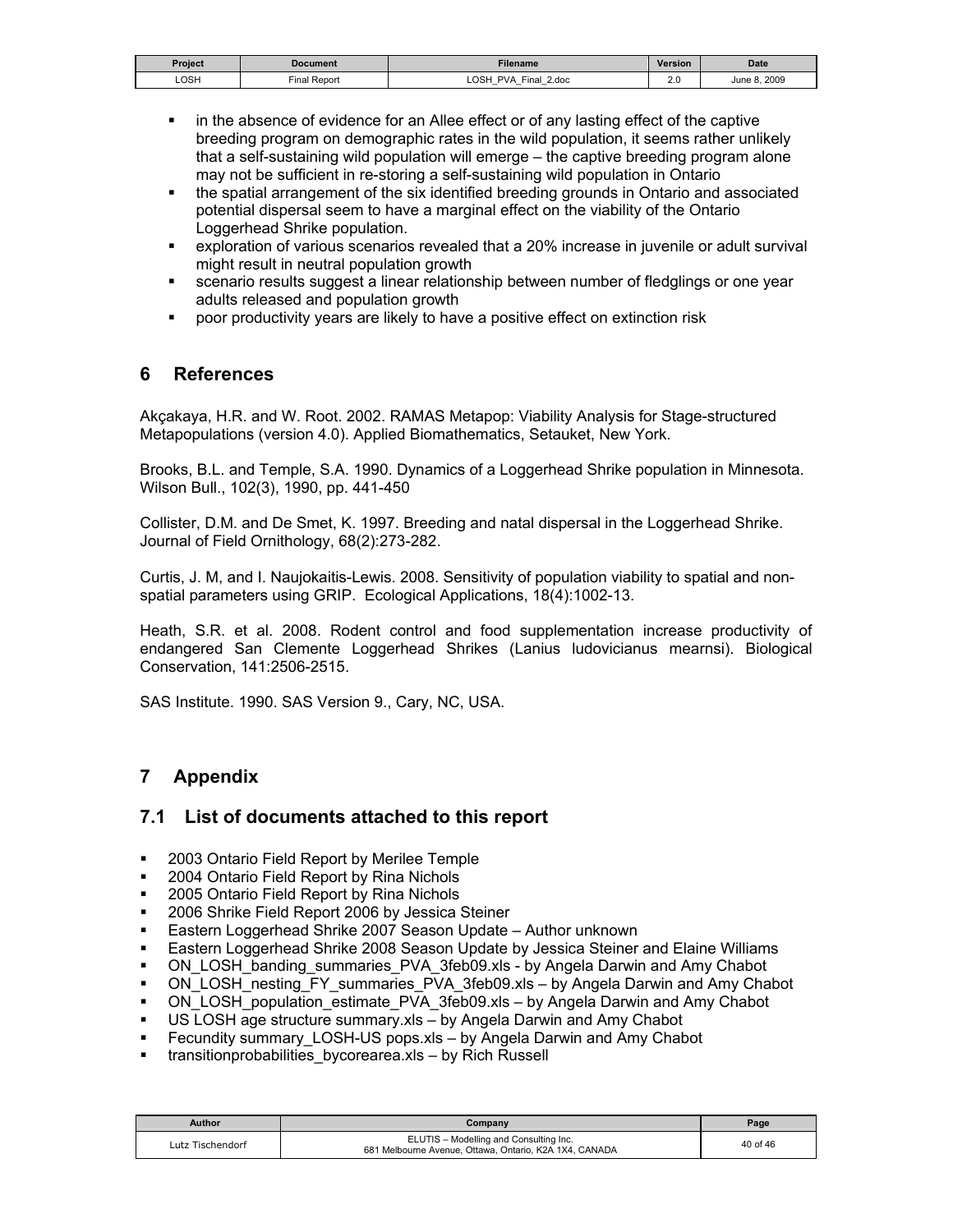| Project | Document     | Filename                                                                                            | <b>Version</b> | <b>Date</b>  |
|---------|--------------|-----------------------------------------------------------------------------------------------------|----------------|--------------|
| LOSH    | Final Report | LOSH<br>Final<br><b>PVA</b><br>2.doc<br>$\overline{\phantom{0}}$<br>$-$<br>$\overline{\phantom{0}}$ | $\sim$<br>Z.V  | June 8, 2009 |

# **7.2 Ramas@Metapop - Model Summaries**

### **7.2.1 Non-spatial, single population model**

**Program:** RAMAS Metapop version 4.0 **Title:** Eastern Loggerhead Shrike PVA **Comments:**nonspatial, single population base model, uses fecundity calculated for wild birds only... calibrated on population trend between 1991 and 2008 without captive bred birds... **Replications:** 1000 **Duration:** 18 time steps (18.0 years)

#### **Stage structure**

There are 6 stages

Stage-specific parameters

|                            | Stage Exclude |
|----------------------------|---------------|
| juvenile True              |               |
| adult_1 False              |               |
| adult_2 <sup> </sup> False |               |
| adult_3 <sup> </sup> False |               |
| adult_4 False              |               |
| adult_5 <sup> </sup> False |               |

#### **Stage matrix**

|                      | default  juvenile  adult_1  adult_2  adult_3  adult_4  adult_5 |       |       |                                              |       |      |
|----------------------|----------------------------------------------------------------|-------|-------|----------------------------------------------|-------|------|
| juvenile 0.0         |                                                                |       |       | $1.6965$   1.6965   1.6965   1.6965   1.6965 |       |      |
| $ $ adult_1 $ $ 0.25 |                                                                | 0.0   | 0.0   | 0.0                                          | 0.0   | 0.0  |
| $ $ adult_2 $ $ 0.0  |                                                                | 0.501 | 0.0   | 0.0                                          | 0.0   | 0.0  |
| adult_3 $\vert$ 0.0  |                                                                | 0.0   | 0.501 | 0.0                                          | 0.0   | 0.0  |
| adult_4 $\ 0.0$      |                                                                | 0.0   | 0.0   | 0.501                                        | 0.0   | 0.0  |
| adult_5 $\vert$ 0.0  |                                                                | 0.0   | 0.0   | 0.0                                          | 0.501 | 0.24 |

#### **Constraints**

Proportion of each stage matrix element that is survival (as opposed to fecundity)

|                             | juvenile adult_1 adult_2 adult_3 adult_4 adult_5 |     |     |     |     |     |
|-----------------------------|--------------------------------------------------|-----|-----|-----|-----|-----|
| juvenile 0.0                |                                                  | 0.0 | 0.0 | 0.0 | 0.0 | 0.0 |
| adult_1 $  1.0$             |                                                  | 1.0 | 1.0 | 1.0 | 1.0 | 1.0 |
| adult_2 $  1.0$             |                                                  | 1.0 | 1.0 | 1.0 | 1.0 | 1.0 |
| $\vert$ adult_3 $\vert$ 1.0 |                                                  | 1.0 | 1.0 | 1.0 | 1.0 | 1.0 |
| adult_4 $  1.0$             |                                                  | 1.0 | 1.0 | 1.0 | 1.0 | 1.0 |
| $ $ adult_5 $  1.0$         |                                                  | 1.0 | 1.0 | 1.0 | 1.0 | 1.0 |

#### **Stochasticity**

Demographic stochasticity is used

| Author           | Companv                                                                                          | Page     |
|------------------|--------------------------------------------------------------------------------------------------|----------|
| Lutz Tischendorf | ELUTIS - Modelling and Consulting Inc.<br>681 Melbourne Avenue, Ottawa, Ontario, K2A 1X4, CANADA | 41 of 46 |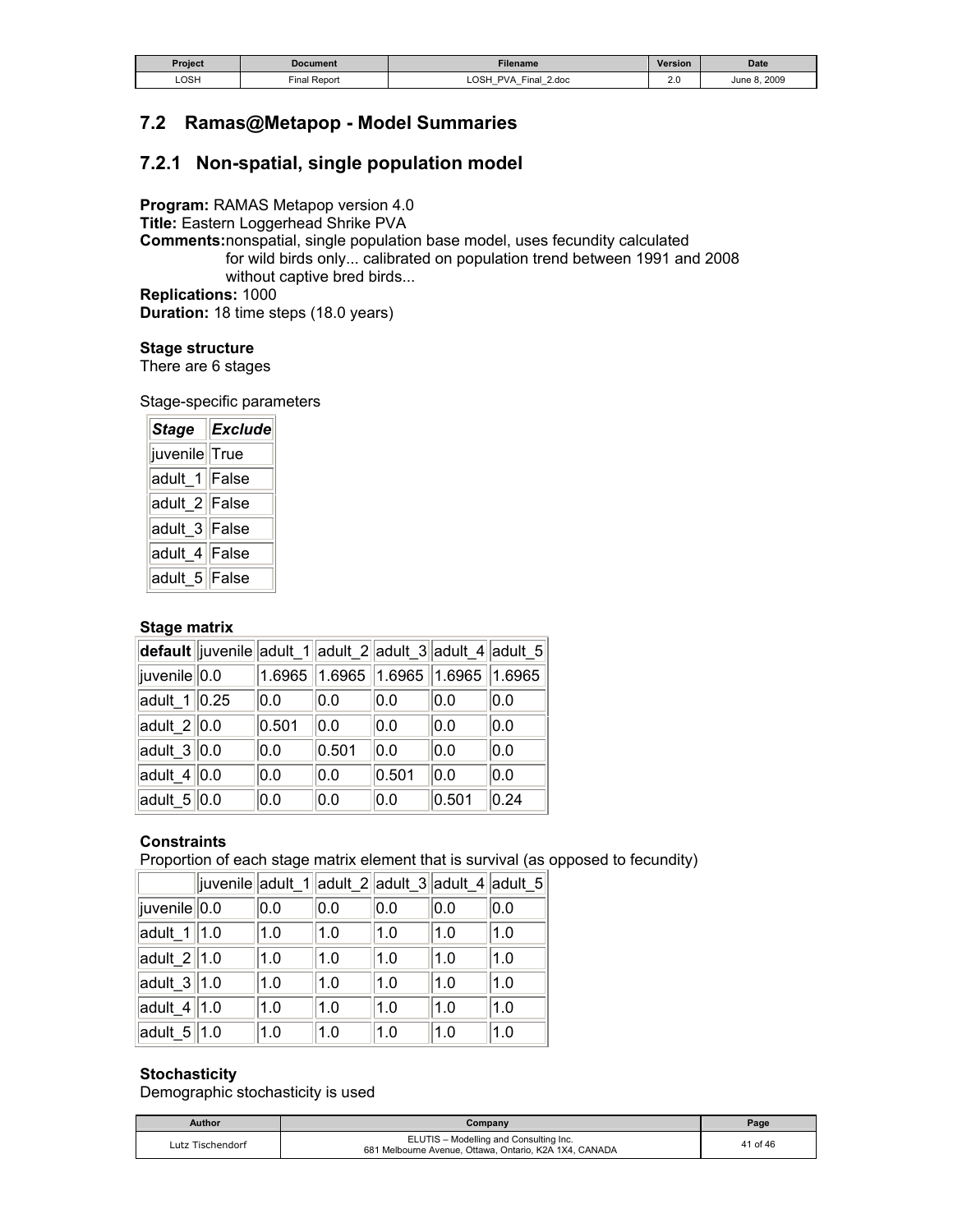| Project | Document     | Filename                                                                            | <b>Version</b> | <b>Date</b>  |
|---------|--------------|-------------------------------------------------------------------------------------|----------------|--------------|
| LOSH    | Final Report | <b>LOSH</b><br><b>PVA</b><br>Final<br>2.doc<br>$-$<br>-<br>$\overline{\phantom{0}}$ | $\sim$         | June 8, 2009 |

Environmental stochasticity distribution: Lognormal Extinction threshold for metapopulation =  $0$ Explosion threshold for metapopulation = 0 When abundance is below local threshold: count in total Within-population correlation: All uncorrelated (F, S, K)  $(F = fecundity, S = survival, K = carrying capacity)$ 

#### **Standard deviations matrix**

|                             |        | default  juvenile  adult_1  adult_2  adult_3  adult_4  adult_5 |        |        |       |
|-----------------------------|--------|----------------------------------------------------------------|--------|--------|-------|
| juvenile  0.0               |        | $0.61074$ 0.61074 0.61074 0.61074 0.61074                      |        |        |       |
| adult 1 0.025               | 0.0    | 0.0                                                            | 0.0    | 0.0    | 0.0   |
| $ $ adult_2 $ $ 0.0         | 0.0499 | 0.0                                                            | 0.0    | 0.0    | 0.0   |
| $\vert$ adult_3 $\vert$ 0.0 | 0.0    | 0.0499                                                         | 0.0    | 0.0    | 0.0   |
| $ $ adult_4 $ $ 0.0         | 0.0    | 0.0                                                            | 0.0499 | 0.0    | 0.0   |
| adult $5\vert 0.0$          | 0.0    | 0.0                                                            | 0.0    | 0.0499 | 0.024 |

#### **Catastrophes**

There are no catastrophes.

#### **Initial abundances**

|                    | juvenile  adult_1  adult_2  adult_3  adult_4  adult_5 |    |    |  |  |
|--------------------|-------------------------------------------------------|----|----|--|--|
| $\ $ Pop 1 $\ $ 99 |                                                       | 26 | 14 |  |  |

#### **Populations**

#### **General**

Population is Pop 1 Initial abundance is 154 Local threshold is 0.0 The population is included in the summation

#### **Density dependence**

Density dependence type is Exponential

#### **Population management**

Population management is not used

#### **7.2.2 Meta-population model**

**Program:** RAMAS Metapop version 4.0 **Title:** Eastern Loggerhead Shrike PVA

**Replications:** 1000 **Duration:** 18 time steps (18.0 years)

#### **Stage structure**

There are 6 stages

Stage-specific parameters

| Author           | Company                                                                                          |          |
|------------------|--------------------------------------------------------------------------------------------------|----------|
| Lutz Tischendorf | ELUTIS - Modelling and Consulting Inc.<br>681 Melbourne Avenue, Ottawa, Ontario, K2A 1X4, CANADA | 42 of 46 |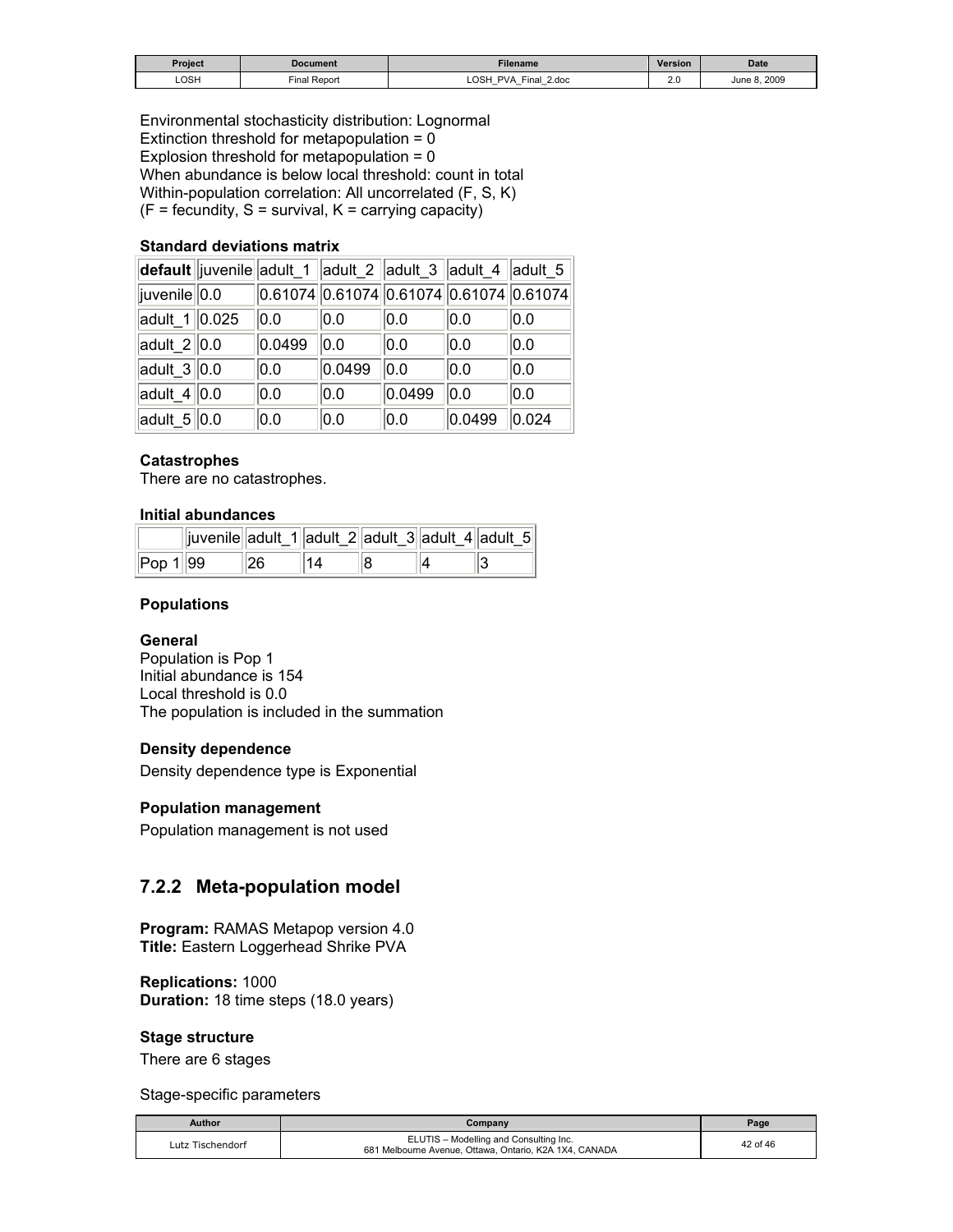| Project | Document     | Filename                                                                                                                         | Version | <b>Date</b>    |
|---------|--------------|----------------------------------------------------------------------------------------------------------------------------------|---------|----------------|
| LOSH    | Final Report | <b>LOSH</b><br><b>PVA</b><br>2.doc<br>Final.<br>$\overline{\phantom{0}}$<br>$\overline{\phantom{0}}$<br>$\overline{\phantom{0}}$ | L.V     | 2009<br>une ۶ـ |

| <b>Stage</b>              | <b>Relative</b><br><b>Dispersal</b> | Exclude     |
|---------------------------|-------------------------------------|-------------|
| juvenile  1               |                                     | <b>True</b> |
| $ $ adult_1 $  0.5$       |                                     | False       |
| $ $ adult_2 $ $ 0         |                                     | False       |
| $\vert$ adult_3 $\vert$ 0 |                                     | False       |
| $ $ adult_4 $  0$         |                                     | False       |
| $ $ adult_5 $ $ 0         |                                     | False       |

# **Stage matrix**

|                 | default   juvenile  adult_1  adult_2  adult_3  adult_4  adult_5 |       |       |                                                      |       |      |
|-----------------|-----------------------------------------------------------------|-------|-------|------------------------------------------------------|-------|------|
| juvenile 0.0    |                                                                 |       |       | $1.6965$   $1.6965$   $1.6965$   $1.6965$   $1.6965$ |       |      |
| adult $1$ 0.25  |                                                                 | 0.0   | 0.0   | 0.0                                                  | 0.0   | 0.0  |
| adult $2  0.0$  |                                                                 | 0.501 | 0.0   | 0.0                                                  | 0.0   | 0.0  |
| adult $3 0.0$   |                                                                 | 0.0   | 0.501 | 0.0                                                  | 0.0   | 0.0  |
| adult_4 $\ 0.0$ |                                                                 | 0.0   | 0.0   | 0.501                                                | 0.0   | 0.0  |
| adult $5 0.0$   |                                                                 | 0.0   | 0.0   | 0.0                                                  | 0.501 | 0.24 |

| napanee juvenile adult_1 adult_2 adult_3 adult_4 adult_5 |      |       |                                  |       |        |        |
|----------------------------------------------------------|------|-------|----------------------------------|-------|--------|--------|
| juvenile                                                 | 0.0  |       | $ 1.6995\,  1.6995\,  1.6995\, $ |       | 1.6995 | 1.6995 |
| adult 1                                                  | 0.25 | 0.0   | 0.0                              | 0.0   | 0.0    | 0.0    |
| adult 2                                                  | 0.0  | 0.501 | 0.0                              | 0.0   | 0.0    | 0.0    |
| adult 3                                                  | 0.0  | 0.0   | 0.501                            | 0.0   | 0.0    | 0.0    |
| adult 4                                                  | 0.0  | 0.0   | 0.0                              | 0.501 | 0.0    | 0.0    |
| adult 5                                                  | 0.0  | 0.0   | 0.0                              | 0.0   | 0.501  | 0.25   |

|                         | carden   juvenile   adult_1   adult_2   adult_3   adult_4   adult_5 |       |       |       |       |       |
|-------------------------|---------------------------------------------------------------------|-------|-------|-------|-------|-------|
| juvenile  0.0           |                                                                     | 1.742 | 1.742 | 1.742 | 1.742 | 1.742 |
| $adult_1  0.25$         |                                                                     | 0.0   | 0.0   | 0.0   | 0.0   | 0.0   |
| adult_2 $\ 0.0$         |                                                                     | 0.501 | 0.0   | 0.0   | 0.0   | 0.0   |
| adult_3 $\parallel$ 0.0 |                                                                     | 0.0   | 0.501 | 0.0   | 0.0   | 0.0   |
| adult $4 0.0$           |                                                                     | 0.0   | 0.0   | 0.501 | 0.0   | 0.0   |
| adult_5 $\vert$ 0.0     |                                                                     | 0.0   | 0.0   | 0.0   | 0.501 | 0.24  |

### **Constraints**

Proportion of each stage matrix element that is survival (as opposed to fecundity)

|                 | juvenile adult_1 adult_2 adult_3 adult_4 adult_5 |     |     |      |      |     |
|-----------------|--------------------------------------------------|-----|-----|------|------|-----|
| juvenile  0.0   |                                                  | 0.0 | 0.0 | 10.0 | 10.0 | 0.0 |
| adult $1$   1.0 |                                                  |     |     | 1.0  |      | 1.0 |
| adult $2$ 1.0   |                                                  |     |     |      |      |     |

| Author           | Company                                                                                          | Page     |
|------------------|--------------------------------------------------------------------------------------------------|----------|
| Lutz Tischendorf | ELUTIS - Modelling and Consulting Inc.<br>681 Melbourne Avenue, Ottawa, Ontario, K2A 1X4, CANADA | 43 of 46 |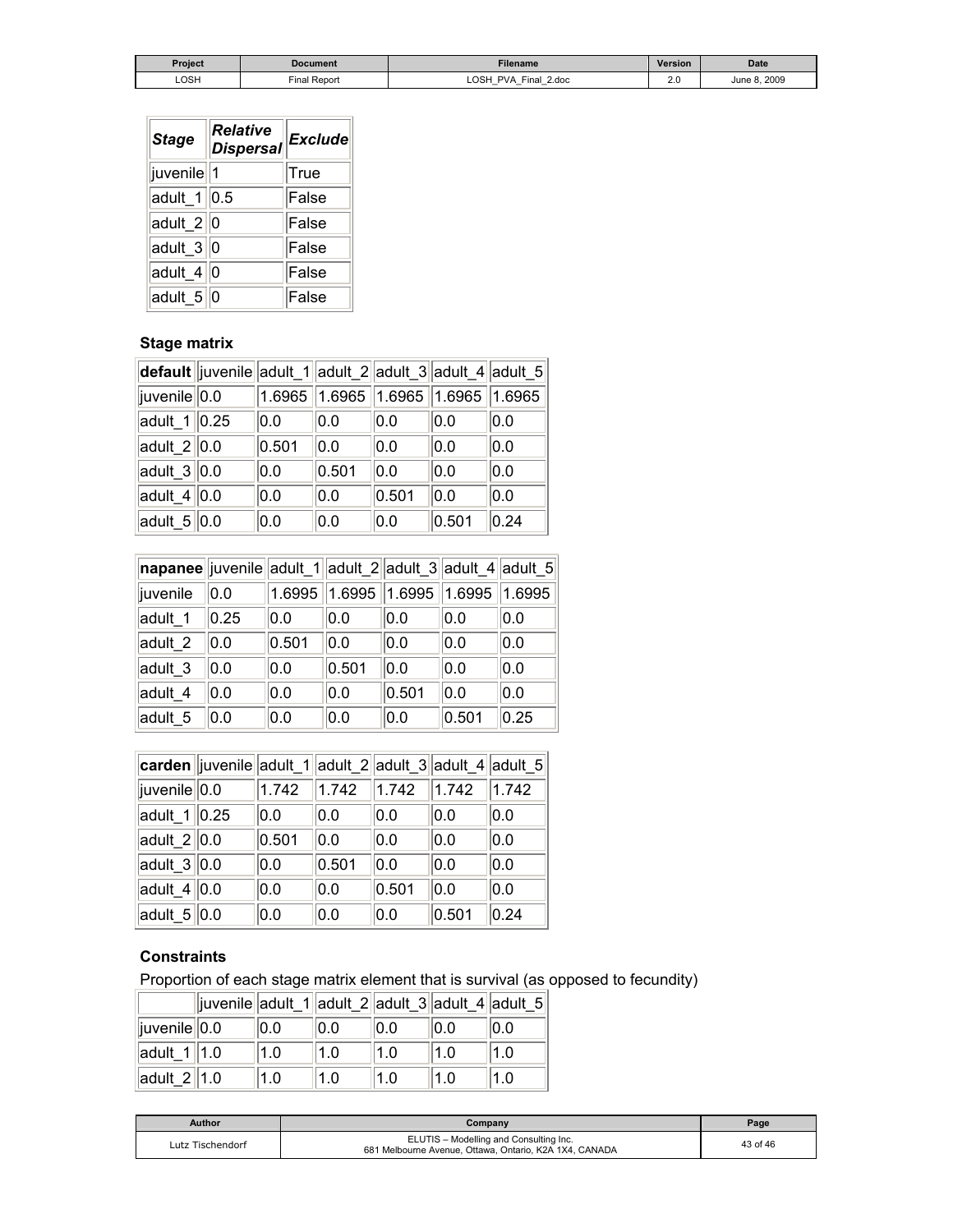| <b>Project</b> | <b>Document</b> | <b>Filename</b>                                                              | <b>Version</b> | <b>Date</b>       |
|----------------|-----------------|------------------------------------------------------------------------------|----------------|-------------------|
| LOSH           | Final Report    | LOSH<br><b>PVA</b><br>2.doc<br>Final<br>–<br>$-$<br>$\overline{\phantom{0}}$ | 2.J<br>__      | 8,2009<br>June 8. |

| $\ $ adult_3 $\ $ 1.0 |  |  |  |
|-----------------------|--|--|--|
| $\ $ adult 4 $\ $ 1.0 |  |  |  |
| $\ $ adult_5 $\ $ 1.0 |  |  |  |

#### **Stochasticity**

Demographic stochasticity is used Environmental stochasticity distribution: Lognormal Extinction threshold for metapopulation = 0 Explosion threshold for metapopulation =  $0$ When abundance is below local threshold: count in total Within-population correlation: All uncorrelated (F, S, K)  $(F = fecundity, S = survival, K = carrying capacity)$ 

#### **Standard deviations matrix**

|                         |        |        |        |        | default  juvenile  adult_1   adult_2   adult_3   adult_4   adult_5 |
|-------------------------|--------|--------|--------|--------|--------------------------------------------------------------------|
| juvenile 0.0            |        |        |        |        | $0.61074$ 0.61074 0.61074 0.61074 0.61074                          |
| adult_1 0.025           | 0.0    | 0.0    | 0.0    | 0.0    | 0.0                                                                |
| adult $2  0.0$          | 0.0499 | 0.0    | 0.0    | 0.0    | 0.0                                                                |
| adult_3 $\parallel$ 0.0 | 0.0    | 0.0499 | 0.0    | 0.0    | 0.0                                                                |
| adult_4 $\ 0.0$         | 0.0    | 0.0    | 0.0499 | 0.0    | 0.0                                                                |
| adult_5 $\vert$ 0.0     | 0.0    | 0.0    | 0.0    | 0.0499 | 0.024                                                              |

|                 |        |        | carden juvenile adult_1  adult_2  adult_3  adult_4  adult_5 |        |       |
|-----------------|--------|--------|-------------------------------------------------------------|--------|-------|
| juvenile 0.0    |        |        | $0.74906$ $0.74906$ $0.74906$ $0.74906$ $0.74906$           |        |       |
| adult_1 0.025   | 0.0    | 0.0    | 0.0                                                         | 0.0    | 0.0   |
| adult $2  0.0$  | 0.0499 | 0.0    | 0.0                                                         | 0.0    | 0.0   |
| adult_3 $\ 0.0$ | 0.0    | 0.0499 | $ _{0.0}$                                                   | 0.0    | 0.0   |
| adult $4 0.0$   | 0.0    | 0.0    | 0.0499                                                      | 0.0    | 0.0   |
| adult_5 $\ 0.0$ | 0.0    | 0.0    | 0.0                                                         | 0.0499 | 0.024 |

| napanee juvenile adult_1 |       |                                                  | ∣adult_2 | adult 3 | adult 4 | adult 5 |
|--------------------------|-------|--------------------------------------------------|----------|---------|---------|---------|
| juvenile                 | 0.0   | $ 0.628815 0.628815 0.628815 0.628815 0.628815 $ |          |         |         |         |
| adult 1                  | 0.025 | 0.0                                              | 0.0      | 0.0     | 0.0     | 0.0     |
| adult 2                  | 0.0   | 0.0499                                           | 0.0      | 0.0     | 0.0     | 0.0     |
| adult_3                  | 0.0   | 0.0                                              | 0.0499   | 0.0     | 0.0     | 0.0     |
| adult 4                  | 0.0   | 0.0                                              | 0.0      | 0.0499  | 0.0     | 0.0     |
| adult 5                  | 0.0   | 0.0                                              | 0.0      | 0.0     | 0.0499  | 0.025   |

#### **Catastrophes**

There are no catastrophes.

#### **Initial abundances**

juvenile adult\_1 adult\_2 adult\_3 adult\_4 adult\_5

| Author           | Company                                                                                          | Page     |
|------------------|--------------------------------------------------------------------------------------------------|----------|
| Lutz Tischendorf | ELUTIS - Modelling and Consulting Inc.<br>681 Melbourne Avenue, Ottawa, Ontario, K2A 1X4, CANADA | 44 of 46 |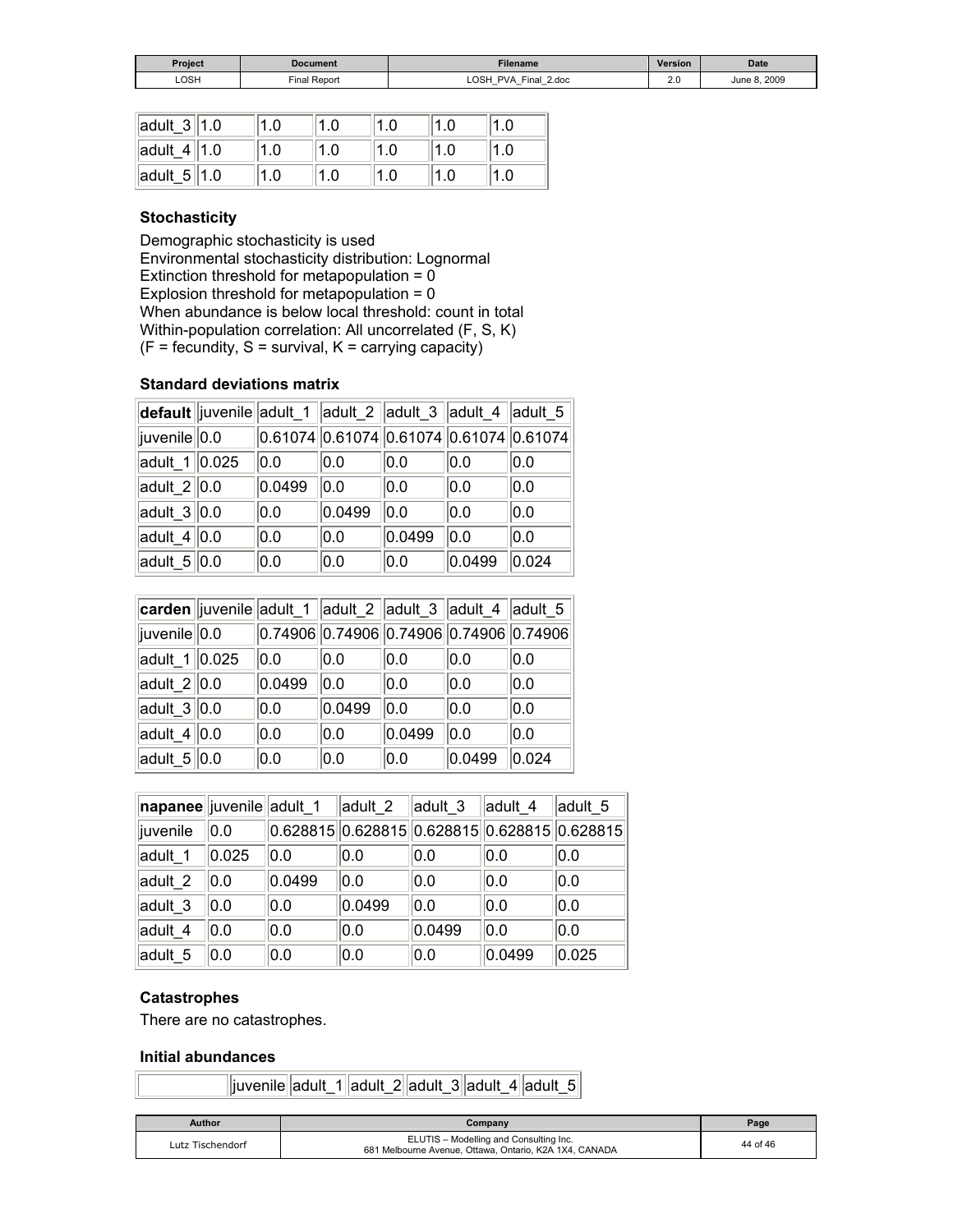| Project | Document       | <b>Filename</b>                                                                                    | <b>Version</b> | <b>Date</b>      |
|---------|----------------|----------------------------------------------------------------------------------------------------|----------------|------------------|
| LOSH    | Repor<br>Final | OSH<br><b>PVA</b><br>Final<br>2.doc<br>$-$<br>$\overline{\phantom{0}}$<br>$\overline{\phantom{0}}$ | 2.J            | 8.2009<br>June 8 |

| Carden          | 22 | 6  |   |  |  |
|-----------------|----|----|---|--|--|
| Napanee         | 59 | 16 | 8 |  |  |
| Pembroke        |    |    |   |  |  |
| Smiths-Falls 13 |    |    |   |  |  |
| Grey-Bruce   4  |    |    |   |  |  |
| Manitoulin      |    |    |   |  |  |

#### **Spatial structure**

There are 6 populations (see "Populations" below for coordinates)

#### **Dispersal**

There are 30 migratory/dispersal connections among the 6 populations (100 % of the 30 possible connections).

The dispersal rates range from 0.01 to 0.2

|                  |      |      |      | Carden  Napanee  Pembroke  Smiths-Falls  Grey-Bruce  Manitoulin |      |      |
|------------------|------|------|------|-----------------------------------------------------------------|------|------|
| Carden           | 0.0  | 0.2  | 0.1  | 0.15                                                            | 0.2  | 0.15 |
| Napanee          | 0.1  | 0.0  | 0.05 | 0.15                                                            | 0.05 | 0.01 |
| Pembroke         | 0.01 | 0.05 | 0.0  | 0.1                                                             | 0.01 | 0.01 |
| Smiths-Falls 0.1 |      | 0.1  | 0.1  | 0.0                                                             | 0.05 | 0.01 |
| Grey-Bruce       | 0.15 | 0.08 | 0.01 | 0.02                                                            | 0.0  | 0.1  |
| Manitoulin       | 0.05 | 0.01 | 0.01 | 0.01                                                            | 0.1  | 0.0  |

#### **Correlation**

Environmental fluctuations among populations are correlated, with correlation coefficients ranging from 0.990 to 0.990

#### **Populations**

#### **General**

Local threshold is 0.0 All populations are included in the summation

#### **Density dependence**

Density dependence type is Exponential Density-dependent dispersal as a function of source pop. size (slope) is 0.0

| Population                  |     |     | X-coordinate Y-coordinate Initial abundance Stage matrix Std. dev. matrix |         |         |
|-----------------------------|-----|-----|---------------------------------------------------------------------------|---------|---------|
| Carden                      | 3.5 | 2.0 | 35                                                                        | carden  | carden  |
| Napanee                     | 6.0 | 3.0 | 191                                                                       | napanee | napanee |
| Pembroke                    | 6.0 | 1.0 | 15                                                                        | default | default |
| Smiths-Falls <sup>7.0</sup> |     | 1.5 | 19                                                                        | default | default |
| Grey-Bruce   1.5            |     | 2.0 | 15                                                                        | default | default |
| Manitoulin                  | 1.0 | 1.0 | 5                                                                         | default | default |
| Total                       |     |     | 160                                                                       |         |         |

| Author           | Companv                                                                                          | Page     |
|------------------|--------------------------------------------------------------------------------------------------|----------|
| Lutz Tischendorf | ELUTIS - Modelling and Consulting Inc.<br>681 Melbourne Avenue, Ottawa, Ontario, K2A 1X4, CANADA | 45 of 46 |